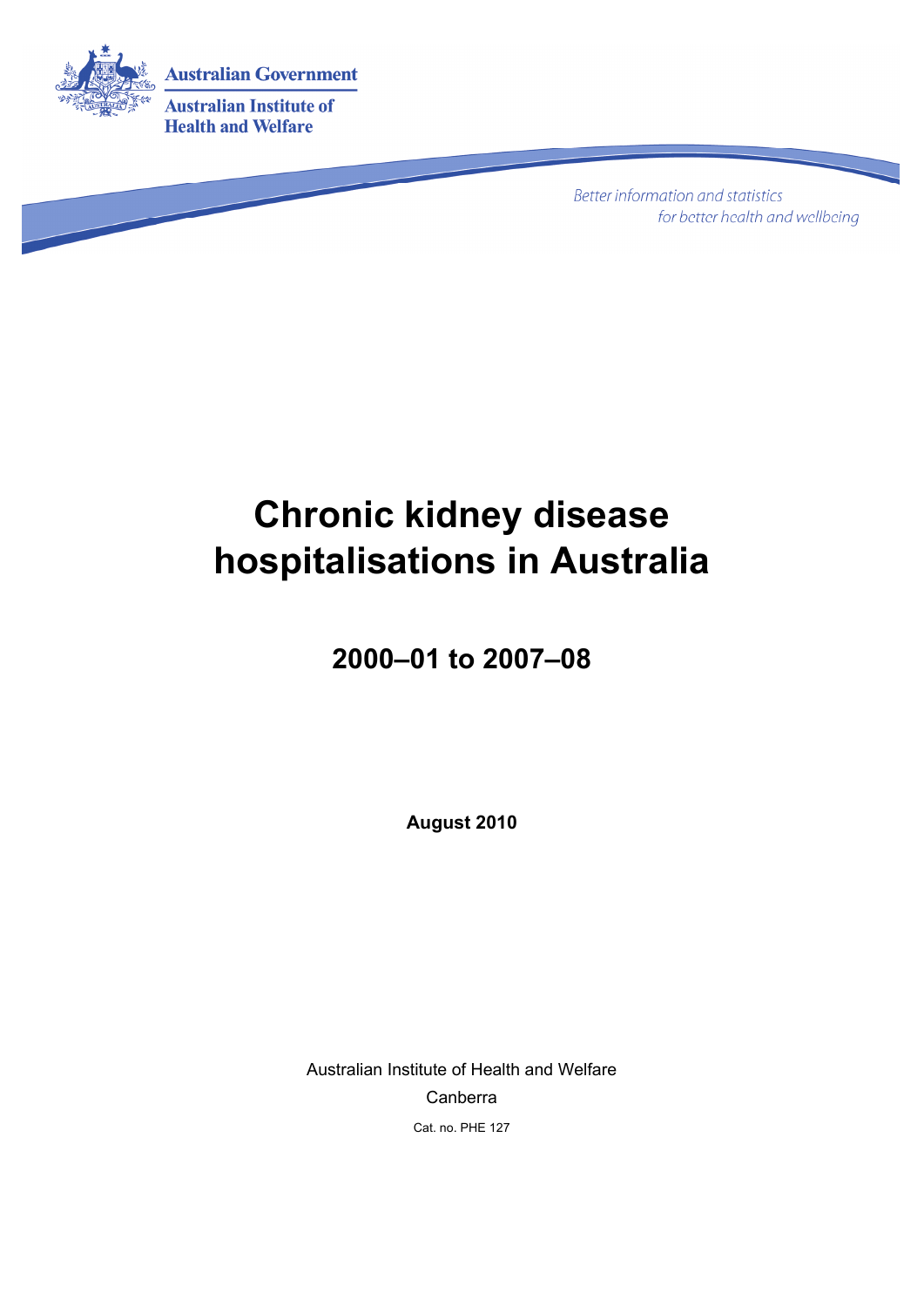#### **The Australian Institute of Health and Welfare is Australia's national health and welfare statistics and information agency. The Institute's mission is**  *better information and statistics for better health and wellbeing***.**

© Australian Institute of Health and Welfare 2010

This work is copyright. Apart from any use as permitted under the *Copyright Act 1968*, no part may be reproduced without prior written permission from the Australian Institute of Health and Welfare. Requests and enquiries concerning reproduction and rights should be directed to the Head of the Communications, Media and Marketing Unit, Australian Institute of Health and Welfare, GPO Box 570, Canberra ACT 2601.

A complete list of the Institute's publications is available from the Institute's website <www.aihw.gov.au>.

ISBN 978-1-74249-049-6

#### **Suggested citation**

Australian Institute of Health and Welfare 2010. Chronic kidney disease hospitalisations in Australia 2000–01 to 2007–08. Cat. no. PHE 127. Canberra: AIHW.

#### **Australian Institute of Health and Welfare**

Board Chair Hon. Peter Collins, AM, QC

**Director** Penny Allbon

Any enquiries about or comments on this publication should be directed to: National Centre for Monitoring Chronic Kidney Disease Australian Institute of Health and Welfare GPO Box 570 Canberra ACT 2601 Phone: (02) 6244 1000 Email: CKD@aihw.gov.au

Published by the Australian Institute of Health and Welfare Printed by PMP Limited

> **Please note that there is the potential for minor revisions of data in this report. Please check the online version at <www.aihw.gov.au> for any amendments.**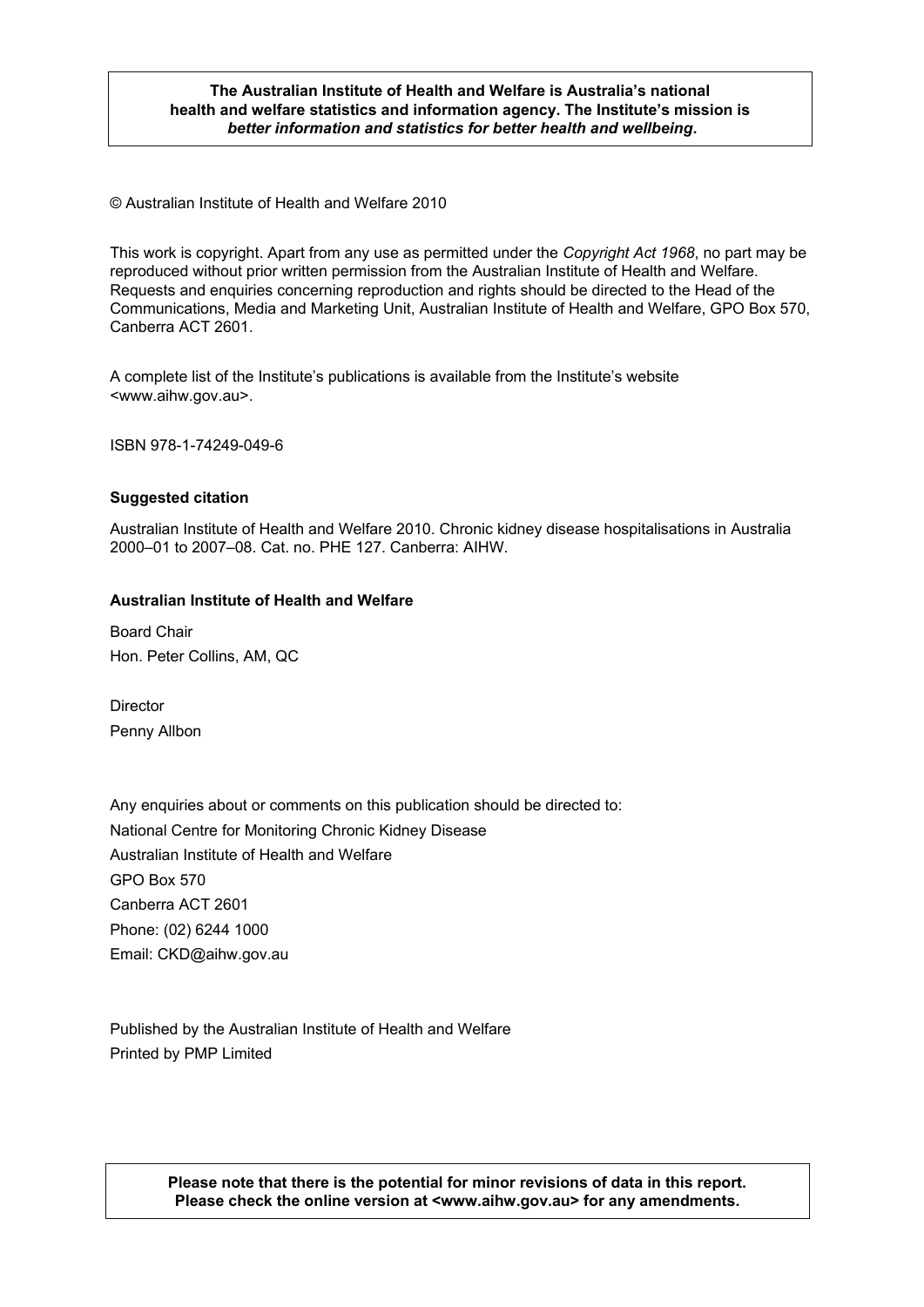# **Contents**

| 1              |  |
|----------------|--|
|                |  |
|                |  |
|                |  |
| $\overline{2}$ |  |
|                |  |
|                |  |
| 3              |  |
| 4              |  |
| 5              |  |
|                |  |
|                |  |
|                |  |
|                |  |
| 6              |  |
|                |  |
|                |  |
|                |  |
|                |  |
|                |  |
|                |  |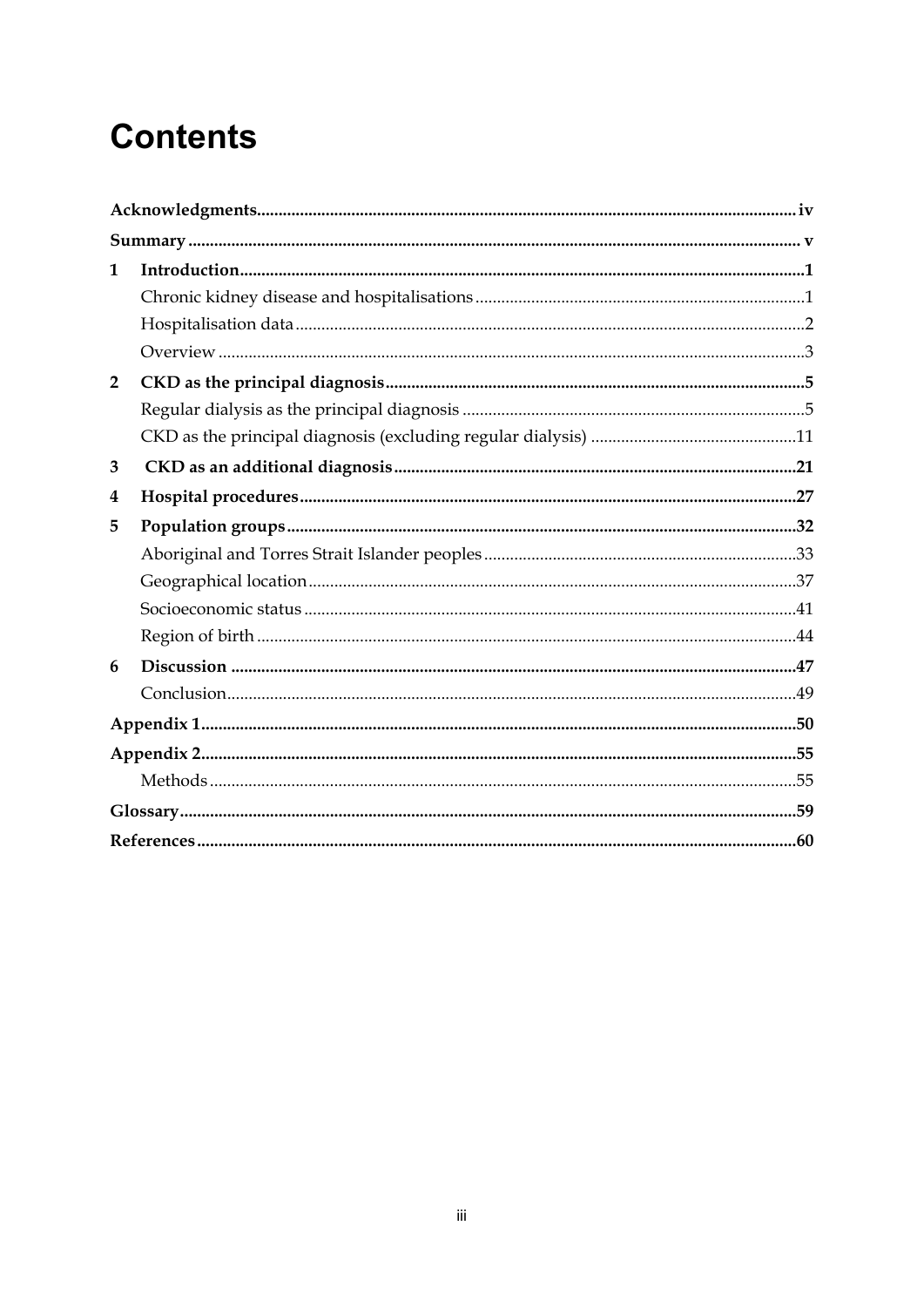# <span id="page-3-0"></span>**Acknowledgments**

This report was authored by Frances Green, Simone Littlewood and Claire Ryan of the National Centre for Monitoring Chronic Kidney Disease at the Australian Institute of Health and Welfare.

The assistance of many others within the Cardiovascular, Diabetes and Kidney Unit in data checking and proof reading is much appreciated.

The report was prepared under the guidance of the Chronic Kidney Disease Monitoring Advisory Committee, chaired by Associate Professor Tim Mathew. Members of the committee at the time of preparation were: Professor Alan Cass, Professor Steven Chadban, Professor Jeremy Chapman, Ms Bettina Douglas, Professor Wendy Hoy, Dr Paul Magnus, Dr Stephen McDonald, Ms Lynelle Moon, Mr David Parker and Professor Tim Usherwood.

Funding from the Australian Government Department of Health and Ageing contributed to the production of this report.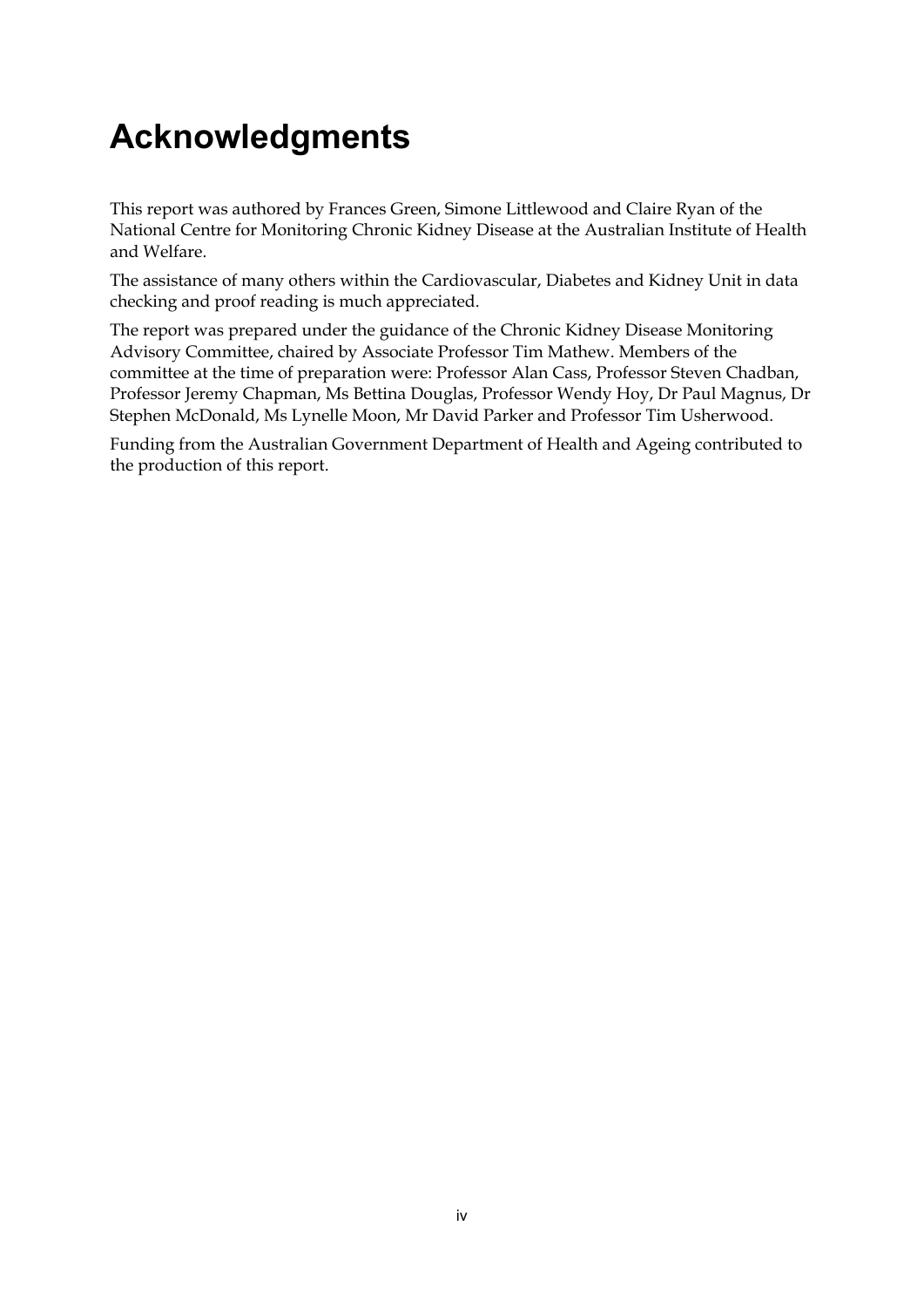# <span id="page-4-0"></span>**Summary**

People with chronic kidney disease (CKD) require extensive hospital services, particularly those patients with end-stage kidney disease (ESKD) who require kidney replacement therapy to survive. This report examines hospital usage for the treatment of CKD, and how this varies with different population groups.

### **The main findings**

- Overall, CKD contributed to 15% (nearly 1.2 million) of all hospitalisations in Australia, one million of which were for regular dialysis.
- Indigenous Australians were hospitalised at 11 times the rate of other Australians for regular dialysis, and at 5 times the rate for other principal and additional CKD diagnoses.
- Hospitalisations for regular dialysis increased by an average of 60,000 per year between 2000–01 and 2007–08, equating to a 71% increase over this period. Increases of 12% for other principal diagnoses of CKD and 48% for additional diagnoses were also recorded.

### **Some numbers behind the picture**

### **Regular dialysis as the principal diagnosis, 2007–08**

- Males were 1.6 times as likely as females to be hospitalised for regular dialysis, with the difference between male and female rates increasing by 82% since 2000–01.
- Hospitalisation rates for regular dialysis in the Northern Territory were five times that of Australia as a whole.

### **Non-dialysis hospitalisations, 2007–08**

• Kidney tubulo-interstitial diseases and diabetic nephropathy were the most common principal CKD diagnoses, while chronic kidney failure and diabetic nephropathy were the most common additional CKD diagnoses.

### **Population groups**

- Australians living in remote areas were more likely to be hospitalised with CKD than those living in major cities.
- Hospitalisation rates for CKD increased with decreasing socioeconomic status.
- People born in Oceania, Southern and Eastern Europe, and Africa and the Middle East were more likely to be hospitalised for CKD than those born in Australia.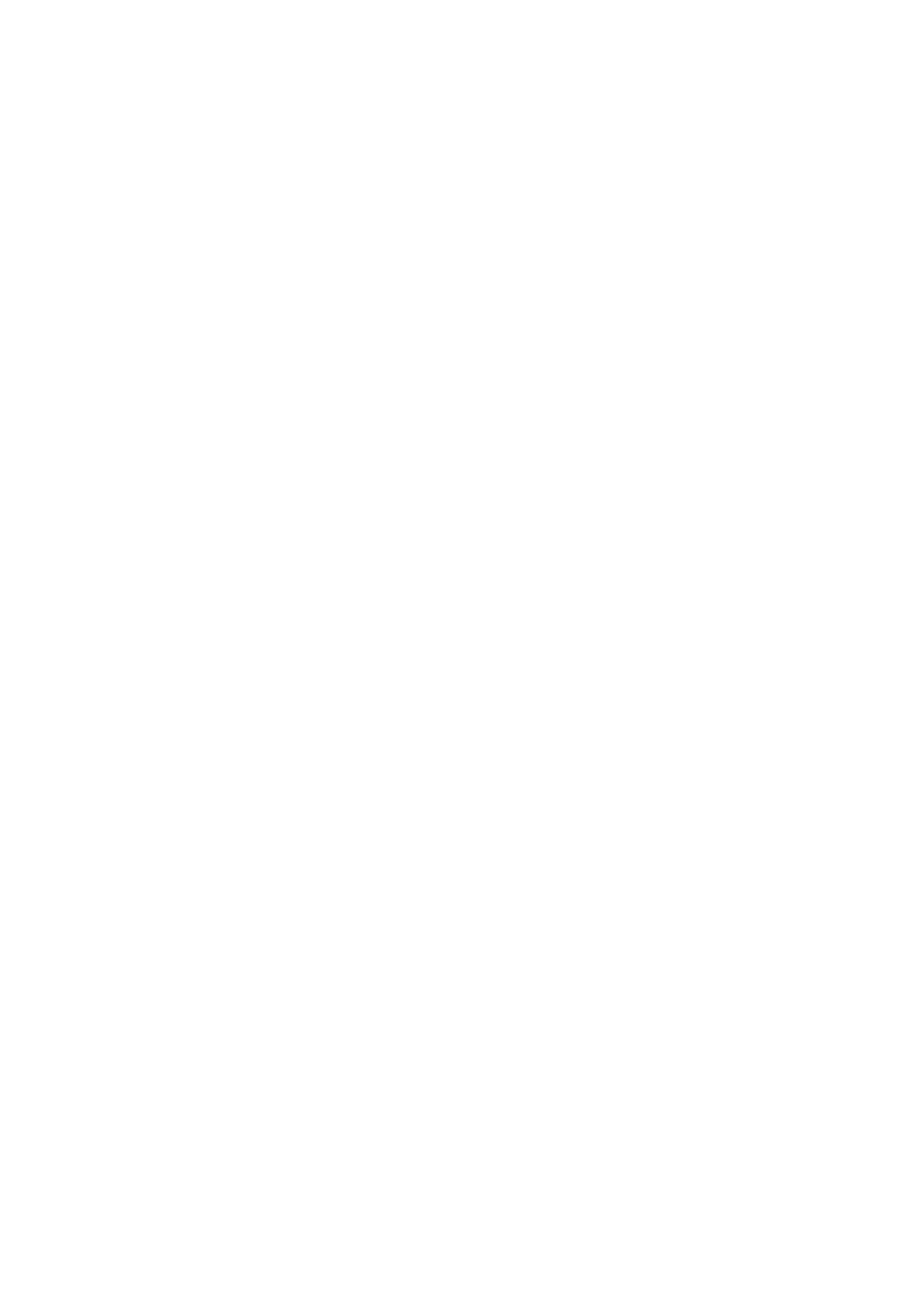# <span id="page-6-0"></span>**1 Introduction**

## <span id="page-6-1"></span>**Chronic kidney disease and hospitalisations**

Chronic kidney disease (CKD) is a long-term health condition where a person has kidney damage and/or reduced kidney function, lasting for 3 months or more. It has been estimated that as many as one in seven Australians aged 25 years and over have some degree of CKD (Chadban et al. 2003). In 2004–05, it accounted for nearly \$900 million in health-care expenditure in Australia, or 1.7% of expenditure that was able to be allocated to a specific disease or condition. Around 80% of this expenditure was on hospital services where CKD was the principal diagnosis (AIHW 2009a).

In severe cases, kidney function may deteriorate to the extent that it is no longer sufficient to sustain life and, if untreated, will most likely cause death. This is called 'end-stage kidney disease' (ESKD) and those with ESKD require kidney replacement therapy (KRT)—either dialysis or kidney transplant—to survive. The number of people receiving treatment for ESKD increased by 44% between 2000 and 2007 (McDonald et al. 2009). At the end of 2007, there were 16,808 people receiving kidney replacement therapy in Australia, and by the end of 2008 this had increased to 17,578 people. Over 10,000 were receiving regular dialysis and the rest were living with a functioning kidney transplant, 813 of whom had the transplant in 2008 (McDonald et al. 2009). Of those on dialysis, most (69%) were receiving haemodialysis in a hospital or satellite centre attached to a hospital. The remainder were receiving dialysis at home and are not captured in hospital data.

People with CKD, particularly people with ESKD, often require hospital services—in fact, dialysis treatment is the most common reason for hospitalisation in Australia. Most patients on dialysis attend a hospital or satellite centre attached to a hospital 3 times a week for treatment. There are also a number of non-dialysis hospitalisations occurring for CKD each year, meaning this disease is a significant burden on the hospital system. CKD also occurs with, or leads to, other health conditions. In 1999–2000, over 39% of Australians aged 25 years and over with CKD had high blood pressure and 14% had diabetes. A further 10% reported being treated for or suffering from cardiovascular disease (AIHW 2009b) People who have a combination of diseases require additional health care services, including more hospital admissions and longer stays in hospital (AIHW 2005).

Hospitalisation data provide valuable information about health service provision. For CKD it can give an indication of the impact of the disease and can help provide information on people who are accessing services. The purpose of this report is to provide up-to-date data for CKD hospitalisations, including trends across an 8-year period (2000–01 to 2007–08). Data are also presented for different population groups, including Aboriginal and Torres Strait Islander peoples, socioeconomic groups, by geographic location and by country/region of birth. Information on patterns for CKD hospitalisations can help to inform policy makers, as well as assist in service planning.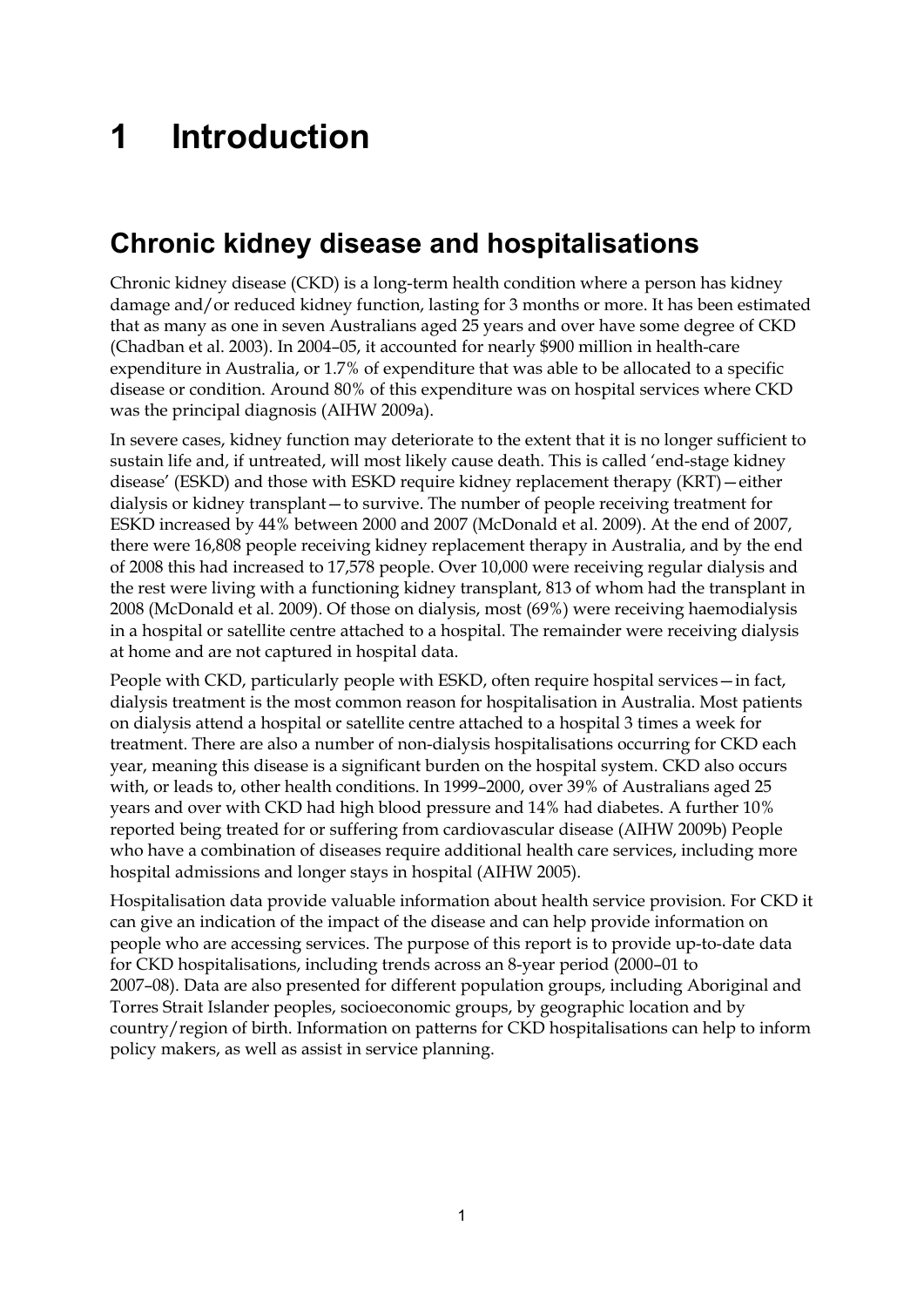## <span id="page-7-0"></span>**Hospitalisation data**

Information on hospitalisations in Australia is contained in the Australian Institute of Health and Welfare (AIHW) National Hospital Morbidity Database (NHMD). The AIHW compiles and maintains this national collection, using information supplied by state and territory health authorities. The database records information on every patient who undergoes a hospital's formal admission process, completes an episode of admitted patient care, and 'separates' from the hospital (AIHW 2009c). In this report a 'hospitalisation' refers to an episode of admitted care, which can be a total hospital stay (from admission to discharge, transfer or death) or a portion of a hospital stay beginning or ending in a change of type of care (for example, from acute to rehabilitation). The same person can have multiple 'separations' within the same hospitalisation period and, as the database is event based, it is currently not possible to track individuals. For this reason the data presented in this report do not represent the number or proportion of people admitted to hospital in Australia with CKD.

Most of the data for each hospitalisation are based on information provided at the end of an episode of care, when the length of stay and procedures carried out are known and diagnostic information is more accurate. There are two distinct types of diagnoses recorded in the database—principal and additional. If a condition was the primary reason for hospitalisation, it is recorded as the principal diagnosis (AIHW 2009c). Regular dialysis, although a procedure, is recorded as the principal diagnosis where the patient was discharged on the same or next day of admission. In situations where a condition coexisted with another principal diagnosis and required treatment during hospitalisation, it will be recorded as an additional diagnosis. Complications arising during the hospitalisation are also listed as additional diagnoses. In this report, dialysis as the principal diagnosis has been analysed separately to other hospitalisations where CKD was the principal diagnosis.

The AIHW NHMD also contains information on any surgical, investigative and therapeutic procedures carried out for each hospitalisation. This report presents information on CKD hospitalisations for which one or more procedures were reported, as well as information on the type of procedures CKD patients received.

Diagnoses and procedures in the NHMD for the years included in this report (2000–01 to 2007–08) are classified according to the *International Statistical Classification of Diseases and Related Health Problems Tenth Revision, Australian Modification* (ICD-10-AM) 2nd to 5th editions. CKD has not been used as a medical term in the ICD-10-AM, nor generally used as a diagnosis in clinical settings. For this report, a list of conditions known to cause, or be caused by, CKD was used to identify hospitalisations for CKD (see *Appendix 2*).

CKD is usually categorised into five stages according to the level of reduced kidney function and/or evidence of kidney damage (see Box 1). The sixth edition of the ICD-10-AM introduced in July 2008 and used for hospital data from 2008–09—included a new code for CKD and its stage (1–5). At the time of writing this report, 2008–09 hospital data were not available for analysis and these codes have not been able to be included. However, an indepth report on hospitalisations is particularly timely considering these coding changes, as it will allow us to improve our understanding of possible changes in hospitalisation patterns that have been seen with coding changes for other diseases.

In this report, methods such as age-standardisation and linear regression have been used to assess differences between sexes, groups and over time. Where a comment has been made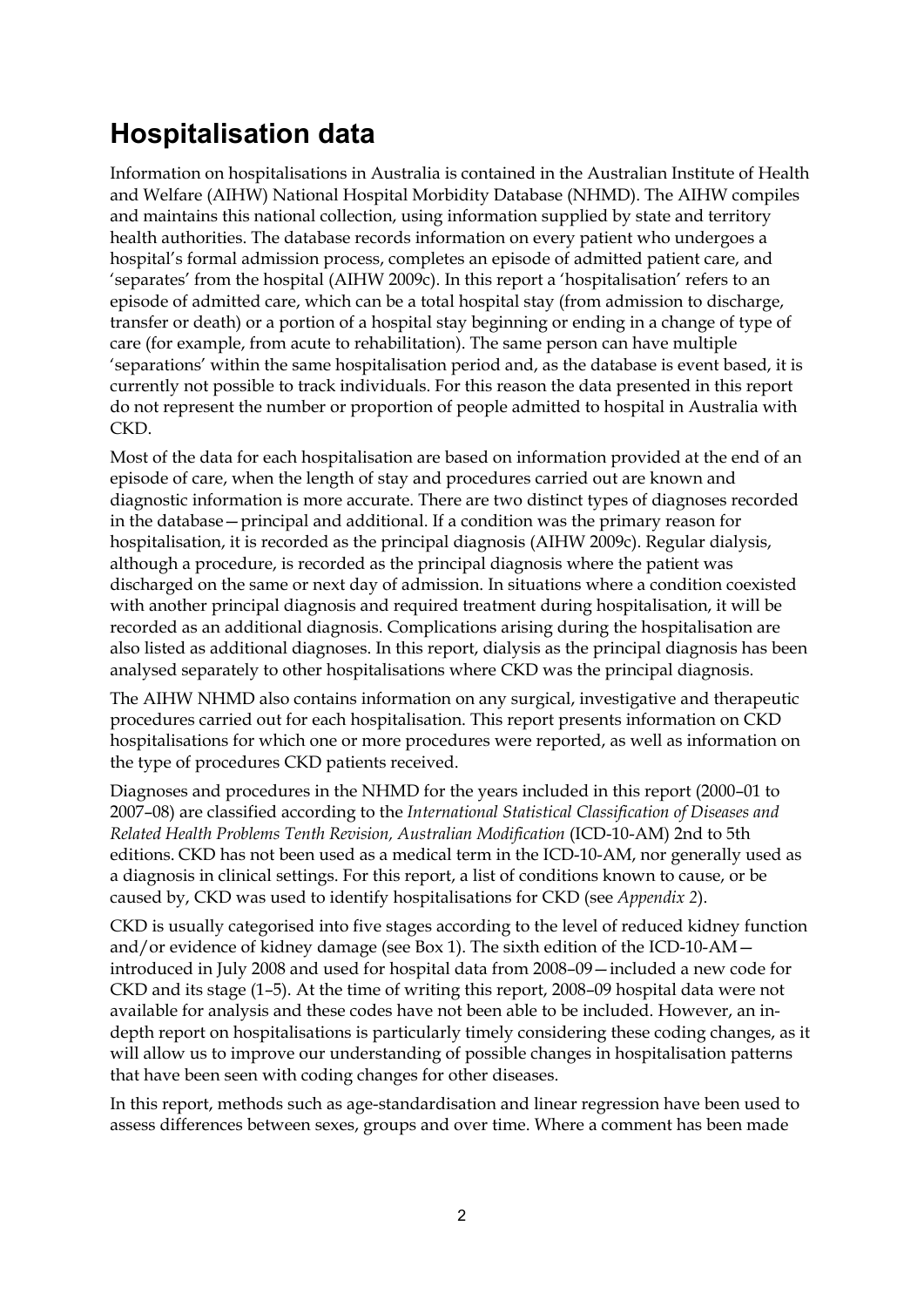stating there is a difference or a change over time, this difference or change has been found to be statistically significant.

The data in this report were extracted from the AIHW NHMD in July 2009 and small changes may have occurred since this time. See Appendix 2 for a full description of methods.

## <span id="page-8-0"></span>**Overview**

In 2007–08, CKD was responsible for 1,017,992 hospitalisations and contributed to a further 167,628 (Table 1.1). Overall, CKD was a contributing factor in 15% of all hospitalisations in Australia for that year.

For the purposes of this report, CKD hospitalisations have been split into three groups regular dialysis, other hospitalisations where CKD was the principal diagnosis, and hospitalisations where CKD was an additional diagnosis.

Regular dialysis as a principal diagnosis has been considered separately to other hospitalisations where CKD was the principal diagnosis due to its unique characteristics. Patients who receive regular dialysis usually attend a hospital or satellite centre 3 times per week which amounts to around 156 hospital admissions over the course of a year. Admissions for dialysis are nearly always for a partial day in specialised facilities, however, and therefore do not use the same facilities as other hospitalisations.

#### **Table 1.1: Hospitalisations for CKD, 2007–08**

|                                                              | Number of hospitalisations <sup>(a)</sup> |                |                        | Hospitalisations per 100,000 <sup>(b)(c)</sup> |                |                |
|--------------------------------------------------------------|-------------------------------------------|----------------|------------------------|------------------------------------------------|----------------|----------------|
|                                                              | <b>Males</b>                              | <b>Females</b> | Persons <sup>(d)</sup> | <b>Males</b>                                   | <b>Females</b> | <b>Persons</b> |
| Regular dialysis                                             | 587,402                                   | 399.423        | 986.825                | 5.576.7                                        | 3.477.4        | 4.444.9        |
| CKD as a principal diagnosis<br>(excluding regular dialysis) | 14.930                                    | 15.773         | 31.167                 | 141.9                                          | 141.3          | 140.1          |
| CKD as an additional diagnosis                               | 95.328                                    | 72.076         | 167.628                | 939.8                                          | 578.3          | 735.1          |
| <b>Total CKD hospitalisations</b>                            | 697,660                                   | 487,272        | 1,185,620              | 6,658.4                                        | 4.197.0        | 5,320.0        |
| <b>Total hospitalisations in Australia</b>                   | 3,724,423                                 | 4,149,381      | 7,873,946              | 35,323.2                                       | 36,976.9       | 35,913.4       |

(a) Numbers include patients for whom demographic information was not stated.

(b) Directly age-standardised to the 2001 Australian population.

(c) Rates exclude those patients for whom demographic information was not stated.

(d) Persons includes those for whom sex was not stated.

*Source:* AIHW National Hospital Morbidity Database*.*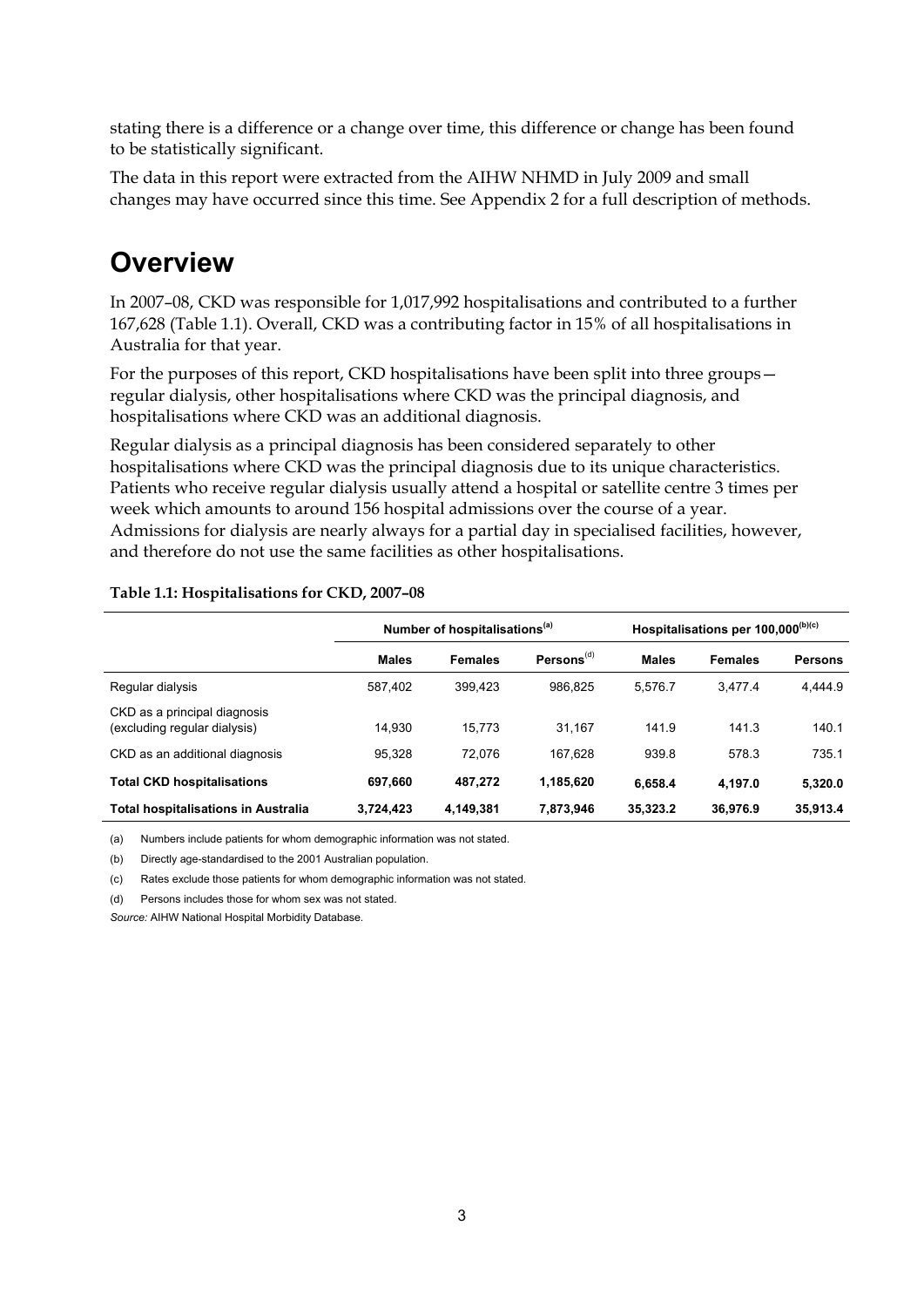### **Box 1: Chronic kidney disease**

#### **What are the kidneys and what do they do?**

The kidneys are bean-shaped organs, about the size of an adult fist, located in the back, above the waist and below the lower ribs. They continuously filter the bloodstream, playing a vital role in controlling the body's level of water and various chemicals and in clearing waste products. They also produce certain essential hormones. The kidneys are highly active and selective filters, with vital substances first being filtered then reabsorbed into the bloodstream through the kidneys' 'process line'. This includes glucose (fully reabsorbed) and water and sodium (almost fully). Waste products and any excess water filtered out by the kidneys are eliminated from the body through the bladder in the form of urine.

#### **What is chronic kidney disease?**

Chronic kidney disease (CKD) refers to all conditions of the kidney, lasting at least 3 months, where a person has had evidence of kidney damage and/or reduced kidney function, regardless of the specific diagnosis of disease or condition causing the disease (National Kidney Foundation of America 2002). Evidence of kidney damage manifests as either urinary protein (proteinuria) or albumin (a type of protein that is a more sensitive and specific marker of kidney disease, albuminuria), blood in the urine (haematuria) or scarring detected by imaging tests.

#### **Measuring CKD**

Kidney function is measured by the glomerular filtration rate (GFR), which is the amount of blood the kidneys clear of waste products in 1 minute. As GFR cannot be measured directly, current practice is to estimate GFR (eGFR) by applying a formula which requires age, gender and creatinine levels in the blood.

### **Stage 1: Kidney damage (GFR at least 90 mL/min/1.73 m2)**

Evidence of kidney damage but without decreased GFR. Usually no symptoms.

### **Stage 2: Kidney damage (GFR 60 to 89 mL/min/1.73 m2)**

### **Stage 3: GFR 30 to 59 mL/min/1.73 m2\***

GFR significantly reduced. May show signs of kidney damage and often indications of dysfunction in other organs. Often asymptomatic despite a reduction in kidney function of up to 70%.

### **Stage 4: GFR 15 to 29 mL/min/1.73 m2\***

Kidney function significantly reduced. Blood levels of urea and creatinine increase, and greater evidence of dysfunction in other organs. Usually only mild symptoms.

**Stage 5: End-stage kidney disease (ESKD) GFR less than 15 mL/min/1.73 m2\*** 

Range of symptoms and laboratory abnormalities in several organ systems, collectively referred to as uraemia. Kidney replacement therapy (dialysis or transplant) is required when kidney function is no longer sufficient to sustain life, typically at a GFR of around 7–8mL/min/1.73m2.

\* with or without evidence of kidney damage

Source: Adapted from Obrador & Pereira (2002).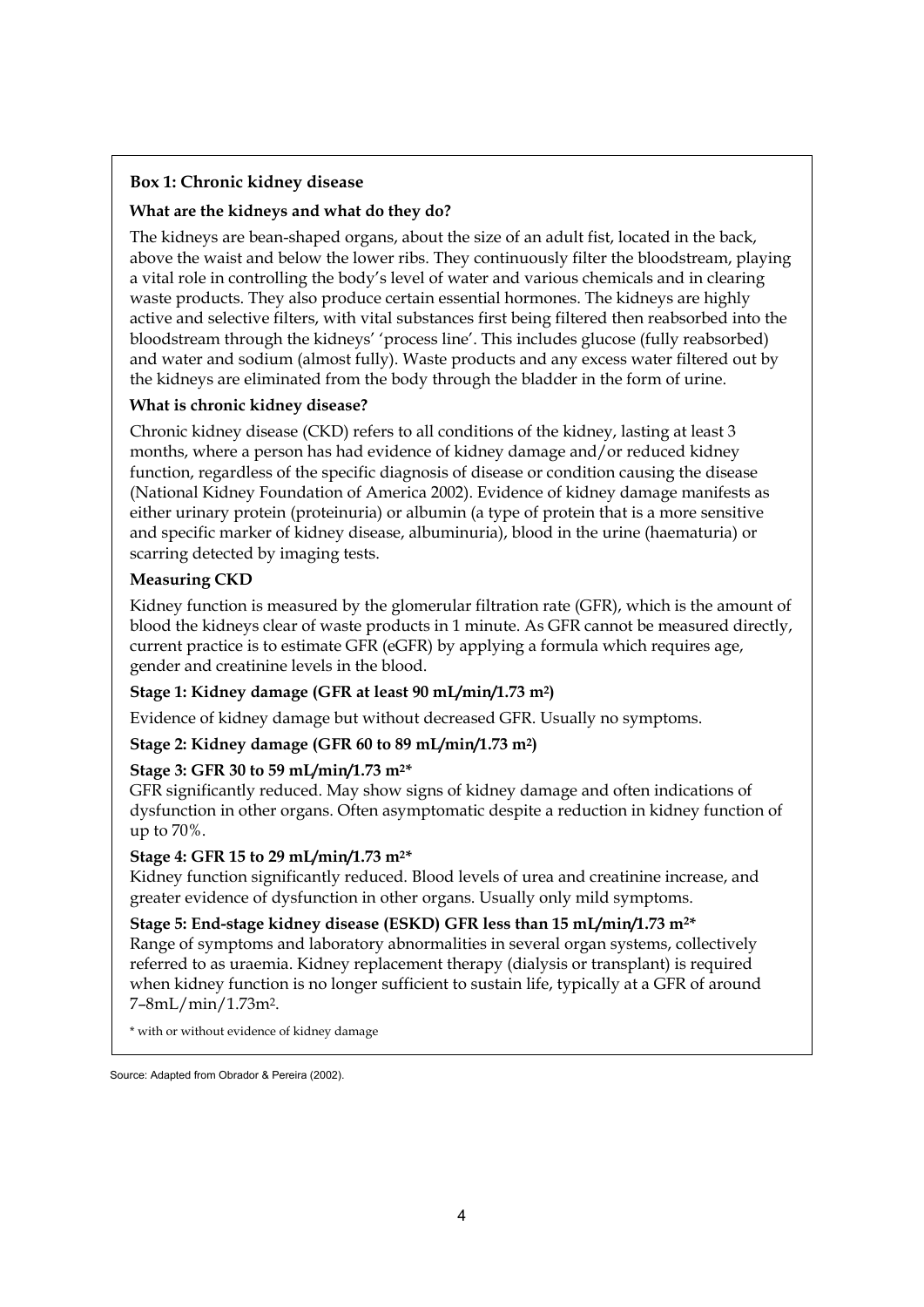# <span id="page-10-0"></span>**2 CKD as the principal diagnosis**

In 2007–08, there were 1,017,992 hospitalisations where CKD was recorded as the principal diagnosis. Of these hospitalisations, 986,825 (97%) were for regular dialysis treatment, and 31,167 (3%) were for other CKD diagnoses. Altogether, CKD as the principal diagnosis accounted for 13% of all hospitalisations in Australian hospitals in 2007–08.

Males were 1.6 times as likely as females to be hospitalised for CKD as the principal diagnosis (Table 2.1).

|                                                | Males   | <b>Females</b> | <b>Persons</b> |
|------------------------------------------------|---------|----------------|----------------|
| Number <sup>(a)</sup>                          | 602.332 | 415.196        | 1,017,992      |
| Hospitalisations per 100,000 <sup>(b)(c)</sup> | 5.718.6 | 3.618.7        | 4,585.0        |

| Table 2.1: Hospitalisations with a principal diagnosis of chronic kidney disease, 2007-08 |  |  |  |
|-------------------------------------------------------------------------------------------|--|--|--|
|-------------------------------------------------------------------------------------------|--|--|--|

(a) Numbers include 464 for which no demographic information was stated.

(b) Directly age-standardised to the 2001 Australian population.

(c) Rates exclude 464 for which no demographic information was stated.

*Source:* AIHW National Hospital Morbidity Database*.*

A total of 1,122,836 hospital bed days were occupied by people with a principal diagnosis of CKD in 2007–08, 4.4% of total hospital bed days in Australia. The average length of stay for hospitalisations where CKD was the principal diagnosis was 1.1 days, reflecting the fact that the vast majority of admissions for regular dialysis are same-day admissions.

## <span id="page-10-1"></span>**Regular dialysis as the principal diagnosis**

Dialysis is recorded in two ways in the AIHW NHMD—as the principal diagnosis and as a procedure. Data in this section refer to hospitalisations where the principal diagnosis was regular dialysis—that is, where the intent for admission was same day and the patient was discharged on the same or next day of admission.

In 2007–08, there were 986,825 hospitalisations for CKD where the principal diagnosis was regular dialysis (Table 2.2)—12.5% of all hospitalisations.

|  |  |  | Table 2.2: Hospitalisations with a principal diagnosis of regular dialysis, 2007–08 |
|--|--|--|-------------------------------------------------------------------------------------|
|  |  |  |                                                                                     |

|                              | Males   | <b>Females</b> | <b>Persons</b> |
|------------------------------|---------|----------------|----------------|
| Number                       | 587.402 | 399.423        | 986,825        |
| Hospitalisations per 100,000 | 5,576.7 | 3.477.4        | 4.444.9        |

*Note: D*irectly age-standardised to the 2001 Australian population.

*Source:* AIHW National Hospital Morbidity Database*.*

There are two types of dialysis used for the treatment of ESKD—haemodialysis and peritoneal dialysis. Haemodialysis requires specialised equipment and is usually performed in hospital. Peritoneal dialysis requires less complex apparatus and is nearly always performed at home, meaning that hospital data will not capture most episodes of peritoneal dialysis. As at 31 December 2007, there were 9,700 people receiving regular dialysis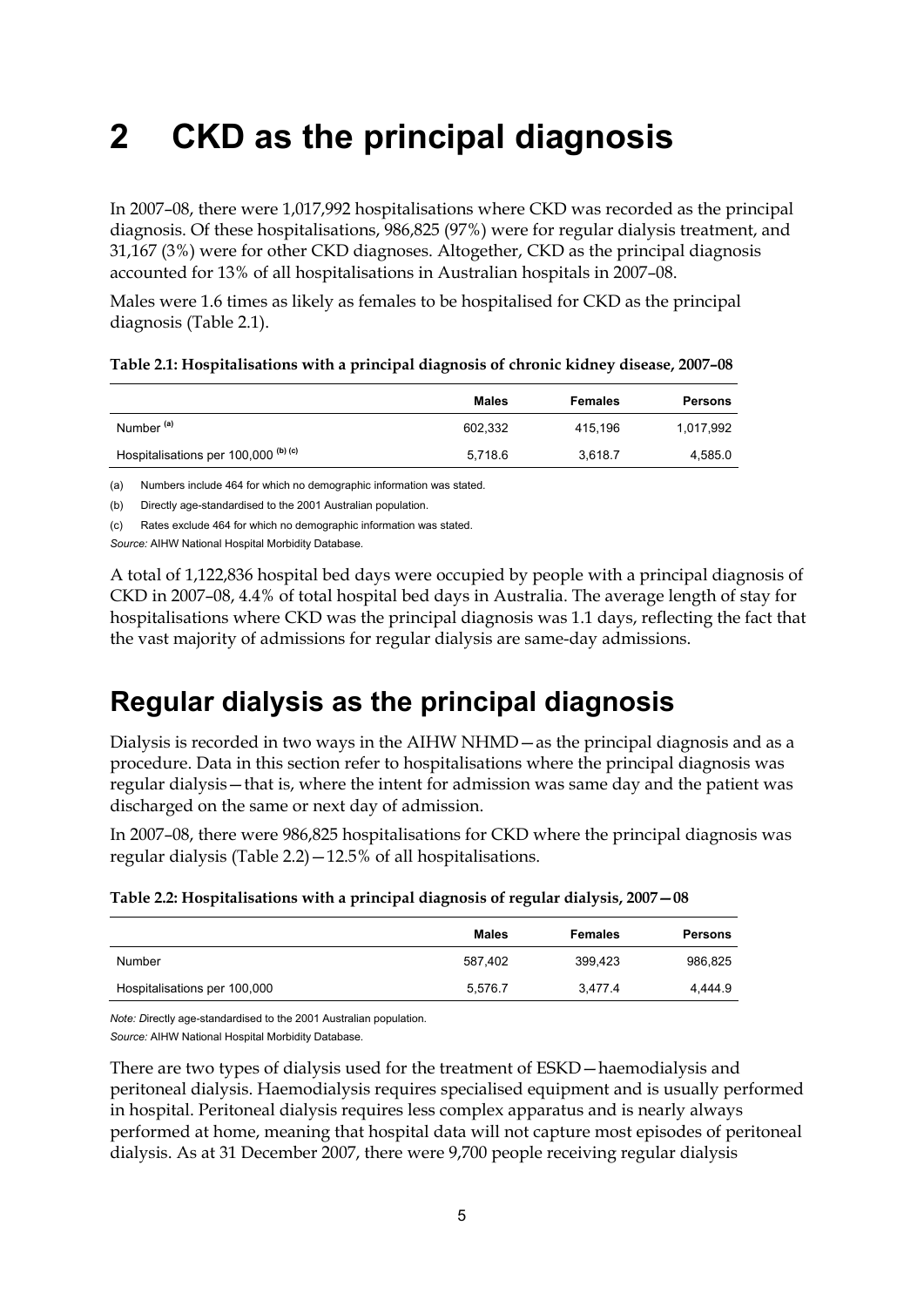treatment, around two-thirds of whom received regular haemodialysis in a hospital or satellite centre (McDonald et al. 2009). As haemodialysis is required a minimum of 3 times a week, or around 156 times a year, it is easy to see how this equates to so many hospitalisations overall.

Hospitalisation rates for regular dialysis increased with age, with those in the 75–79 year age group having the highest rates (Figure 2.1). Males had higher rates of hospitalisation for regular dialysis than females across all age groups. When hospitalisation rates were age-standardised, males were hospitalised at 1.6 times the rate of females. In 2007, males were also 1.6 times as likely as females to be registered with ANZDATA as receiving any sort of kidney replacement therapy (McDonald et al. 2009).



The majority of dialysis patients attend a public hospital for treatment, with only around 17% of regular dialysis admissions occurring in private hospitals in 2007–08. People over the age of 80 years were more likely to attend a private hospital than younger patients (Figure 2.2). Overall, males were slightly more likely than females to attend a private hospital (17% compared with 16%).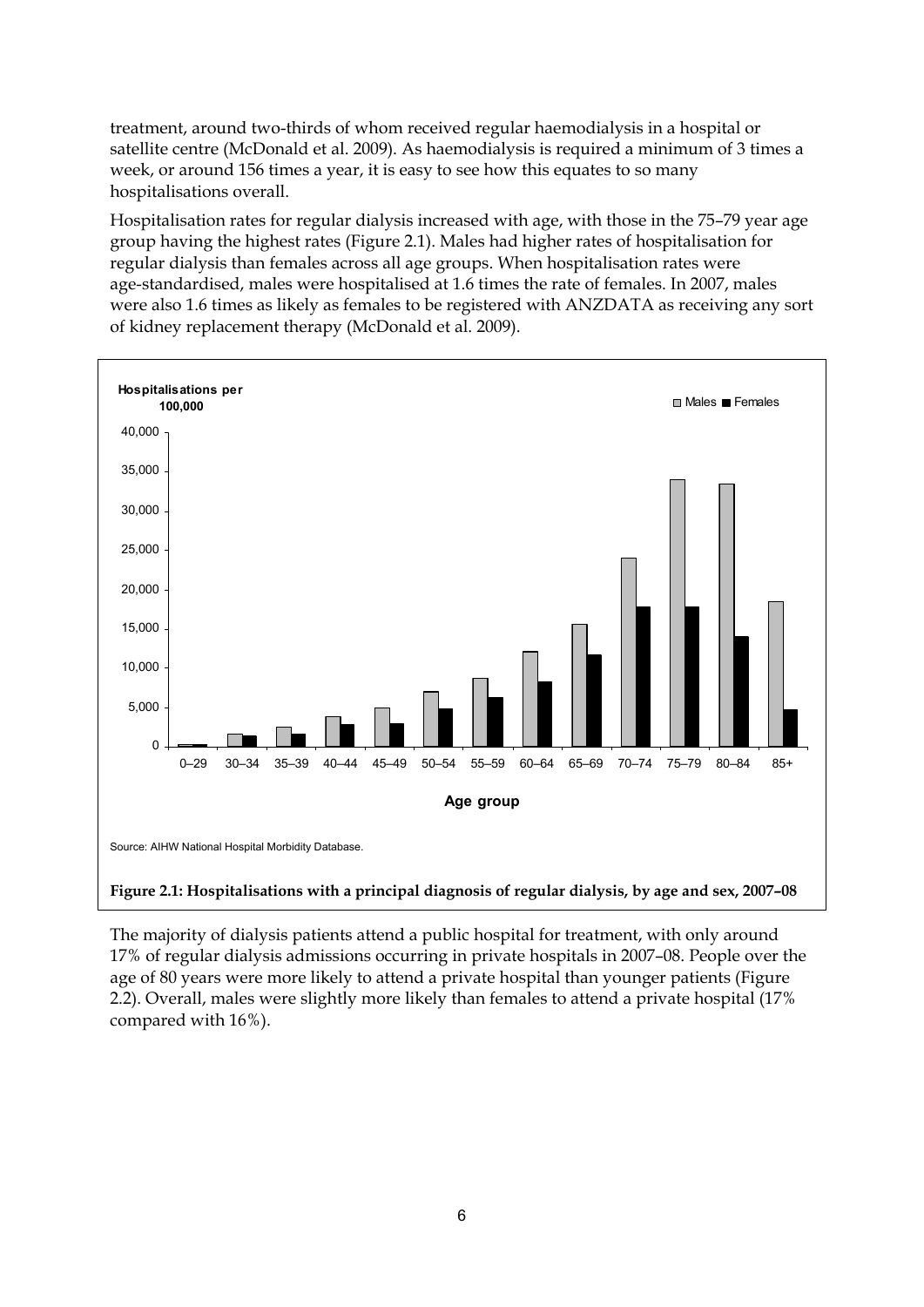

### **States and territories**

In 2007–08, Tasmania had the lowest rates of hospitalisations for regular dialysis while the Northern Territory (NT) had the highest—five times that of the Australian rate (Figure 2.3 —also see *Appendix 1* for detailed tables). Males were around 1.5 to 2 times as likely as females to be hospitalised for regular dialysis across all jurisdictions, with the exception of the NT where females were hospitalised at 1.5 times the rate of men.

The higher rates seen in the NT and the higher rates among females in the NT are likely to be due in part to the high rates of ESKD among Aboriginal and Torres Strait Islander peoples and the high proportion of Aboriginal and Torres Strait Islander peoples in the NT (nearly one-third in 2006—ABS & AIHW 2008). In contrast to the non-Indigenous population, ESKD rates are higher among Indigenous women than Indigenous men throughout Australia, and this is due to a number of factors. Type 2 diabetes is more common among Indigenous women than Indigenous men, and a large proportion of Indigenous women carry high levels of body fat around their abdomen—both substantial risk factors for CKD.

The higher rate of hospitalisations seen in the Australian Capital Territory (ACT) are predominantly due to people living in parts of NSW surrounding the ACT using hospital services in the ACT, but not being included in the ACT population for the calculation of the rate. In 2007–08, more than one-quarter (27%) of patients hospitalised for regular dialysis in the ACT resided in NSW (see *Appendix 2* for further information).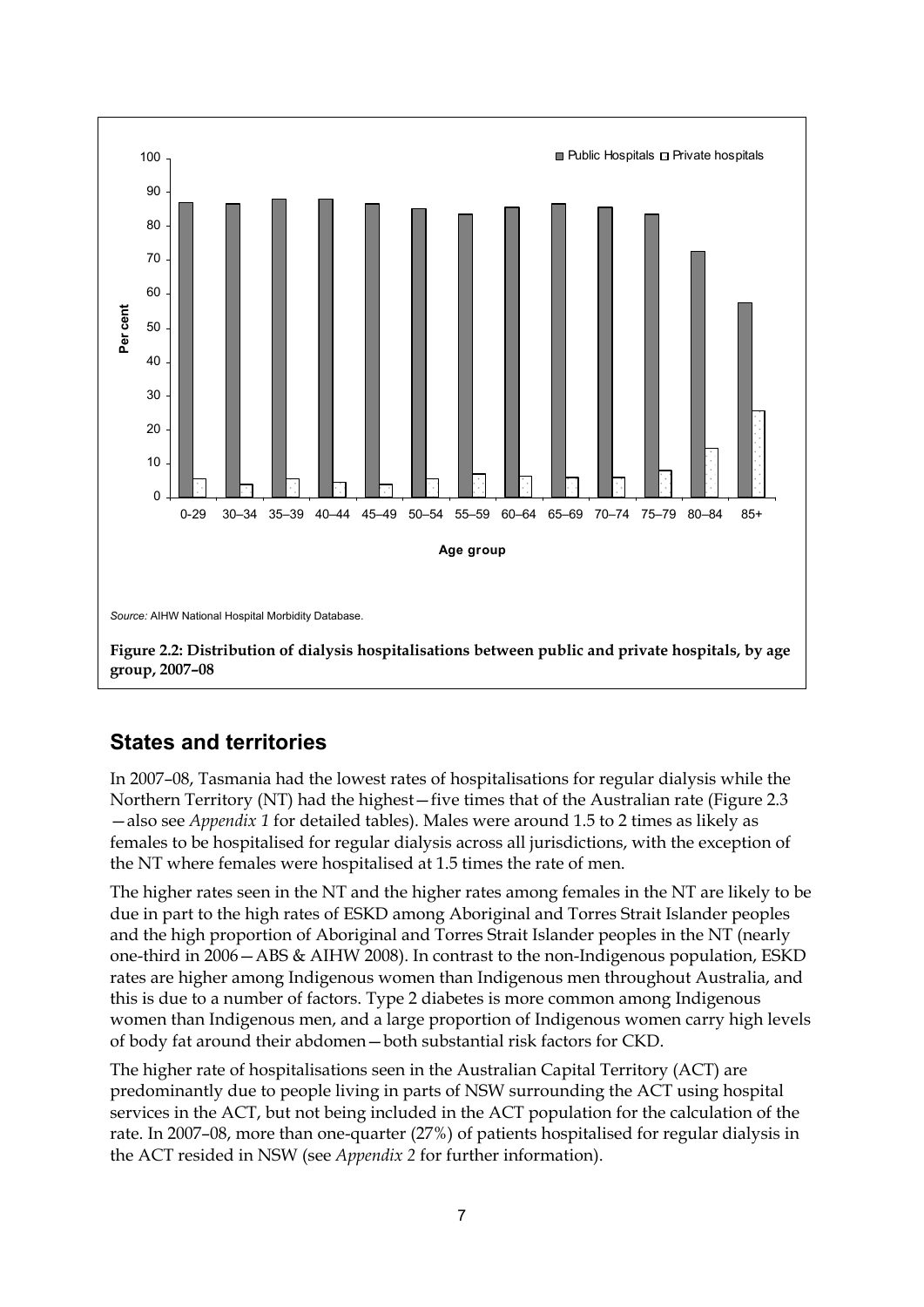

Hospitalisation rates for dialysis increased with age for all states and territories. There were some differences in the age distribution of dialysis patients in some jurisdictions compared to the Australian distribution. In the NT and Tasmania, the highest rate of hospitalisation was among the 65–69 year age group, while in WA it was among those aged 80–84 years. In all other states and territories, the highest hospitalisation rates for dialysis were in the 75–79 year age group.

## **Trends**

Between 2000–01 and 2007–08, the number of hospitalisations for regular dialysis in Australia increased by 71%, an average increase of nearly 60,000 hospitalisations per year. This increase was larger for males than for females over the 7-year period—76% compared with 64% (Figure 2.4). In addition, the age-standardised rate of hospitalisations for dialysis increased by nearly 50%, and the increase was also larger for males than females (54% compared with 41%). Over this period there was an increase in the difference between male and female hospitalisation rates for dialysis of 82%, from 1,170 to 2,100 per 100,000 population. Males went from being 1.5 times as likely as females to be hospitalised for dialysis to 1.6 times as likely.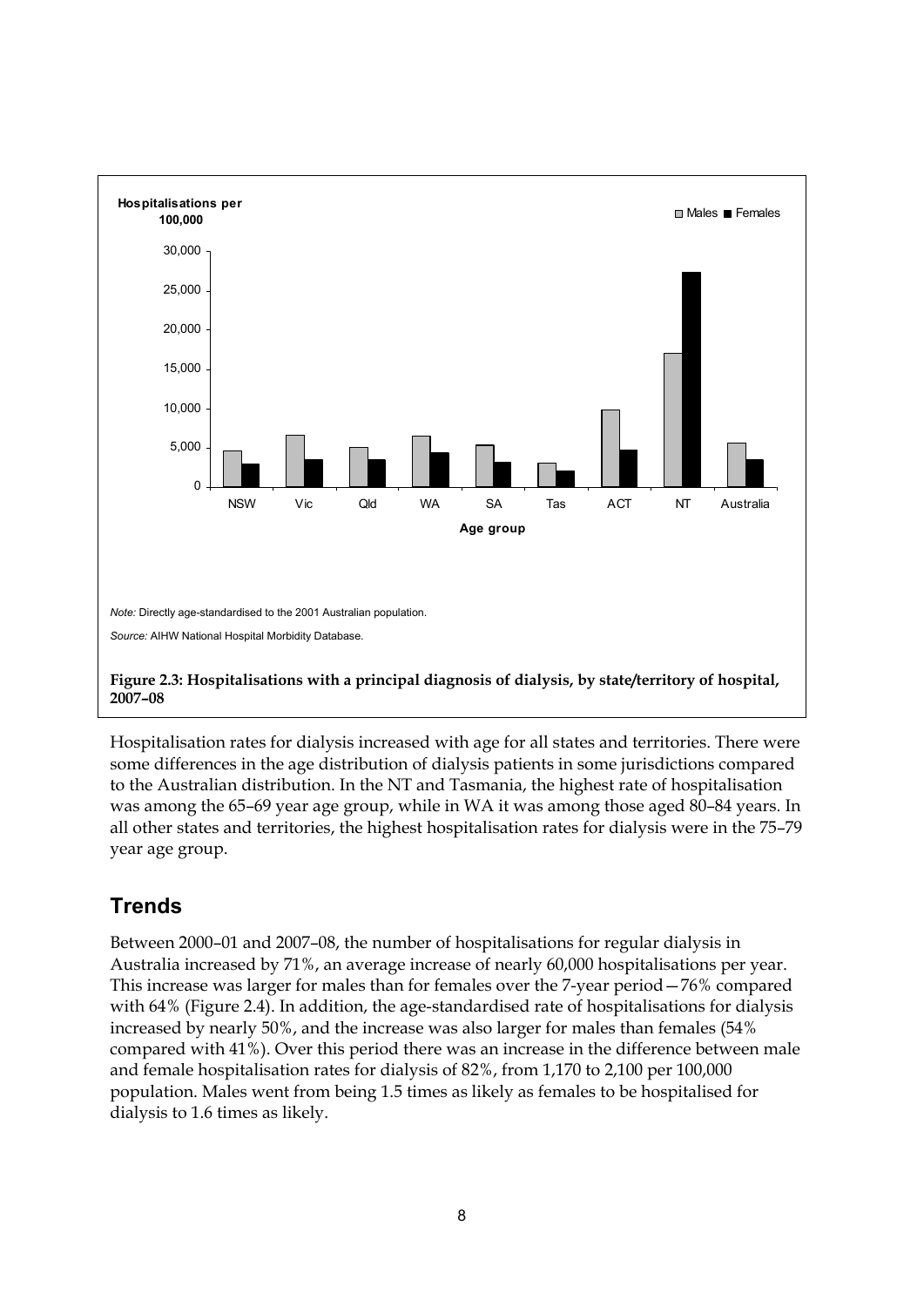

### **States and territories**

Hospitalisations for dialysis increased in all states and territories between 2000–01 and 2007–08, with the exception of Tasmania (Figure 2.5). The largest absolute increase in hospitalisation rates was seen in the NT (from 13,700 to 21,800 per 100,000 population), with the ACT having the largest relative increase (62%). All states and territories (excluding Tasmania) recorded increases in the hospitalisation rate for dialysis of between 40% and 62% over this period (see *Appendix 1* for detailed tables).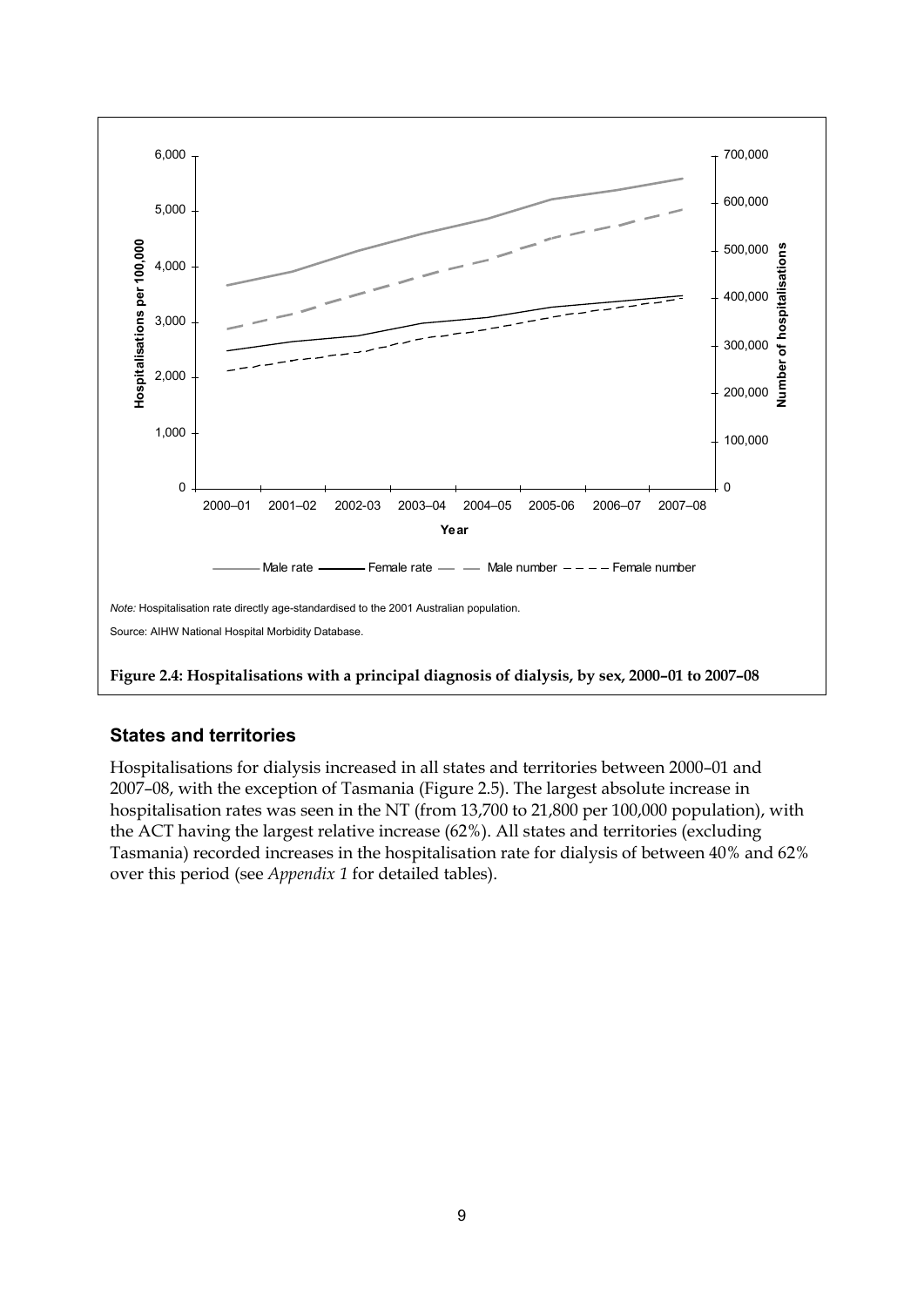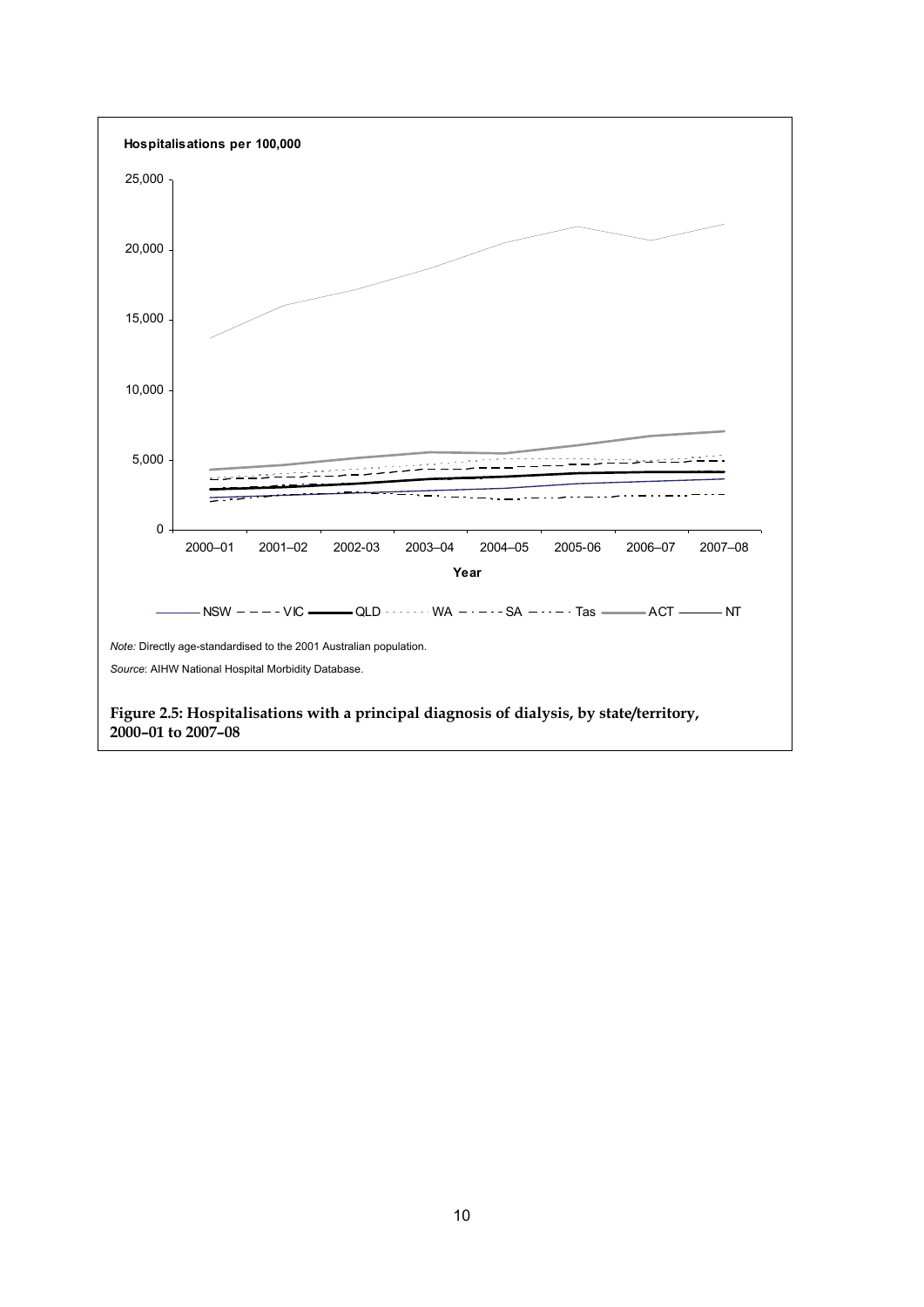## <span id="page-16-0"></span>**CKD as the principal diagnosis (excluding regular dialysis)**

In addition to the nearly 990,000 hospitalisations for regular dialysis described in the previous section, there were another 31,167 hospitalisations where CKD was the principal diagnosis in 2007–08. These accounted for 0.4% of total hospitalisations in Australia. There were 464 hospitalisations which had only the diagnosis recorded—that is, no demographic information was available—and these are therefore excluded from the rest of the analysis in this section.

Males and females were fairly equally represented in the data in 2007–08, with 48.6% of hospitalisations where CKD was the principal diagnosis being for males and 51.4% for females. There was also little difference in the age-standardised male and female hospitalisation rates (141.9 and 141.3 per 100,000 respectively).

The age-specific hospitalisation rates for CKD increased with age for both males and females, and were highest among those aged 80–84 years (Figure 2.6). However, while the male rate increased steadily up to 80–84 years, the female rate remained fairly stable from 65–69 years onwards.

Males had substantially higher rates of hospitalisation for CKD among older age groups; however, females had higher rates among those aged less than 45 years, due in part to the much higher number of hospitalisations for tubulo-interstitial nephritis (ICD-10-AM code N12) among females. Included in this code is pyelonephritis, the most common cause being urinary tract infections for which adult women are at 50 times higher risk than men (Masson et al. 2009).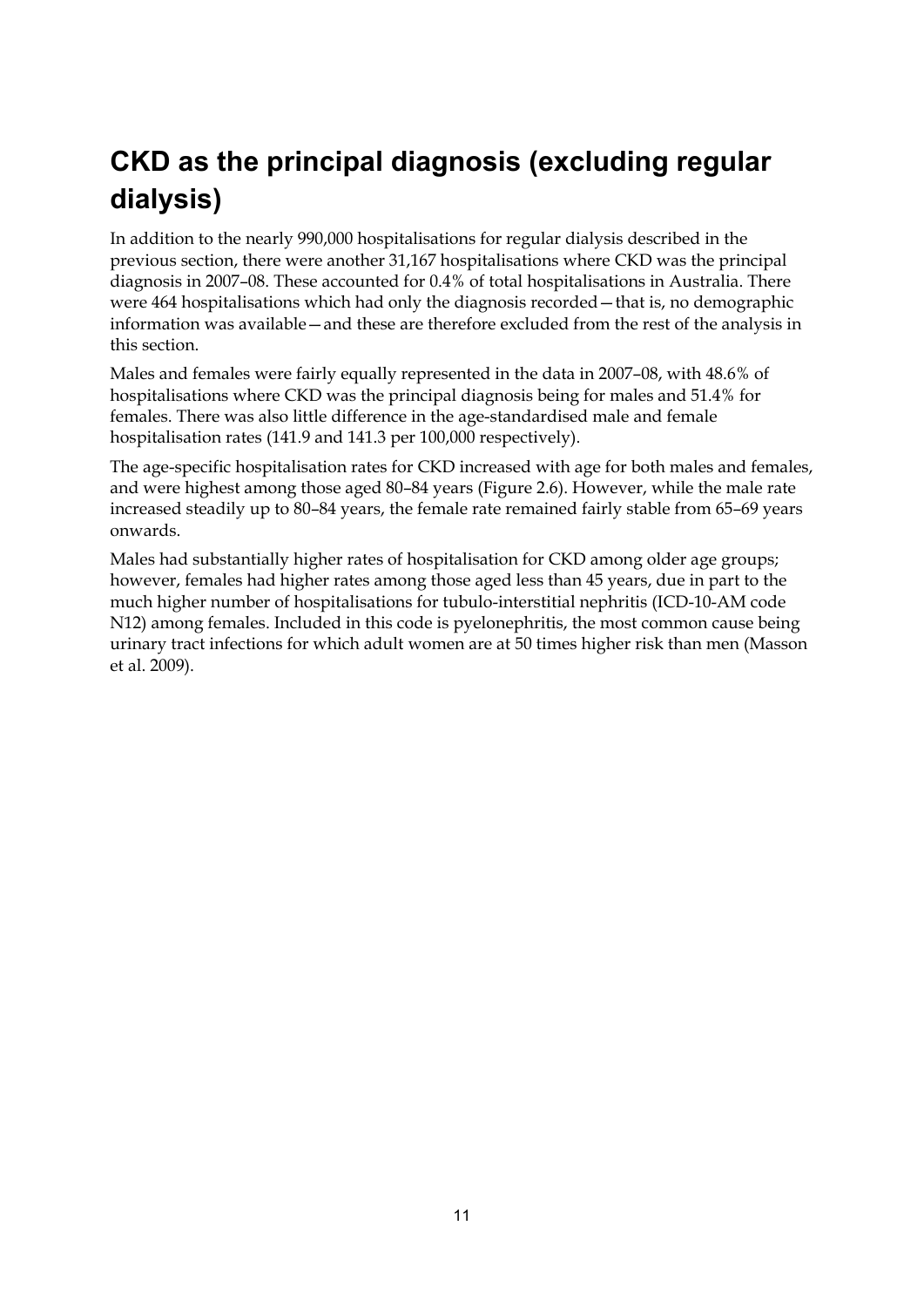

People with a principal diagnosis of CKD (excluding regular dialysis) occupied 135,544 hospital bed days in 2007–08. This was 0.5% of the total number of bed days for all diagnoses in Australia. The average length of stay where CKD was the principal diagnosis was 4.4 days, longer than the average length of stay for all hospitalisations in Australia which was 3.3 days.

Males had a slightly higher average length of stay than females overall (4.6 compared with 4.3 days). The average length of stay increased with age, especially over 70 years of age, and patients aged over 85 years had hospital stays of 7.7 days on average (Figure 2.7).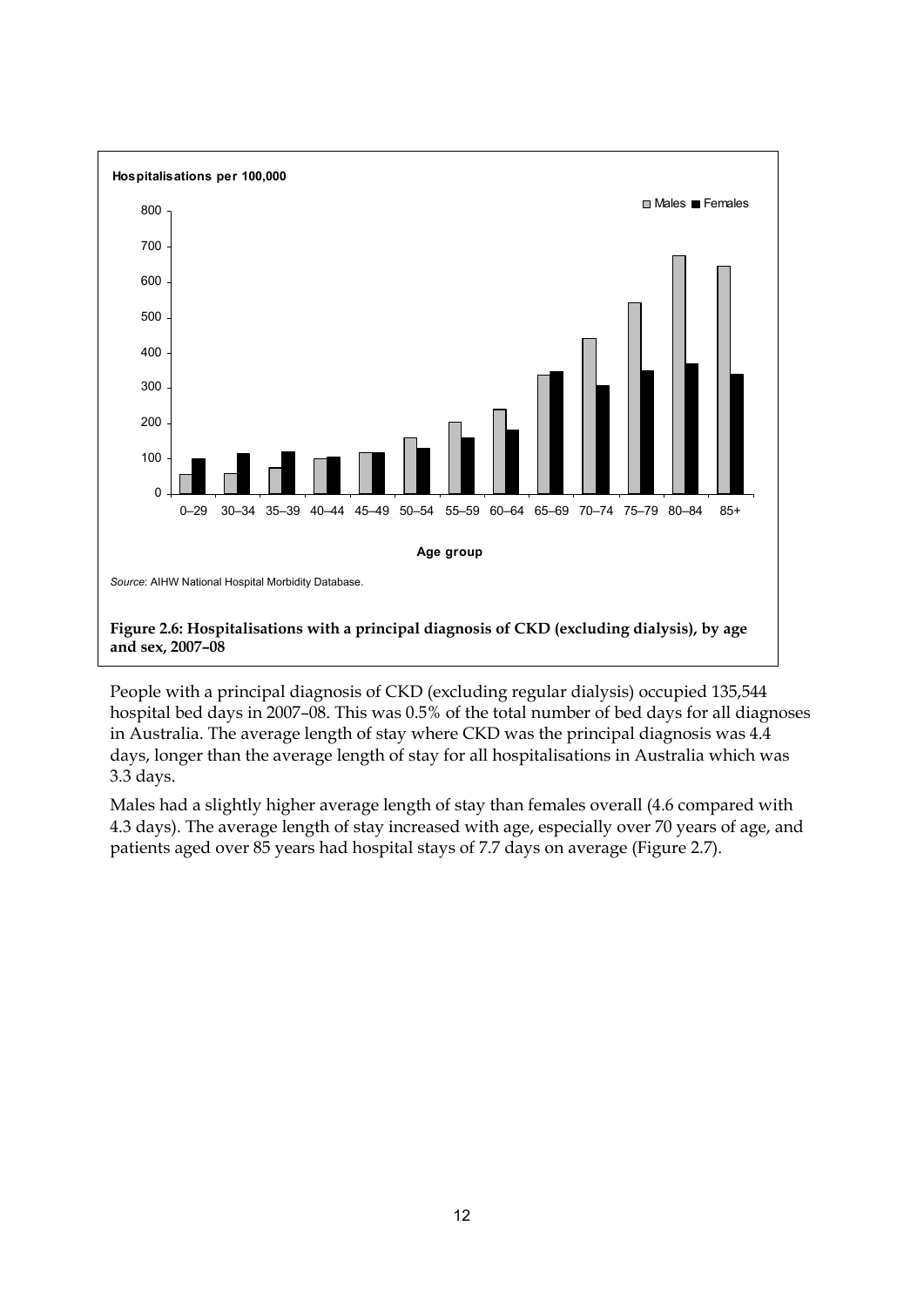

### **Diagnoses**

The most common principal diagnoses among patients with a principal diagnosis of CKD (excluding regular dialysis) were kidney tubulo-interstitial diseases (24%) and diabetic nephropathy (20%), followed by chronic kidney failure (15%) and preparatory care for dialysis (13%) (Table 2.3). Details of the ICD-10-AM codes used to define CKD and the diagnosis groups for CKD can be found in *Appendix 2*.

The age-standardised hospitalisation rates for each disease group varied by sex. This was most significant for kidney tubulo-interstitial diseases, where females were hospitalised at 5 times the rate of males. This was due largely to the number of hospitalisations for tubulointerstitial nephritis (ICD-10-AM code N12) among females (5,644 compared with 1,016 for males). As mentioned previously, this is most likely due to pyelonephritis, the most common cause being urinary tract infections—adult women are at 50 times higher risk of developing such infections than men (Masson et al. 2009).

Large differences also occurred for hypertensive kidney disease, where males were hospitalised at nearly twice the rate of females; and for diabetic nephropathy, glomerular diseases, and preparatory care for dialysis for which males were around 1.6 times as likely as females to be hospitalised.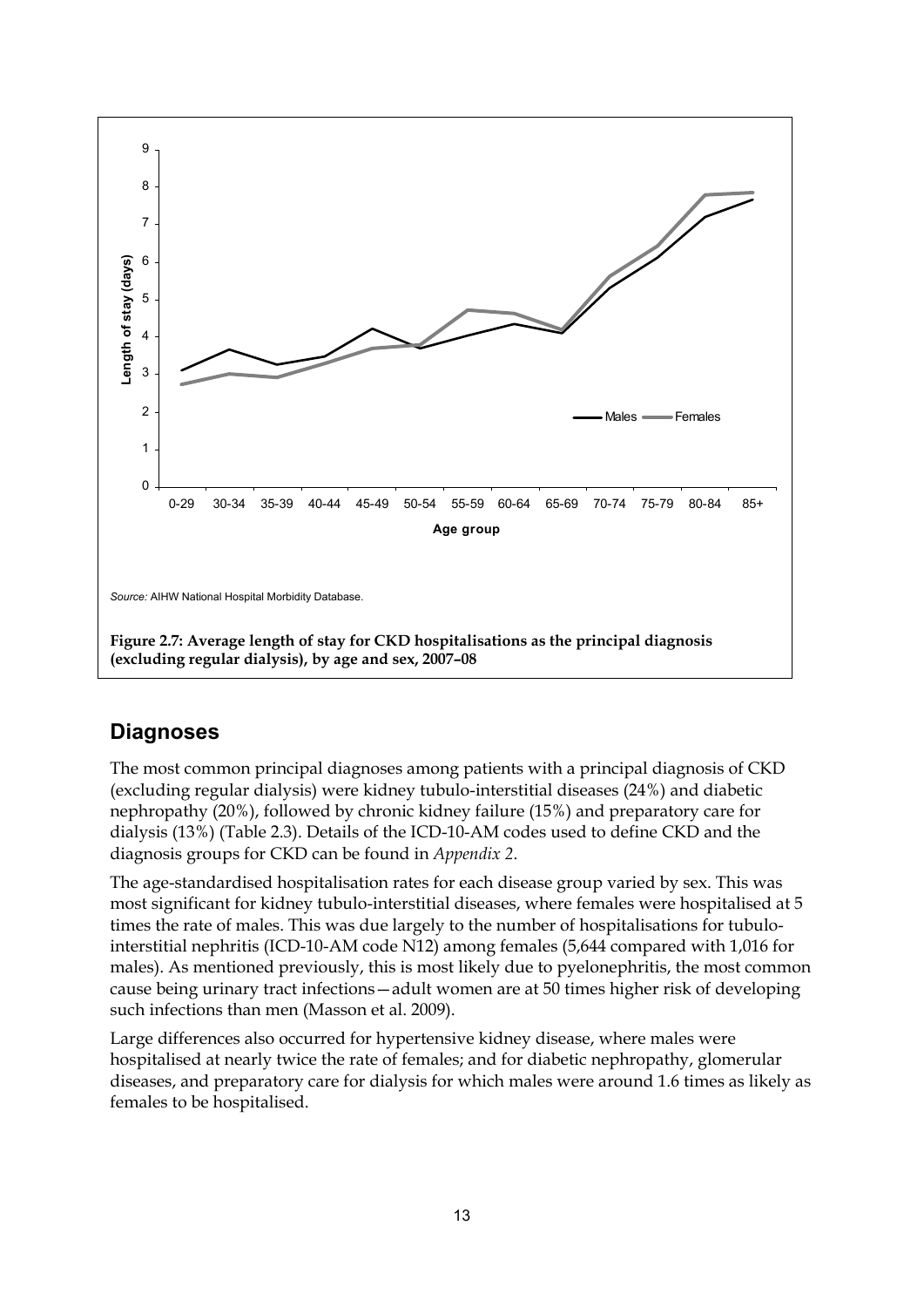|                                                            | Number of hospitalisations <sup>(a)</sup> |                |                | Hospitalisations per 100,000 <sup>(b)</sup> |                |                | <b>Proportion</b> |
|------------------------------------------------------------|-------------------------------------------|----------------|----------------|---------------------------------------------|----------------|----------------|-------------------|
| <b>Principal diagnosis</b>                                 | <b>Males</b>                              | <b>Females</b> | <b>Persons</b> | <b>Males</b>                                | <b>Females</b> | <b>Persons</b> | %                 |
| Kidney tubulo-interstitial diseases                        | 1,189                                     | 6,041          | 7,230          | 11.2                                        | 57.1           | 34.0           | 23.6              |
| Diabetic nephropathy                                       | 3,609                                     | 2,532          | 6,141          | 34.6                                        | 21.0           | 27.3           | 20.0              |
| Chronic kidney failure                                     | 2,612                                     | 2,009          | 4,621          | 25.4                                        | 16.9           | 20.6           | 15.1              |
| Preparatory care for dialysis                              | 2,388                                     | 1,574          | 3,962          | 22.3                                        | 14.0           | 18.0           | 12.9              |
| Glomerular diseases                                        | 1,825                                     | 1,171          | 2,996          | 17.3                                        | 11.0           | 14.1           | 9.8               |
| Other disorders of kidney and ureter                       | 1,063                                     | 913            | 1,976          | 10.0                                        | 8.0            | 9.0            | 6.4               |
| Complications related to dialysis and<br>kidney transplant | 812                                       | 544            | 1.356          | 7.6                                         | 5.0            | 6.3            | 4.4               |
| Congenital malformations                                   | 708                                       | 505            | 1,213          | 6.7                                         | 4.8            | 5.7            | 4.0               |
| Hypertensive kidney disease                                | 520                                       | 300            | 820            | 4.9                                         | 2.5            | 3.7            | 2.7               |
| Unspecified kidney failure                                 | 204                                       | 184            | 388            | 2.0                                         | 1.5            | 1.7            | 1.3               |
| Total                                                      | 14,930                                    | 15,773         | 30,703         | 141.9                                       | 141.3          | 140.1          | 100.0             |

**Table 2.3: Diagnosis groups for CKD hospitalisations as the principal diagnosis (excluding regular dialysis), 2007–08** 

(a) Excludes 464 episodes for which demographic information was not available.

(b) Directly age-standardised to the 2001 Australian population. Columns do not add to total due to younger age groups being combined during the age-standardisation process for diagnosis groups.

*Source:* AIHW National Hospital Morbidity Database.

The rate of the different specific diagnoses also varied with age. In 2007–08, the most common principal diagnosis for those less than 50 years of age was kidney tubulo-interstitial diseases, while diabetic nephropathy was the most common among those aged over 50 years (Figure 2.8). Of the top four CKD diagnoses shown in Figure 2.8, hospitalisation rates for kidney tubulo-interstitial diseases and glomerular diseases were fairly stable across the age groups, while diabetic nephropathy and chronic kidney failure increased with age. This most likely reflects the different age pattern of the underlying disease causes—for example Type 2 diabetes occurs mostly in those aged over 40 years, with severe complications like nephropathy developing some time later (AIHW 2008a).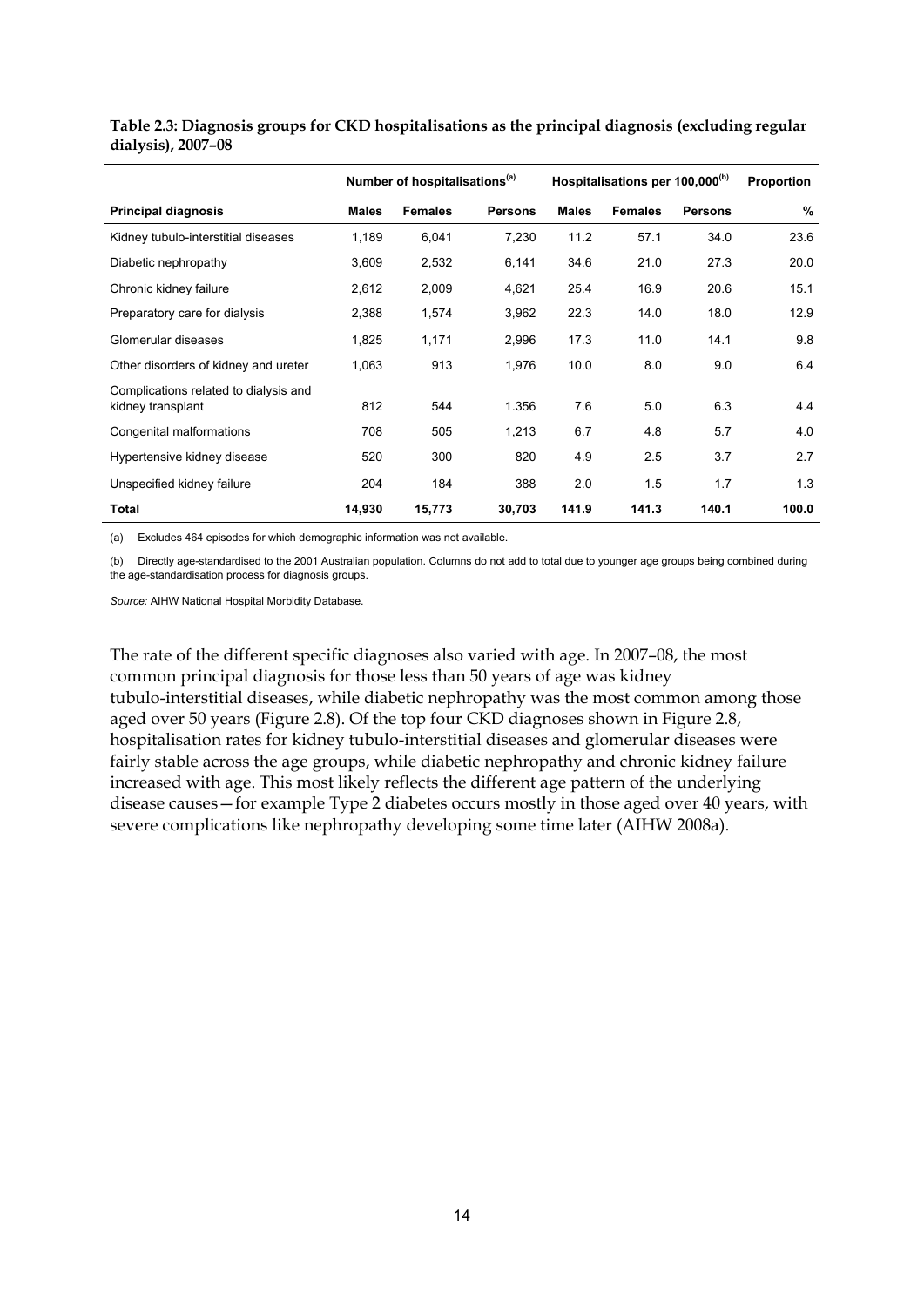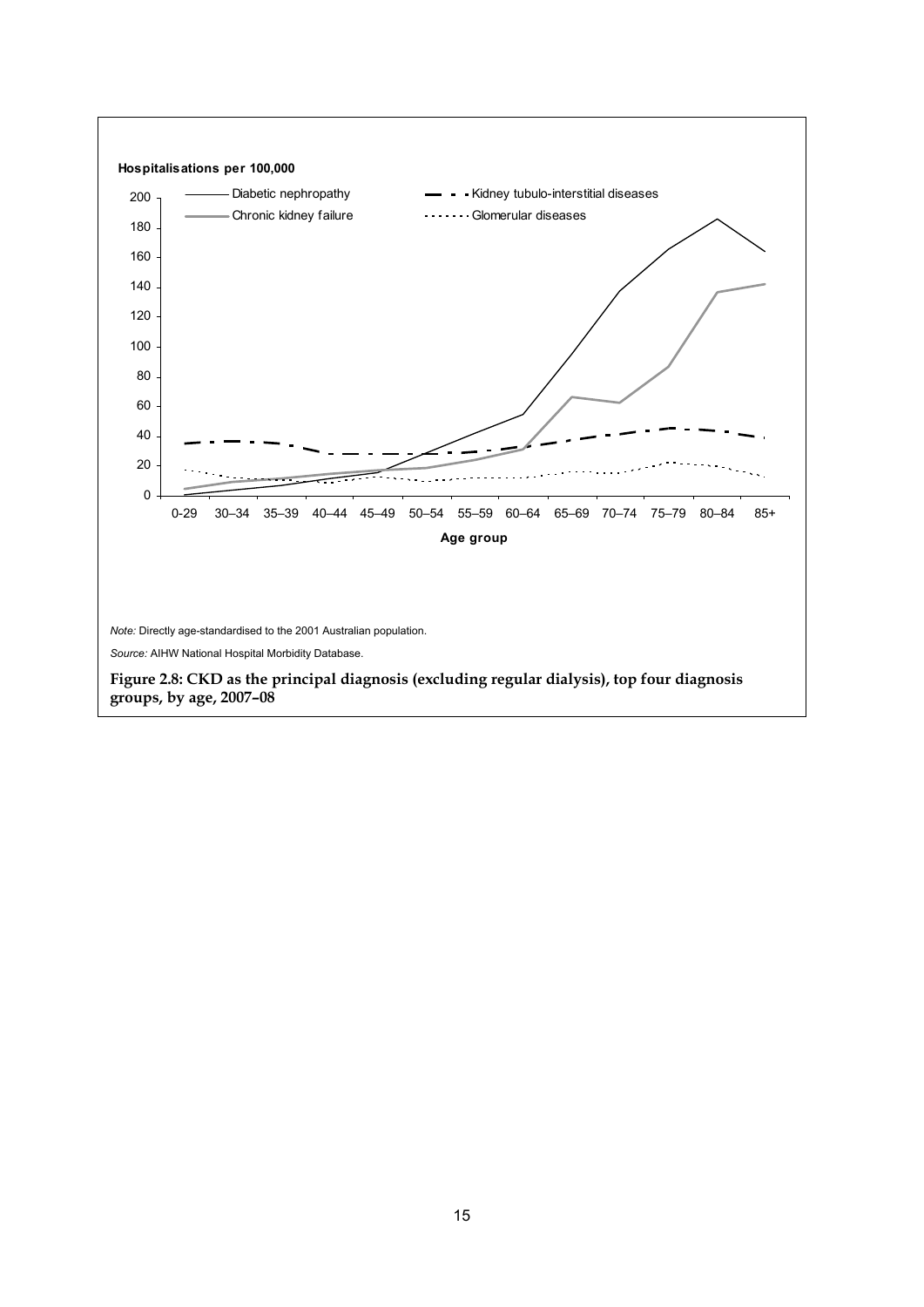The average length of stay also varied by diagnosis group (Figure 2.9). Those with a principal diagnosis of diabetic nephropathy had the longest stay with an average of 7.8 days, as well as the most bed days (48,182). This was followed by chronic kidney failure with an average stay of 5.9 days and 27,230 bed days. Preparatory care for dialysis had the shortest average stay (1.5 days).



## **Mode of discharge**

The vast majority (87%) of patients hospitalised with CKD as the principal diagnosis (excluding regular dialysis) were discharged to their usual residence, however there were 1,088 (4%) patients who died in hospital, and 1,984 (6%) who were discharged/transferred to another hospital. Of the patients who died in hospital, 80% were aged over 70 years. There were 265 (1%) patients who were discharged from hospital against medical advice.

Patients with a principal diagnosis of diabetic nephropathy or chronic kidney failure had the highest proportion who died in hospital (9% and 8% respectively). Patients with diabetic nephropathy also had the highest proportion of patients discharged/transferred to another hospital (14%).

## **State and territories**

Hospitalisation rates for CKD as the principal diagnosis (excluding regular dialysis) were similar for most states and territories in 2007–08 with two exceptions—the NT and the ACT. The NT recorded a rate that was 2.4 times the Australian average and the ACT recorded a rate 35% higher (Figure 2.10). The latter is likely to be due to the number of people living in parts of NSW surrounding the ACT who were treated in the ACT, but were not counted in the denominator population for the calculation of the rate (see *Appendix 2* for further information).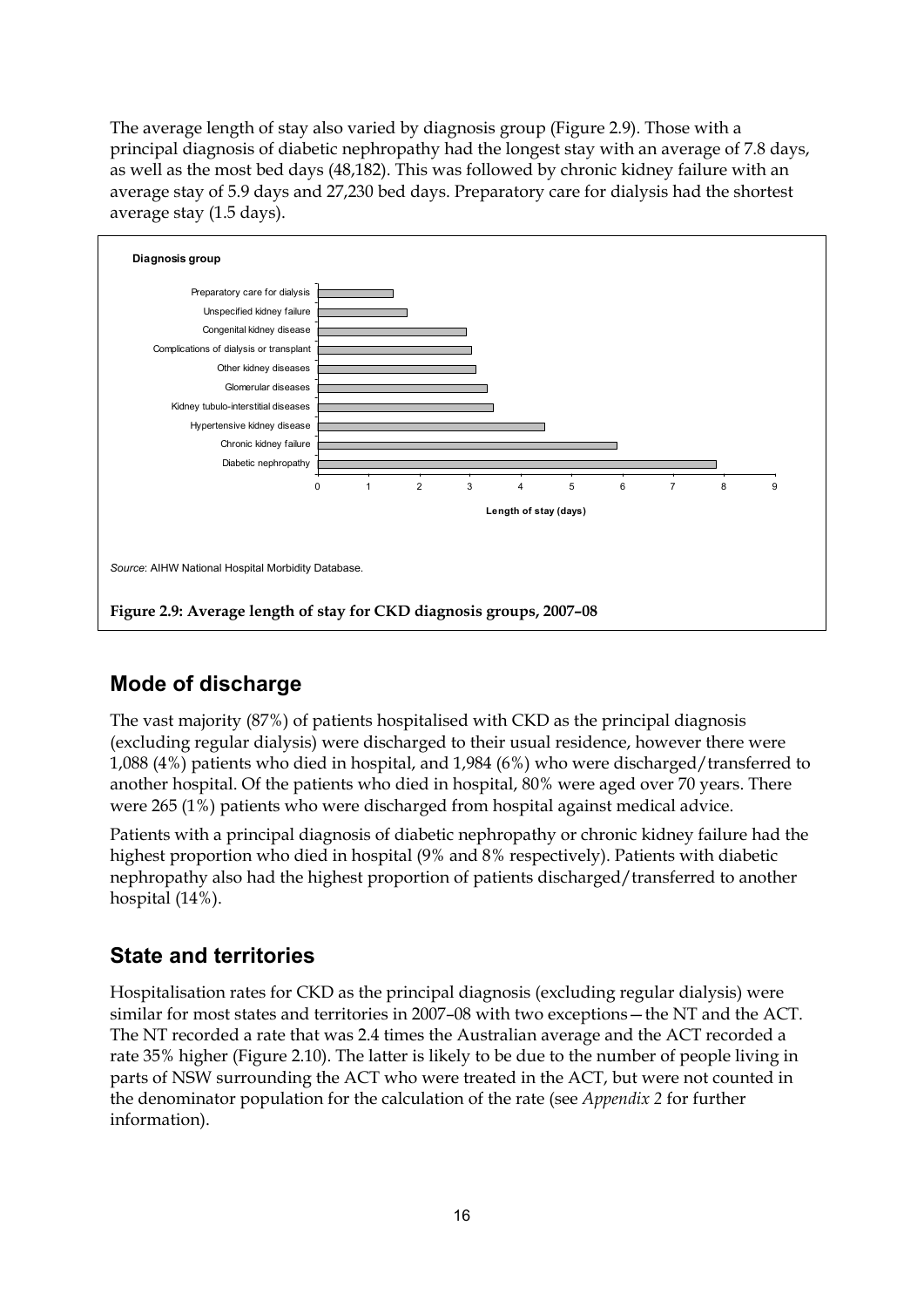In most states and territories, hospitalisation rates for males and females were similar, however larger differences were seen in the NT and WA where females were hospitalised at more than 1.2 times the rate of males. The rate of hospitalisation increased with age, although this was more apparent for males than females.



The main CKD principal diagnoses were similar across the states and territories, with diabetic nephropathy and kidney tubulo-interstitial diseases among the most common for all. Chronic kidney failure, unspecified kidney failure and glomerular diseases were also among the most common. The proportion of people with CKD as the principal diagnosis who were hospitalised for chronic kidney failure in the NT was less than half that of the national proportion, while a higher proportion was hospitalised for unspecified kidney failure. Nearly one-third (29%) of CKD hospitalisations in the ACT had a principal diagnosis of other kidney disorders, much higher than the Australian total (6%).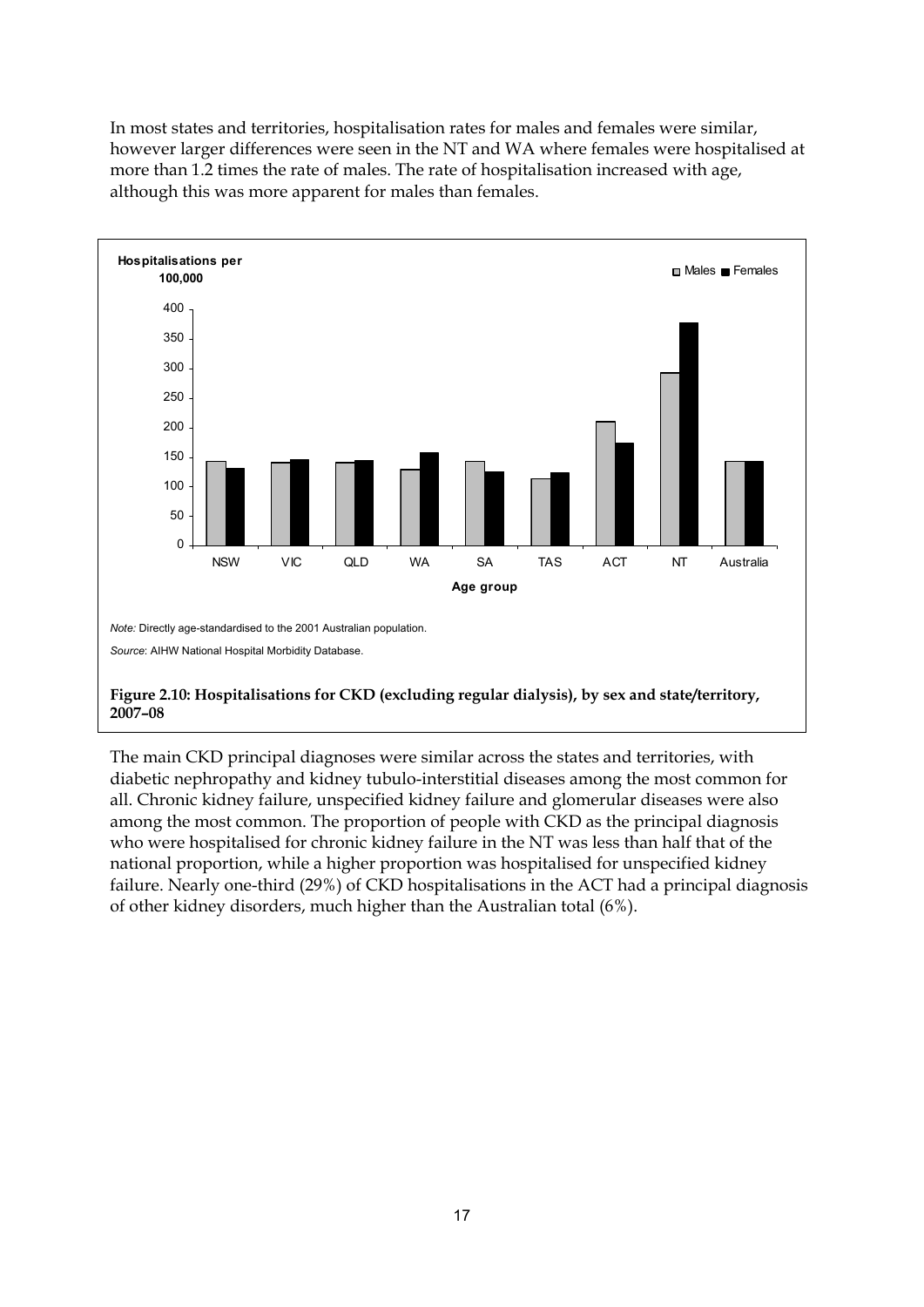## **Trends**

Between 2000–01 and 2007–08, the number and rate of hospitalisations where CKD was the principal diagnosis increased significantly. In 2000–01 there were 24,492 hospitalisations where CKD was the principal diagnosis, increasing by 27% to 31,167 hospitalisations in 2007–08. Over this period, the age-standardised rate for males increased by 11% and the female rate increased by 12% (Figure 2.11).



Between 2000–01 and 2007–08, the average length of stay for hospitalisations with a principal diagnosis of CKD (excluding regular dialysis) decreased, by 5% for males and 15% for females.

### **Diagnoses**

Between 2000–01 and 2007–08, trends in hospitalisation rates for the specific diagnosis groups varied. Hospitalisation rates for diabetic nephropathy and kidney tubulo-interstitial diseases both increased overall (76% and 26%respectively) and in all age groups, while those for chronic kidney failure decreased (31%). There was no change in the rate of hospitalisations for glomerular diseases over this period (see Figure 2.12).

Over the period 2000–01 to 2007–08:

- Males had higher hospitalisation rates for diabetic nephropathy than females and this gap increased—the rate ratio by 16% (from 1.4 to 1.6 times) and the rate difference by 164% (from 5 to 14 per 100,000).
- Females had higher hospitalisation rates for kidney tubulo-interstitial disease—the rate ratio increasing by 13% (from 4.3 to 5.1 times) and the rate difference increasing by 34%(from 35 to 46 per 100,000).
- Although hospitalisation rates for chronic kidney failure remained higher for males than for females, the rate difference decreased by 29% (from 11 to 8 per 100,000).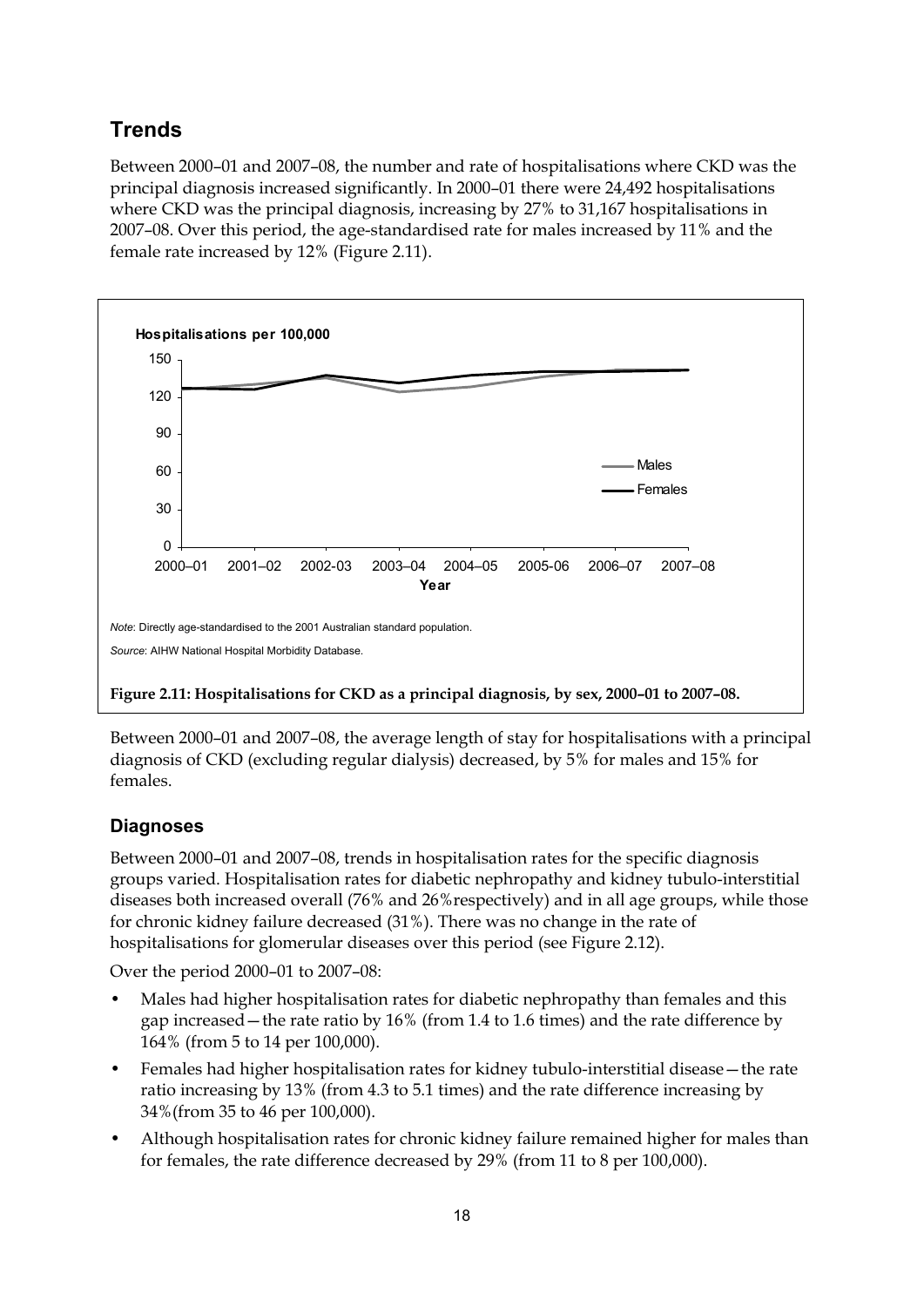It is possible that the decrease in hospitalisation rates for chronic kidney failure and increases for diabetic nephropathy and kidney tubulo-interstitial disease reflect a growing propensity to code the specific disease cause rather than the outcome.



### **States and territories**

The age-standardised hospitalisation rates for CKD as the principal diagnosis (excluding regular dialysis) showed some fluctuation from year to year across the states and territories (Figure 2.13—also see *Appendix 1* for detailed tables). Between 2000–01 and 2007–08, significant increases were seen in NSW, WA, SA, the ACT and the NT. The greatest absolute increase was seen in the NT, where the age-standardised rate increased from 269 to 332 per 100,000 population. The largest relative increases were seen in the ACT and the NT, with increases of 66% and 55% respectively.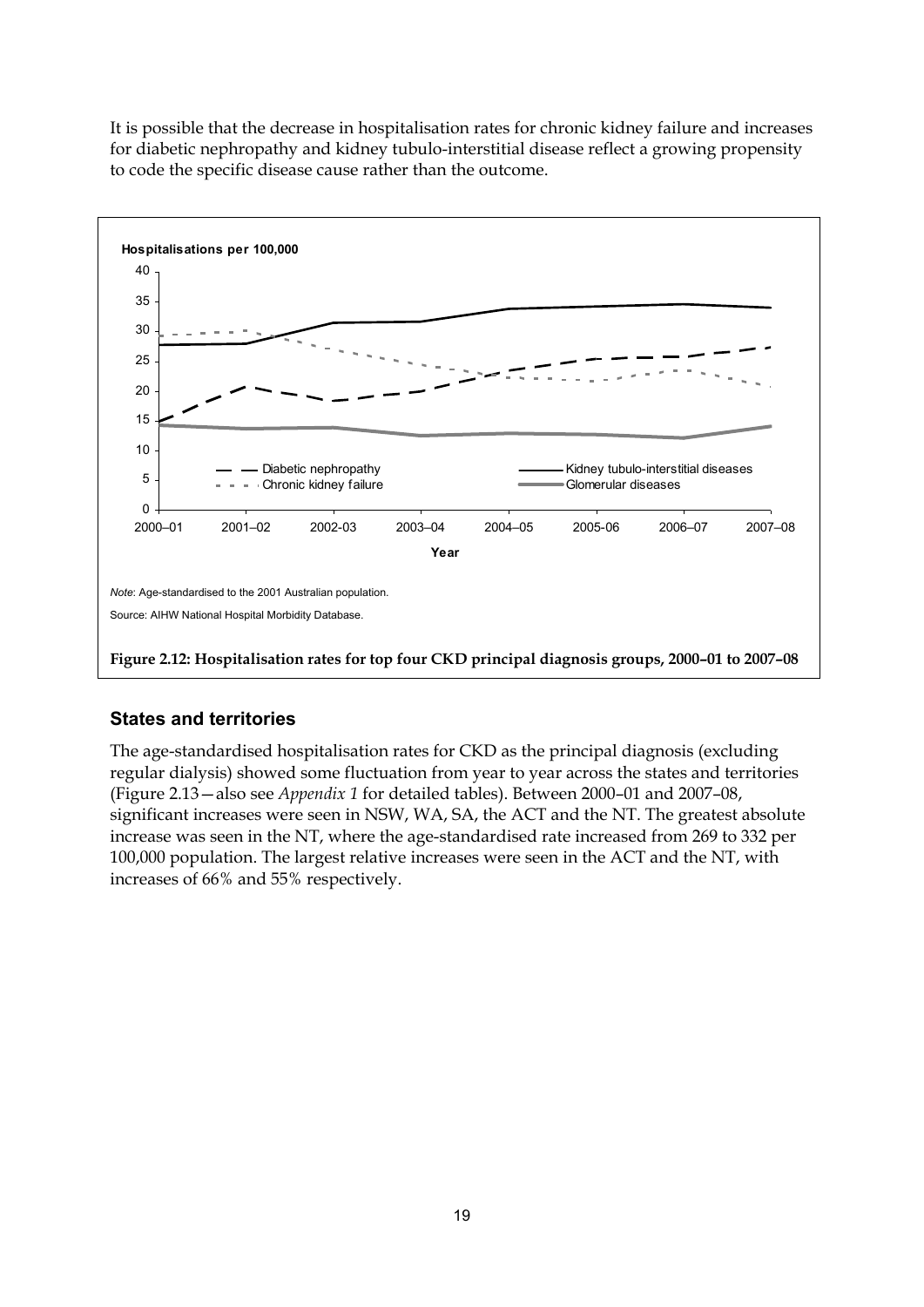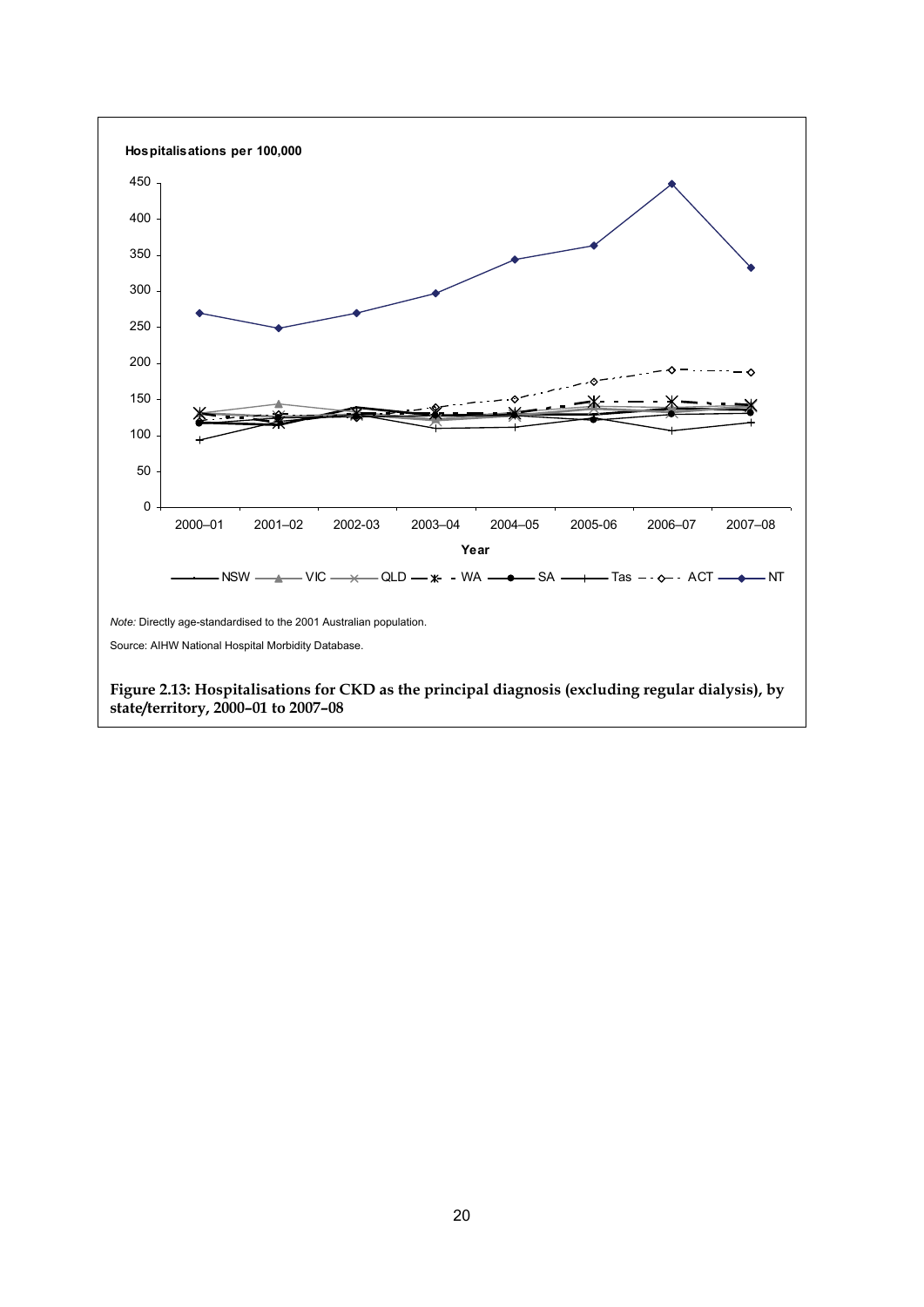# <span id="page-26-0"></span>**3 CKD as an additional diagnosis**

In situations where CKD coexisted with a different principal diagnosis and required treatment during hospitalisation, it is recorded as an additional diagnosis. When dialysis is excluded, CKD is more often coded as an additional diagnosis than as the principal diagnosis. Due to the multiple coding list used to classify CKD, there may be more than one diagnosis of CKD on a hospital record. This section looks at CKD as an additional diagnosis, where CKD was not recorded as the principal diagnosis.

In 2007–08, there were 167,628 hospitalisations where CKD was recorded as an additional diagnosis. This was just over 2% of all hospitalisations for that year. There were 223 records with the CKD diagnosis recorded but no other demographic information and these are therefore excluded from the calculation of rates. Of the hospitalisations for which demographic information was available, 57%were for males and 43% for females and one record had sex not stated. The age-standardised hospitalisation rate for males was 1.6 times that of females, with the vast majority of hospitalisations occurring in those aged over 60 years (Figure 3.1).

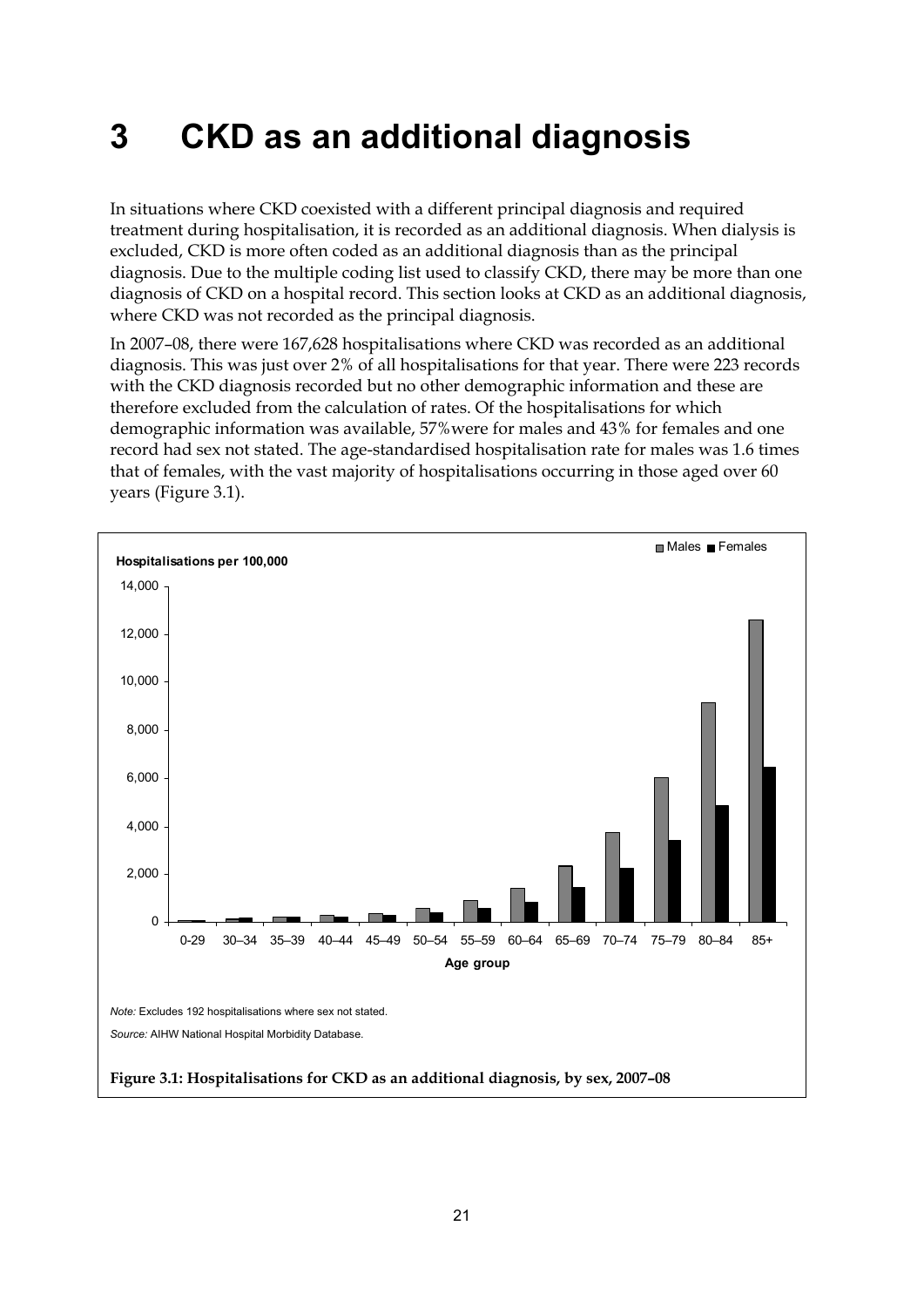The average length of stay for hospitalisations where CKD was an additional diagnosis was 9.6 days, more than double that of CKD as a principal diagnosis, and older people were more likely to require a longer stay. This long length of stay is likely to reflect the complexity of cases where people are hospitalised with multiple conditions.

### **Diagnosis groups**

CKD is most commonly recorded as an additional diagnosis with a principal diagnosis of cardiovascular disease (CVD—21% of cases), and this is true across all age groups. Other common principal diagnoses where CKD was an additional diagnosis include respiratory diseases, digestive system diseases and diabetes (Table 3.1). The longest average length of stay was for care involving rehabilitation services (18 days). Hospitalisations for each diagnosis group increased with age.

|                                                                                                                  |                               |                                   | Average<br>length of |
|------------------------------------------------------------------------------------------------------------------|-------------------------------|-----------------------------------|----------------------|
| Principal diagnosis (ICD-10-AM code)                                                                             | Number of<br>hospitalisations | Proportion of<br>hospitalisations | stay<br>(days)       |
| Diseases of the circulatory system $(100-199)^{(a)}$                                                             | 35,498                        | 21.2                              | 9.3                  |
| Ischaemic heart disease (I20-I25)                                                                                | 11,578                        | 6.9                               | 7.9                  |
| Endocrine, nutritional and metabolic diseases (E00–E89) <sup>(b)</sup>                                           | 14.334                        | 8.6                               | 8.9                  |
| Diabetes (E10-E14) <sup>(b)</sup>                                                                                | 10,117                        | 6.0                               | 10.2                 |
| Diseases of the respiratory system (J00-J99)                                                                     | 14,321                        | 8.5                               | 9.2                  |
| Pneumonia (J12-J18)                                                                                              | 5,814                         | 3.5                               | 9.6                  |
| Diseases of the digestive system (K00-K93)                                                                       | 12,527                        | 7.5                               | 8.5                  |
| Other diseases of the genitourinary system (N30–N99)                                                             | 12,086                        | 7.2                               | 7.4                  |
| Neoplasms (C00-D48)                                                                                              | 9,165                         | 5.5                               | 11.4                 |
| Care involving use of rehabilitation procedures (Z50.9)                                                          | 8,809                         | 5.3                               | 18.0                 |
| Complications of surgical and medical care, not elsewhere<br>classified (T80-T88)                                | 7,684                         | 4.6                               | 8.0                  |
| Diseases of the musculoskeletal system and connective tissue<br>(M00-M99)                                        | 6,057                         | 3.6                               | 10.5                 |
| Diseases of the blood and blood-forming organs and certain<br>disorders involving the immune mechanism (D50-D89) | 5,667                         | 3.4                               | 4.3                  |
| Infectious and parasitic diseases (A00-B99)                                                                      | 5,629                         | 3.4                               | 11.1                 |
| Symptoms, signs involving the circulatory and respiratory<br>systems (R00-R09)                                   | 3,722                         | 2.2                               | 3.7                  |
| Other diseases and conditions                                                                                    | 32,129                        | 19.2                              | 10.6                 |
| <b>Total</b>                                                                                                     | 167,628                       | 100.0                             | 9.7                  |

**Table 3.1: Hospitalisations with an additional diagnosis of CKD, 2007–08, by principal diagnosis** 

(a) Excludes hypertensive kidney disease.

(b) Excludes diabetic nephropathy.

*Note:* Excludes hospitalisations where CKD was the principal diagnosis.

*Source:* AIHW National Hospital Morbidity Database.

The most common CKD additional diagnosis in 2007–08, where the principal diagnosis was not CKD, was chronic kidney failure (75%) followed by diabetic nephropathy (39%) (Table 3.2). Hospitalisations for both diagnoses increased with age, more sharply from age 60.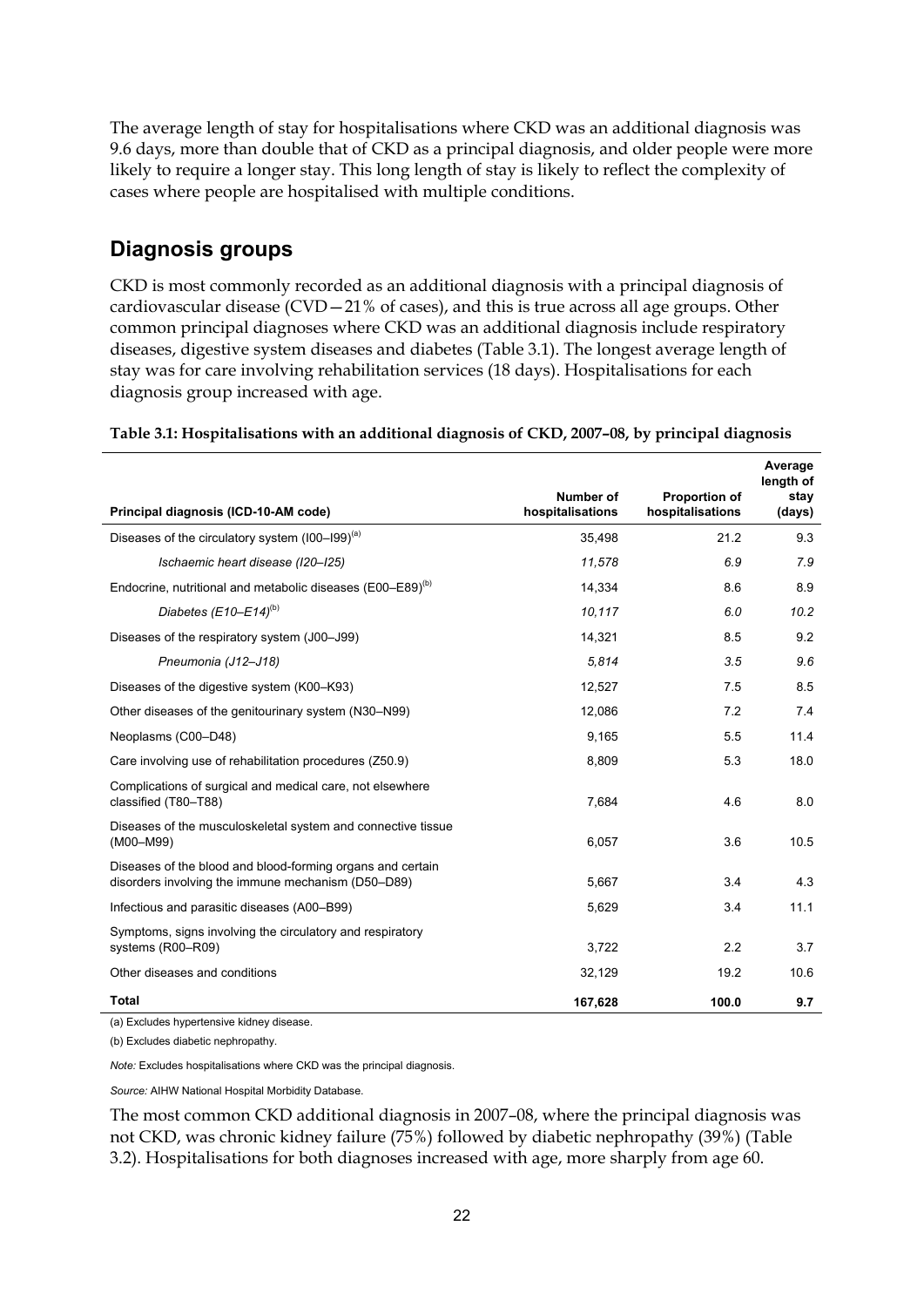Almost half (more than 75,000) of hospitalisations with an additional diagnosis of CKD had more than one CKD diagnosis, a small number of them with more than one diagnosis within the same CKD diagnosis grouping. Details of the ICD-10-AM codes used to define CKD and the diagnosis groups for CKD can be found in Appendix 2.

For most diagnosis groups, males were more likely to be hospitalised than females, with the biggest differences occurring for chronic kidney failure, hypertensive kidney disease, diabetic nephropathy, and unspecified kidney failure (Table 3.2). In contrast, females were hospitalised for kidney tubulo-interstitial diseases at nearly three times the male rate.

|                                          | <b>Number of hospitalisations</b> |                | Hospitalisations per 100,00 <sup>(a)</sup> |              |                | <b>Proportion</b> |       |
|------------------------------------------|-----------------------------------|----------------|--------------------------------------------|--------------|----------------|-------------------|-------|
| <b>Additional diagnosis</b>              | <b>Males</b>                      | <b>Females</b> | Persons <sup>(b)</sup>                     | <b>Males</b> | <b>Females</b> | <b>Persons</b>    | %     |
| Chronic kidney failure                   | 73,347                            | 53,134         | 126,483                                    | 729.3        | 416.4          | 551.6             | 75.5  |
| Diabetic nephropathy                     | 37,533                            | 27,162         | 64,696                                     | 367.8        | 218.3          | 284.5             | 38.6  |
| Other disorders of kidney and<br>ureter  | 6.745                             | 5.292          | 12,079                                     | 64.1         | 45.2           | 53.9              | 7.2   |
| Kidney transplant and dialysis<br>status | 6.768                             | 4,939          | 11,708                                     | 63.0         | 44.4           | 53.2              | 7.0   |
| Glomerular diseases                      | 3,078                             | 2,544          | 5,622                                      | 29.1         | 23.1           | 25.7              | 3.4   |
| Congenital malformations                 | 2,319                             | 1.866          | 4,366                                      | 22.0         | 16.9           | 19.3              | 2.6   |
| Unspecified kidney failure               | 2.118                             | 1,724          | 3,843                                      | 21.0         | 13.1           | 16.5              | 2.3   |
| Kidney tubulo-interstitial<br>diseases   | 948                               | 2,834          | 3,782                                      | 9.1          | 25.8           | 17.5              | 2.3   |
| Hypertensive kidney disease              | 1,637                             | 1,100          | 2,737                                      | 16.1         | 9.2            | 12.2              | 1.6   |
| Preparatory care for dialysis            | 348                               | 256            | 604                                        | 3.3          | 2.2            | 2.7               | 0.4   |
| Complications related to<br>treatment    | 269                               | 307            | 576                                        | 2.5          | 2.9            | 2.7               | 0.3   |
| Total <sup>(c)</sup>                     | 95,328                            | 72,076         | 167,628                                    | 939.9        | 578.9          | 735.4             | 100.0 |

| Table 3.2: Additional diagnoses of CKD recorded on hospital records, 2007-08 |  |  |
|------------------------------------------------------------------------------|--|--|
|                                                                              |  |  |

(a) Directly age-standardised to the 2001 Australian population.

(b) Includes records for which sex was not stated.

(c) One hospitalisation can have multiple associated diagnoses. Therefore numbers will not add up to total. If multiple diagnoses occurred in the same group, only one diagnosis was counted.

*Note*: Excludes hospitalisations where CKD was the principal diagnosis.

*Source:* AIHW National Hospital Morbidity Database

### **Mode of discharge**

The majority (71%) of patients hospitalised with CKD as an additional diagnosis were discharged to their usual residence. Over 12,500 (7%) patients died in hospital, while more than 19,500 (12%) were discharged/transferred to another hospital and another 6,100 (4%) were discharged/transferred to a residential aged care service. Of the patients who died in hospital, 81% were aged over 70 years. Nearly 1,500 patients left hospital against medical advice.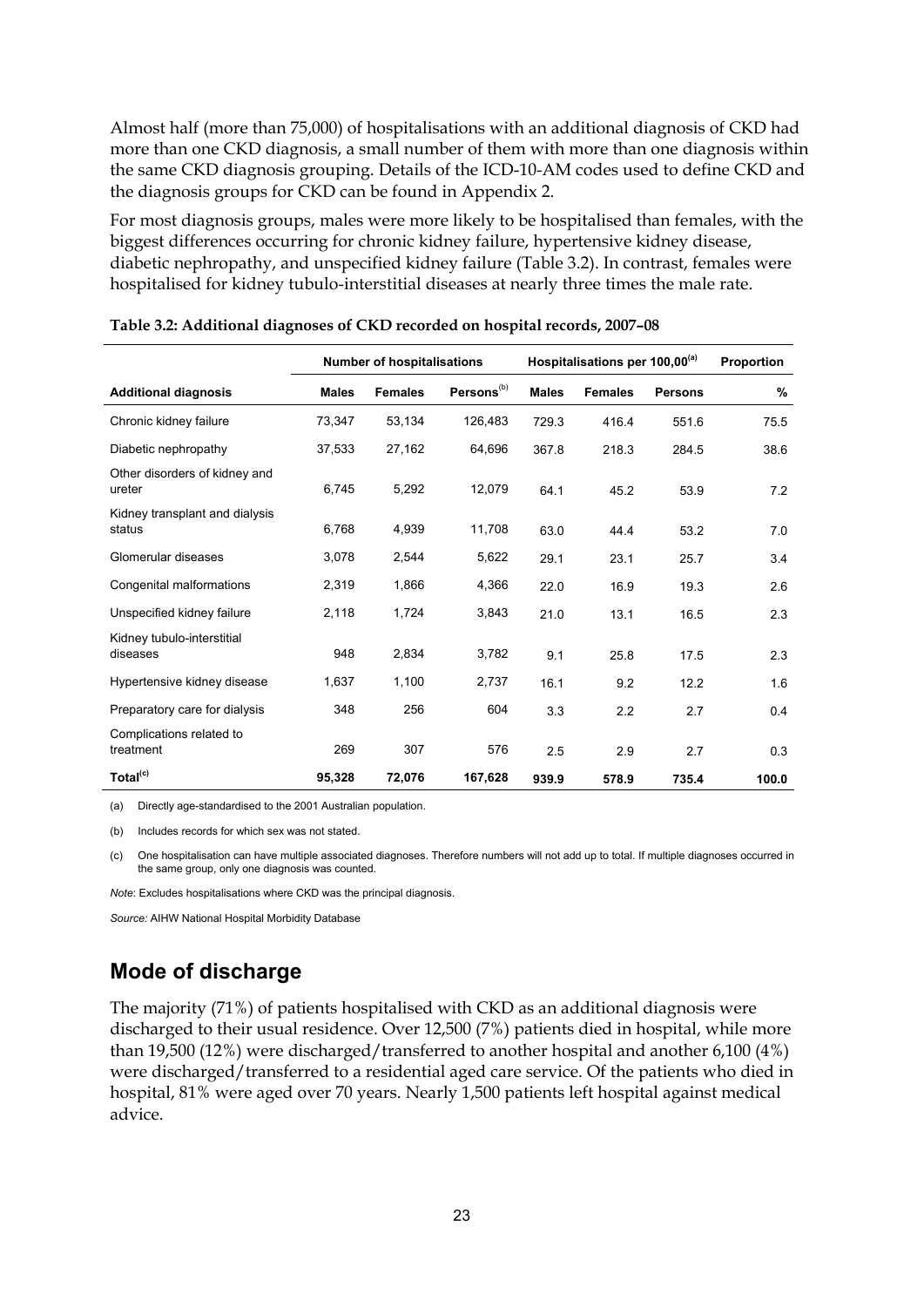## **States and territories**

Hospitalisation rates for CKD as an additional diagnosis were highest in the NT and lowest in Tasmania in 2007–08 (Figure 3.2). Males were more likely than females to be hospitalised with an additional diagnosis of CKD in all jurisdictions—more than 1.5 times as likely in most states and territories—however this difference was not significant in the NT.



The main principal diagnoses for hospitalisations where CKD was an additional diagnosis were similar across the jurisdictions, with the cardiovascular, respiratory and endocrine, nutritional and metabolic diseases (including diabetes, but excluding diabetic nephropathy) being amongst the most common. The proportion of people hospitalised in the NT with an additional diagnosis of CKD whose principal diagnosis was endocrine, nutritional and metabolic disease was more than twice the Australian proportion, while half the proportion were hospitalised for CVD.

The average length of stay in hospital for patients with an additional diagnosis of CKD ranged from 8.2 days in the NT to 10.3 days in NSW.

## **Trends**

Between 2000–01 and 2007–08, the number of hospitalisations where CKD was an additional diagnosis increased by 74%, while the age-standardised rate increased by 48% for males and 43% for females (Figure 3.3). For hospitalisations with an additional diagnosis of CKD where CVD was the principal diagnosis the age-standardised rate increased by 33%, for respiratory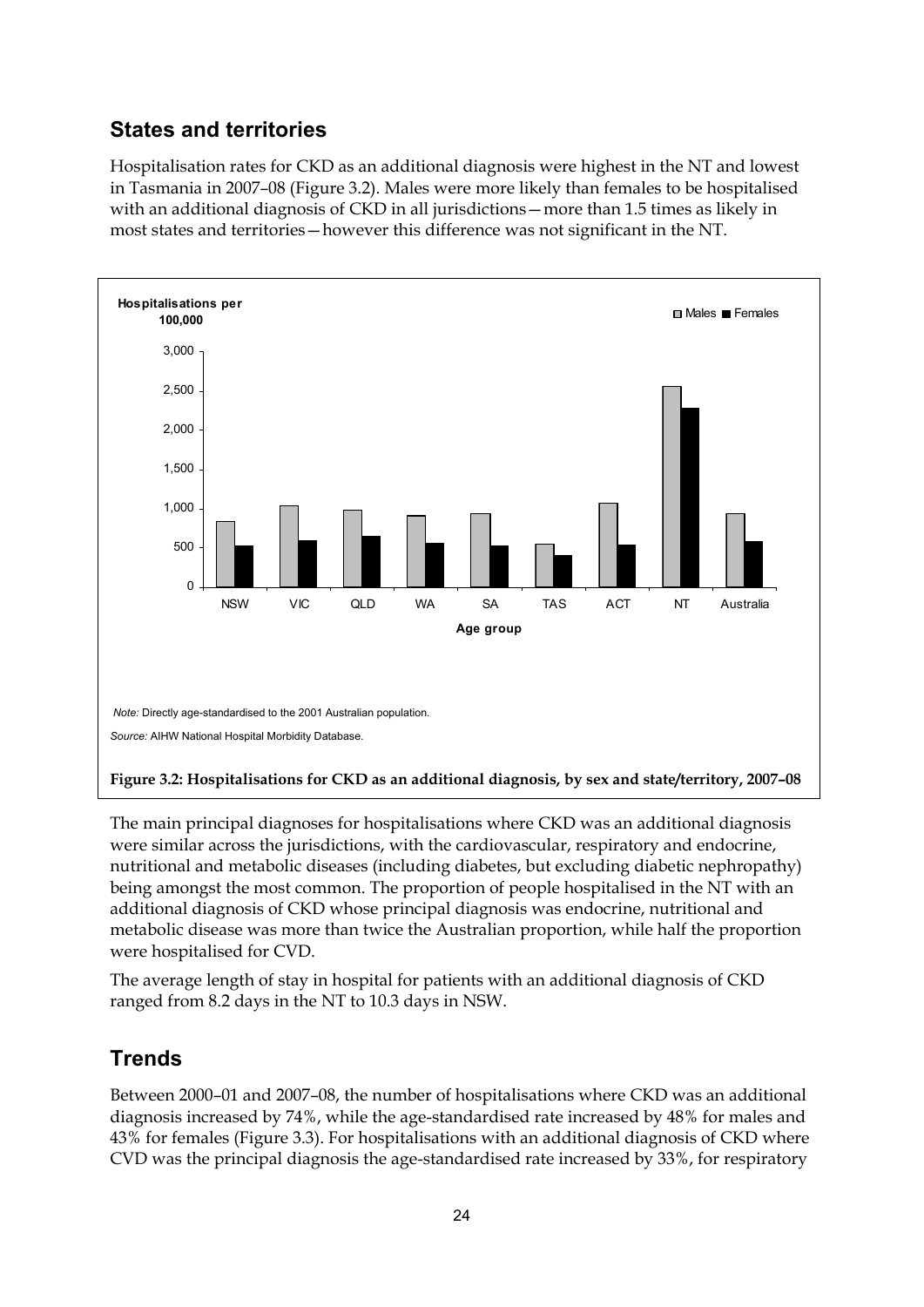

diseases 50% and for endocrine, metabolic and nutritional diseases (including diabetes, but excluding diabetic nephropathy) 71%. All of these increases were significant.

### **States and territories**

Between 2000–01 and 2007–08, the number of hospitalisations where CKD was an additional diagnosis increased significantly in all states and territories. The age-standardised hospitalisation rates also increased over this period, and were significant in all jurisdictions except Tasmania (Figure 3.4). The NT recorded the largest absolute and relative increase, with the number of hospitalisations increasing by 120% and the hospitalisation rate nearly doubling (see *Appendix 1* for detailed tables).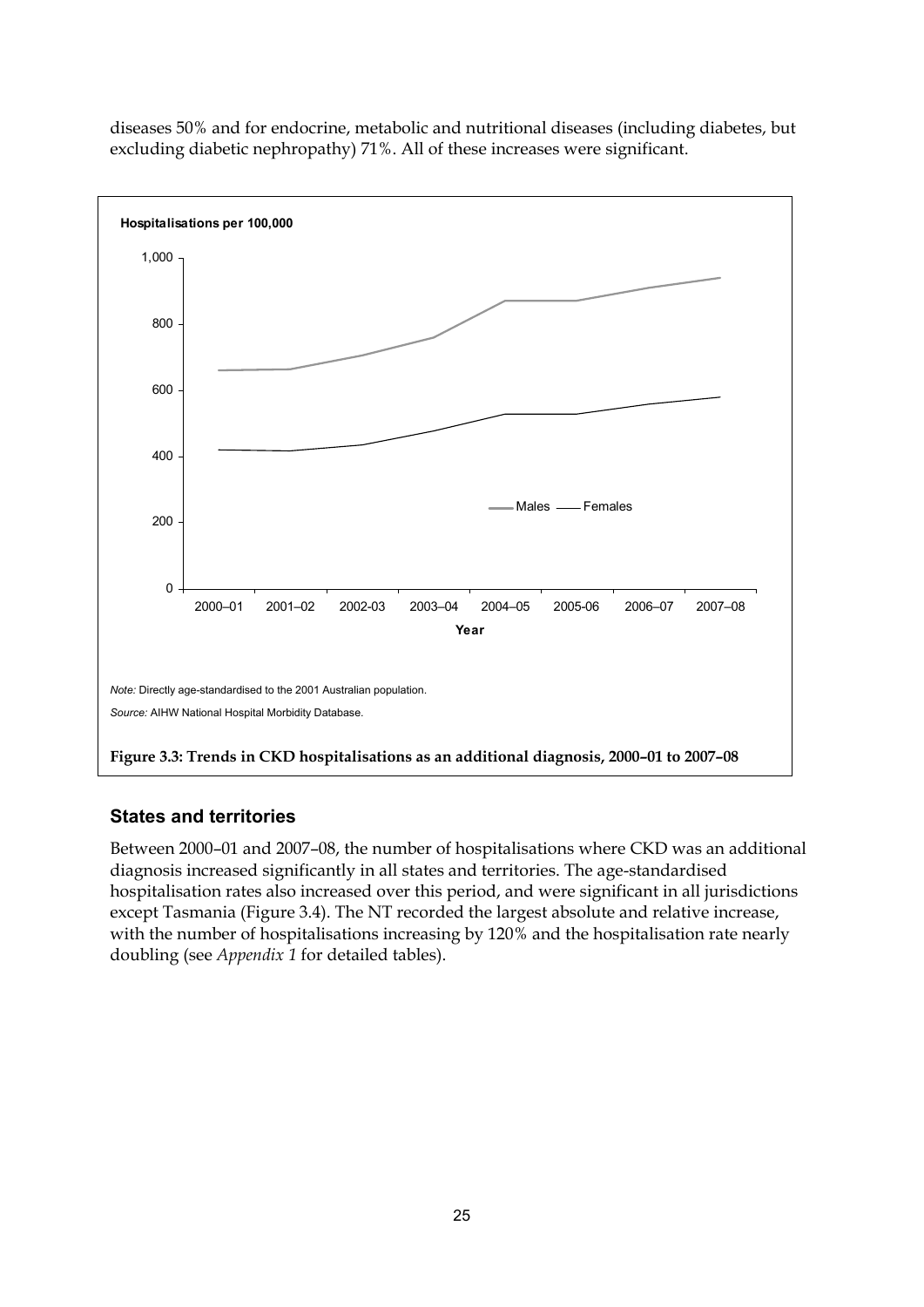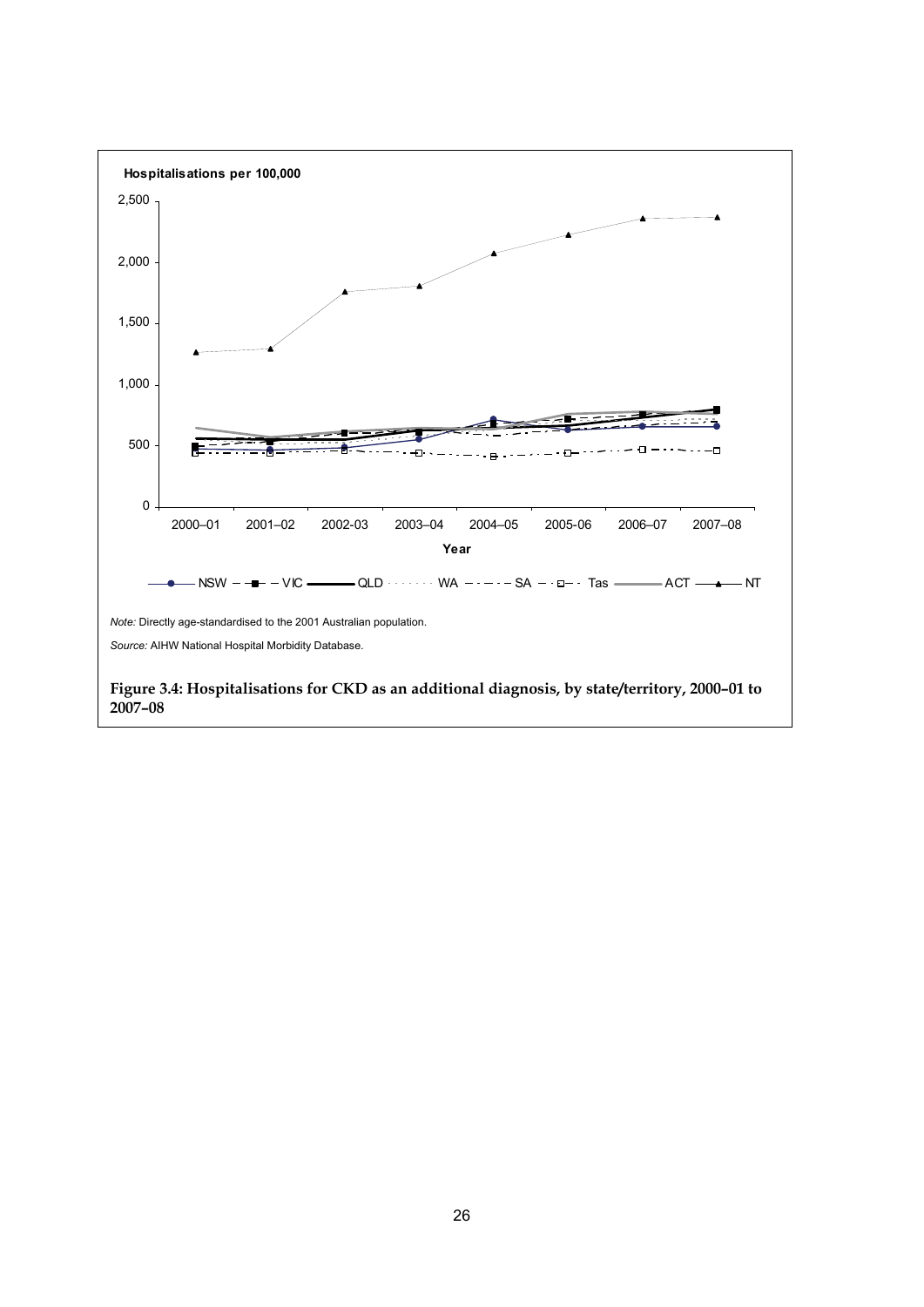# <span id="page-32-0"></span>**4 Hospital procedures**

A procedure is a clinical intervention that is surgical in nature, carries a procedural risk, carries an anaesthetic risk, requires specialised training, and/or requires special facilities or equipment available only in an acute care setting. Procedures therefore encompass surgical and non-surgical investigative and therapeutic procedures, such as X-rays and chemotherapy. Client support interventions that are neither investigative nor therapeutic (such as anaesthesia) are also included (AIHW 2009c). Procedures are coded using the *Australian classification of health interventions* (ACHI) (NCCH 2006). One or more procedures can be recorded for each hospitalisation, but not all hospitalisations will have a procedure undertaken. The procedure classification is divided into chapters by anatomical site and then divided into nearly 1,600 procedure block numbers, which in turn group the very specific procedure codes. In this chapter, block numbers have been used for analysis.

Regular dialysis, when recorded as the principal diagnosis, actually refers to a procedure —namely haemodialysis or peritoneal dialysis. Therefore this section concentrates on the procedures received by patients who were hospitalised with a principal diagnosis of CKD other than regular dialysis.

Of the 30,703 hospitalisations where CKD was the principal diagnosis (excluding regular dialysis and records without demographic information) in 2007–08, 73% had a procedure recorded. A total of 60,231 procedures were recorded for hospitalisations with a principal diagnosis of CKD, an average of 2.7 procedures per hospitalisation with a procedure recorded. Overall, males were more likely to undergo a procedure than females (82% compared with 68% respectively) and this was particularly pronounced in the younger age groups (Figure 4.1). The proportion of male patients recording a procedure was highest for those aged 50–54 years, but remained fairly stable across all age groups. Comparatively, the proportion of female patients recording a procedure increased with age up to 65–69 years, and then gradually declined.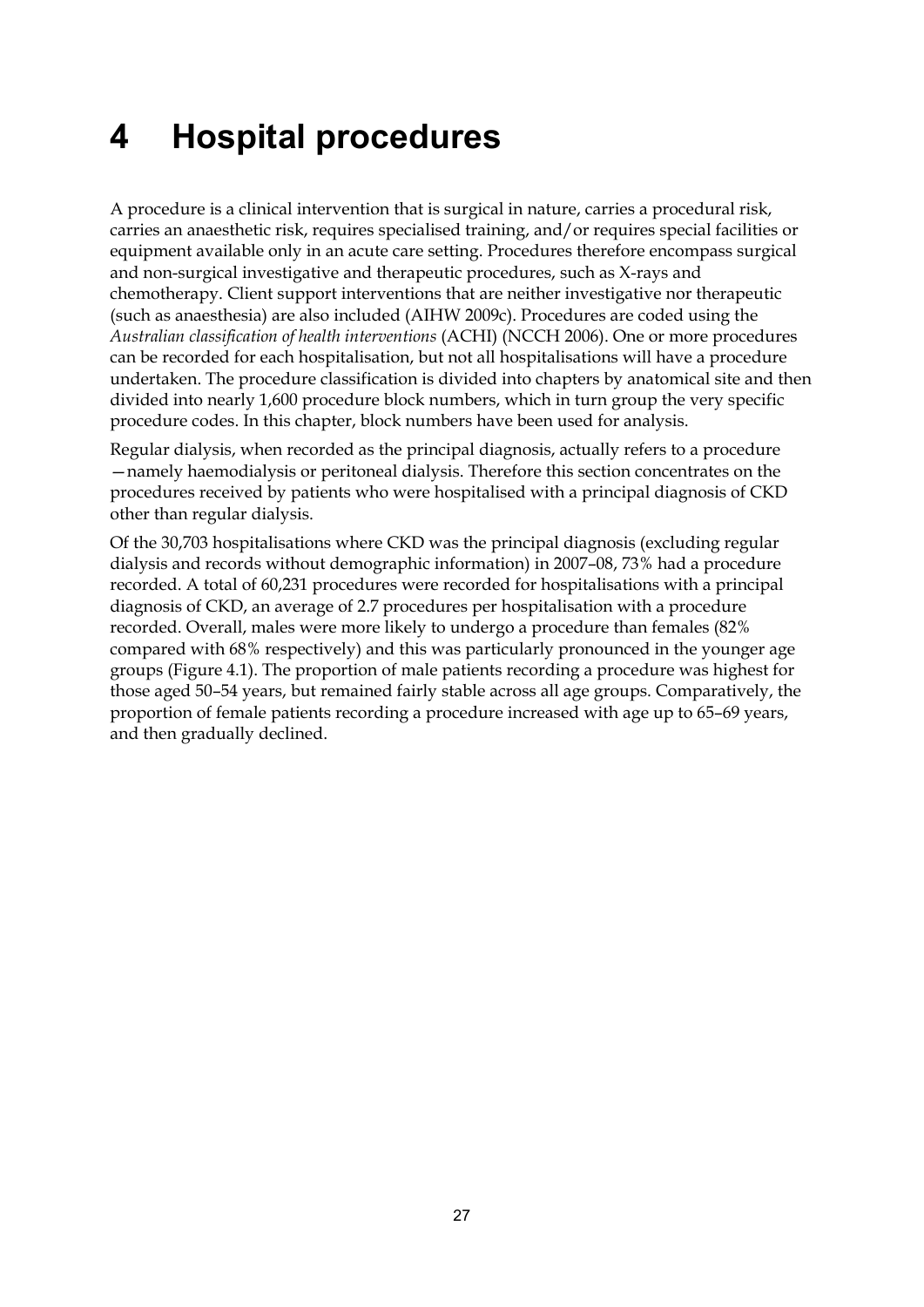

The proportion of hospitalisations with a procedure recorded varied by diagnosis group (Figure 4.2). Hospitalisations for complications of dialysis and transplant were most likely to have a procedure recorded, while those hospitalised for kidney tubulo-interstitial diseases were least likely.

Of those with a procedure recorded, hospitalisations for chronic kidney failure recorded the highest average number of procedures (four). Diabetic nephropathy, congenital malformations, hypertensive kidney disease, other disorders of the kidney and ureter, and complications of dialysis and transplant all had an average of around three procedures per hospitalisation, while the other diagnoses had an average of around two procedures per hospitalisation.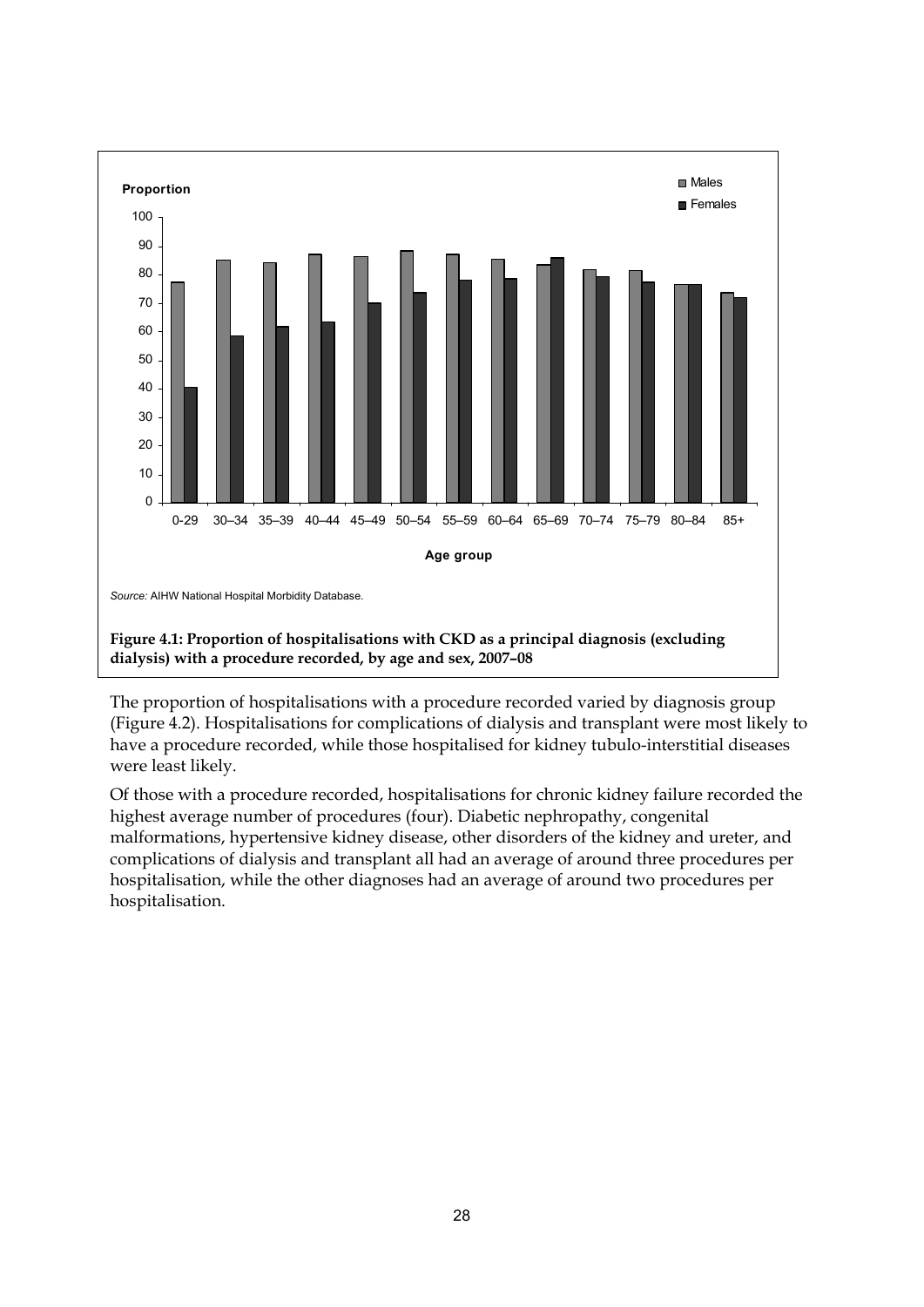

The proportion of hospitalisations with a procedure was relatively stable across all age groups for glomerular diseases and diabetic nephropathy (Figure 4.3). For kidney tubulo-interstitial diseases, the proportion of hospitalisations with a procedure increased with age, while for chronic kidney failure it decreased from 65 years onwards.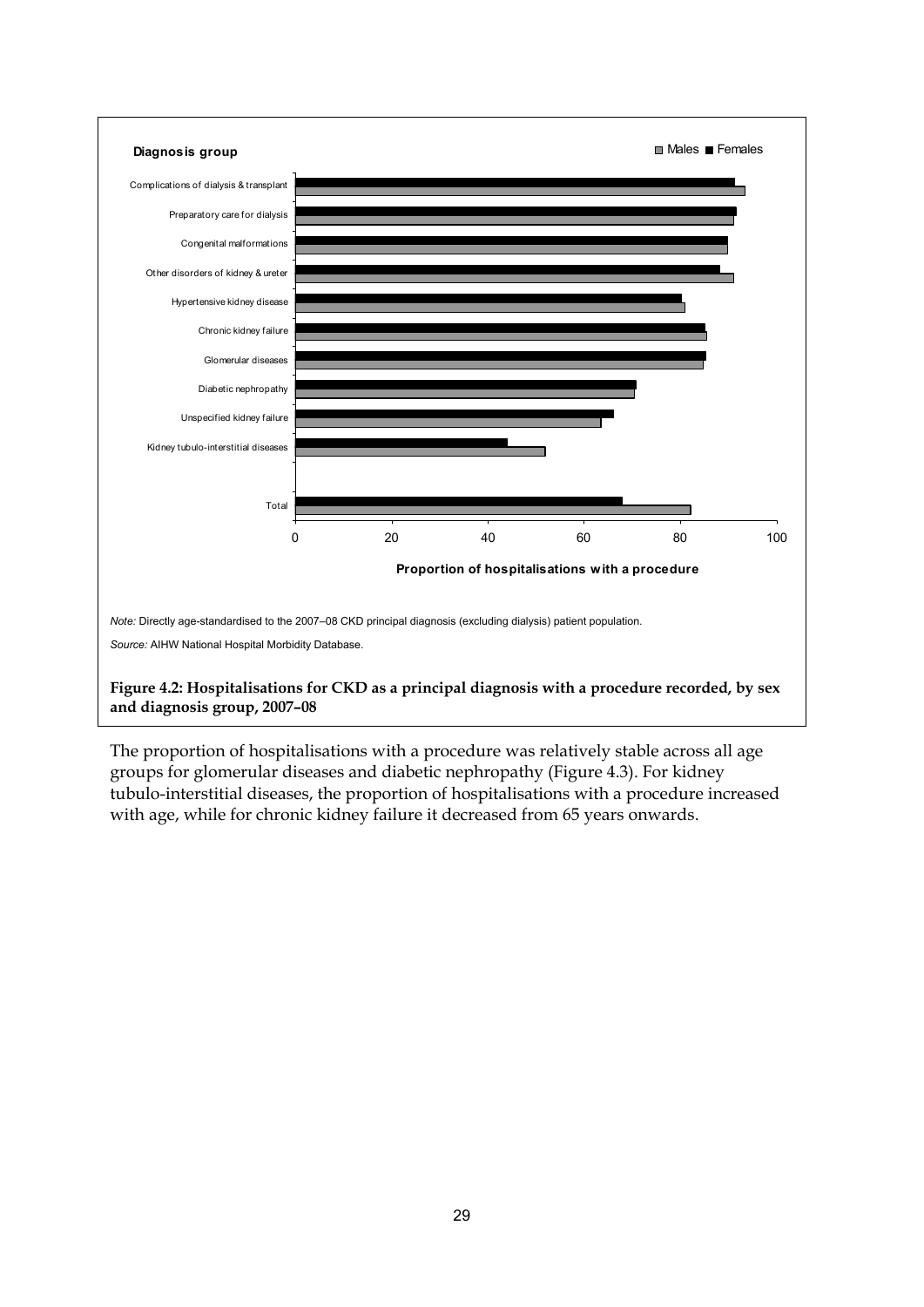

**dialysis) with a procedure recorded, by age and diagnosis group, 2007–08** 

There were over 440 different procedures (at block level) recorded for hospitalisations where CKD was the principal diagnosis (excluding regular dialysis). The 20 most frequently recorded procedures make up 80% of the total, however, and these have been analysed below.

Over one-quarter (26%) of patients hospitalised for CKD received a conduction or cerebral anaesthesia during their stay, and 23% had a diagnostic procedure (Table 4.1). Of the patients hospitalised where CKD was the principal diagnosis (excluding regular dialysis), nearly one-fifth (18%) received dialysis treatment during their hospitalisation.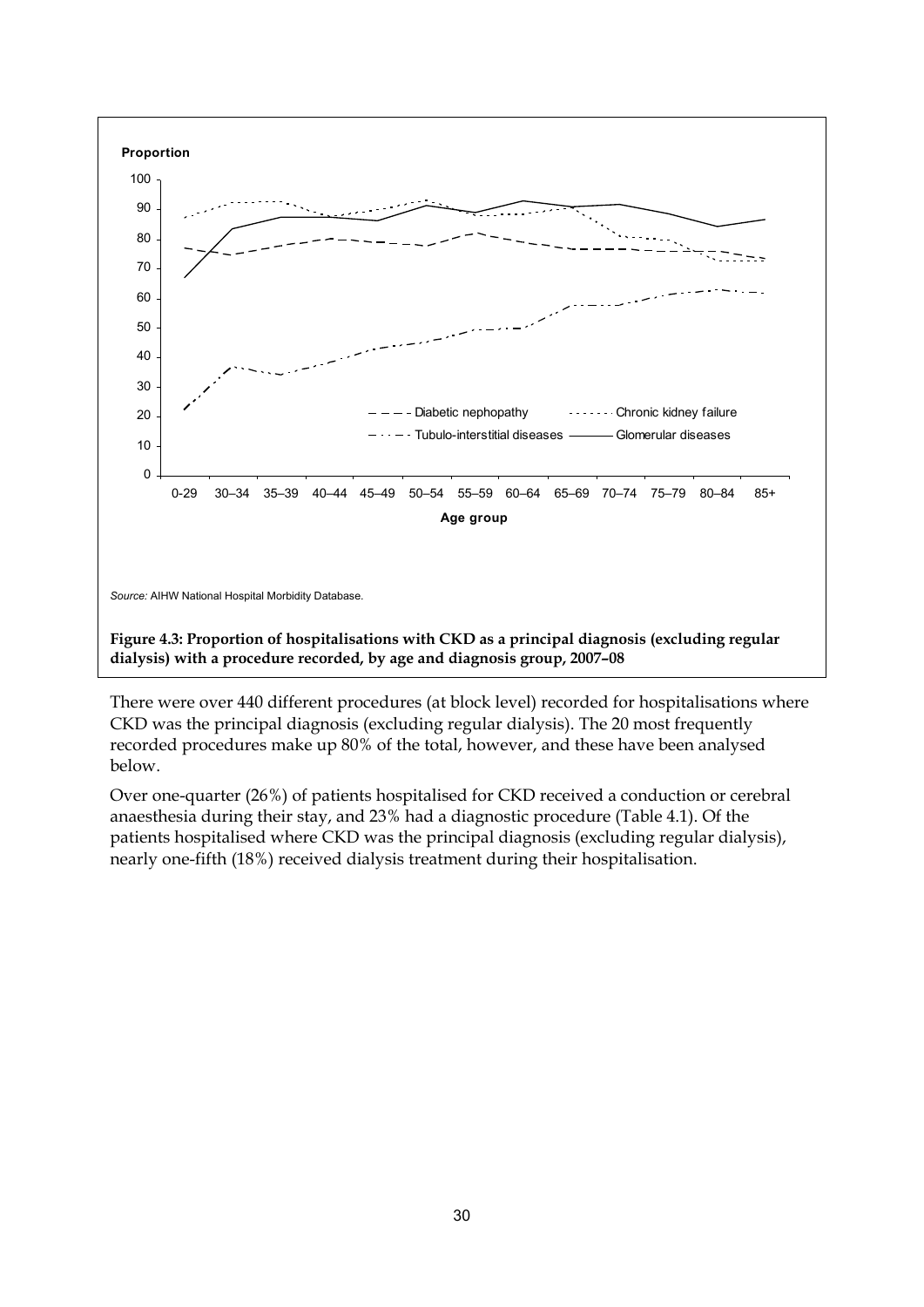|                                                               | <b>Number</b> |                |              |              | % of CKD hospitalisations <sup>(a)</sup> |              |
|---------------------------------------------------------------|---------------|----------------|--------------|--------------|------------------------------------------|--------------|
| Procedure (block number/s)                                    | <b>Males</b>  | <b>Females</b> | <b>Total</b> | <b>Males</b> | <b>Females</b>                           | <b>Total</b> |
| Anaesthesia (1910, 1909)                                      | 4,638         | 3.422          | 8.060        | 30.5         | 23.3                                     | 26.3         |
| Diagnostic procedures (1047, 1963,<br>1962, 2008, 1952, 1949) | 3,666         | 3.328          | 6,994        | 25.8         | 21.3                                     | 22.8         |
| Dialysis (1061, 1060)                                         | 3.274         | 2.216          | 5,490        | 22.1         | 14.8                                     | 17.9         |
| Dialysis preparation (765, 1063, 1062)                        | 3,222         | 2.164          | 5,386        | 21.8         | 14.5                                     | 17.5         |
| Renal transplantation (1058)                                  | 427           | 247            | 674          | 3.2          | 1.6                                      | 2.2          |
| Other (1916, 1893, 1920, 738, 1066,<br>1067                   | 7.907         | 6.753          | 14.660       | 52.0         | 45.5                                     | 47.8         |
| Total <sup>(b)</sup>                                          | 23.134        | 18.130         | 41.264       | 100.0        | 100.0                                    | 100.0        |

**Table 4.1: Most commonly recorded procedures for hospitalisations for CKD as the principal diagnosis (excluding regular dialysis), by sex, 2007–08** 

*Notes:*

(a) Proportions have been directly age-standardised to the 2007–08 CKD principal diagnosis (excluding regular dialysis) patient population.

(b) As each patient can undergo multiple procedures, proportions will not add up to the totals. If multiple procedures were recorded from the same block number, only one procedure was counted.

*Source:* AIHW National Hospital Morbidity Database.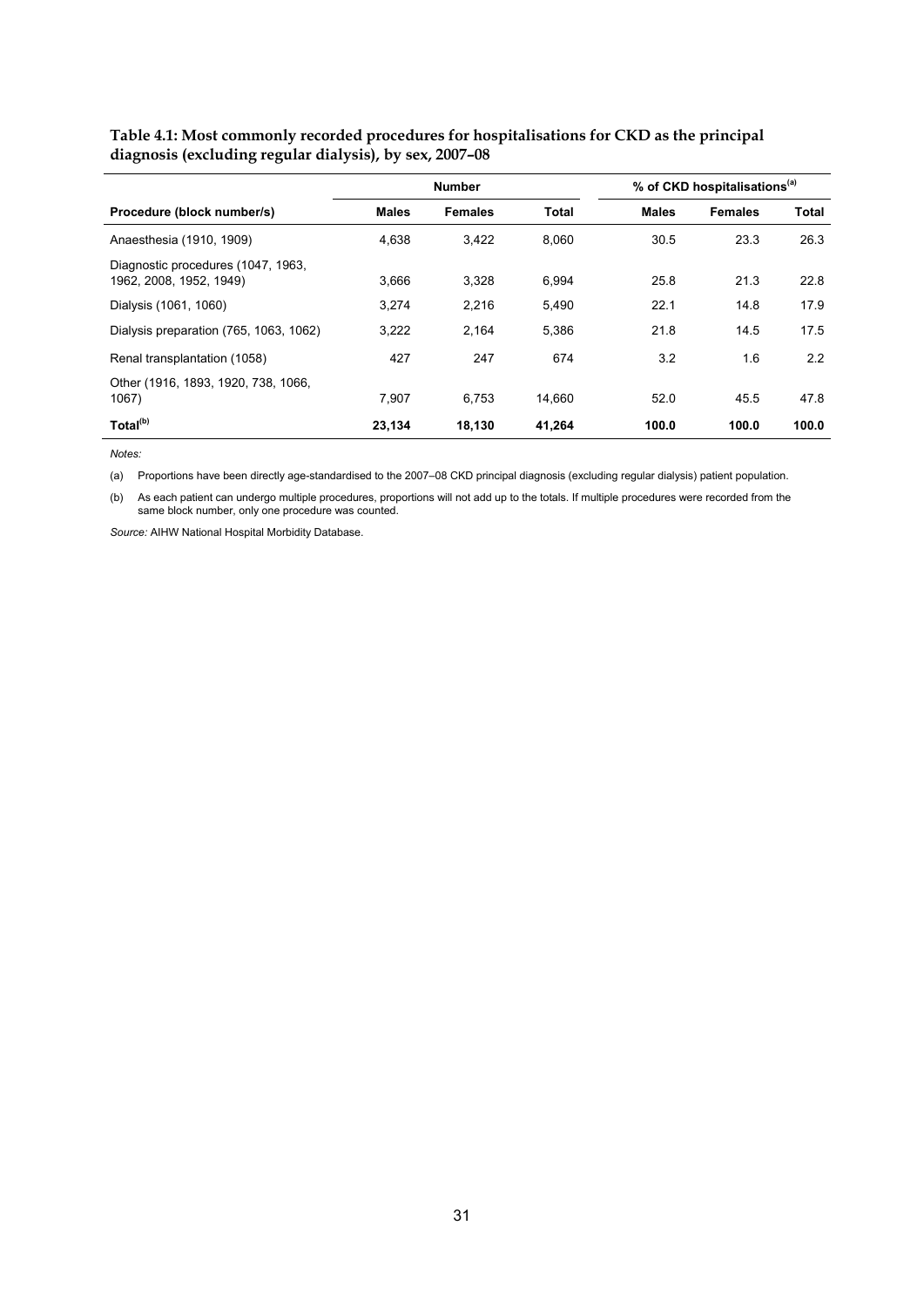# <span id="page-37-0"></span>**5 Population groups**

Some population groups have higher rates of CKD and higher rates of hospitalisation for CKD than other Australians. These groups include Aboriginal and Torres Strait Islander peoples and some other ethnic groups, people from lower socioeconomic groups and people living in remote areas (Table 5.1). This chapter explores the differences in hospitalisations for these groups.

| <b>Population group</b>                                     | <b>Regular dialysis</b>            | Other principal diagnoses    | <b>Additional diagnosis</b> |  |
|-------------------------------------------------------------|------------------------------------|------------------------------|-----------------------------|--|
| Aboriginal and Torres Strait Islander Status <sup>(a)</sup> |                                    | Hospitalisations per 100,000 |                             |  |
| Indigenous                                                  | 42,752                             | 674                          | 3,752                       |  |
| <b>Other Australians</b>                                    | 3,934                              | 132                          | 713                         |  |
| Socioeconomic status <sup>(a)</sup>                         |                                    |                              |                             |  |
| Group 1 (lowest SES)                                        | 5,831                              | 179                          | 923                         |  |
| Group 2                                                     | 4,542                              | 165                          | 770                         |  |
| Group 3                                                     | 4,605                              | 136                          | 766                         |  |
| Group 4                                                     | 3,892                              | 127                          | 694                         |  |
| Group 5 (highest SES)                                       | 3,618                              | 99                           | 572                         |  |
| Geographic location <sup>(b)</sup>                          | Standardised hospitalisation ratio |                              |                             |  |
| Major cities                                                | 1.0                                | 1.0                          | 1.0                         |  |
| Inner regional                                              | 0.6                                | 0.9                          | 0.8                         |  |
| Outer regional                                              | 0.8                                | 1.1                          | 0.8                         |  |
| Remote                                                      | 1.9                                | 1.9                          | 1.6                         |  |
| Very remote                                                 | 4.5                                | 3.9                          | 4.0                         |  |
| Region of birth <sup>(c)</sup>                              |                                    |                              |                             |  |
| Australia                                                   | 1.0                                | 1.0                          | 1.0                         |  |
| All overseas                                                | 1.1                                | 1.0                          | 1.0                         |  |
| Oceania and Antarctica                                      | 1.7                                | 1.4                          | 1.3                         |  |
| North-West Europe                                           | 0.8                                | 0.9                          | 0.9                         |  |
| Southern and Eastern Europe                                 | 1.5                                | $1.0$                        | 1.2                         |  |
| Africa and Middle East                                      | 1.5                                | 1.2                          | 1.3                         |  |
| Asia                                                        | 1.1                                | 0.9                          | 0.8                         |  |
| The Americas                                                | 0.5                                | 0.8                          | 0.7                         |  |

|  | Table 5.1: Hospitalisation rates for CKD, by population group, 2007-08 |  |
|--|------------------------------------------------------------------------|--|
|  |                                                                        |  |

(a) Directly age-standardised to the 2001 Australian population.

(b) Indirectly age-standardised to the 2007–08 *Major cities* population.

(c) Overseas-born rates are for 3 years, 2005–06 to 2007–08 and are indirectly age-standardised to the Australian-born population.

*Source:* AIHW National Hospital Morbidity Database.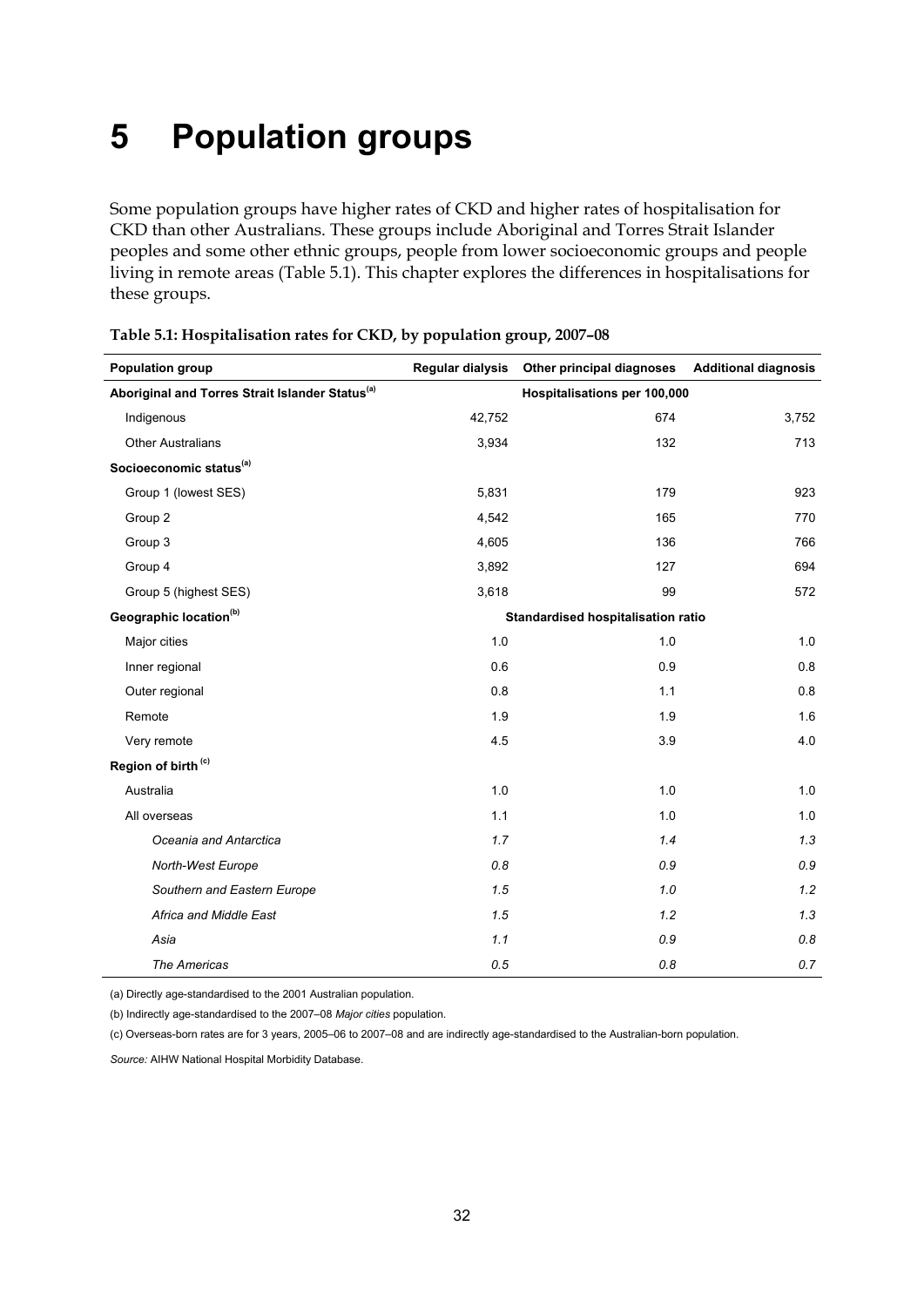## <span id="page-38-0"></span>**Aboriginal and Torres Strait Islander peoples**

In 2007, the estimated resident population of Indigenous Australians was around 530,000 and comprised 2.5% of the total population.

CKD is a significant contributor to morbidity and mortality among Aboriginal and Torres Strait Islander peoples (ABS & AIHW 2008). It has been well established that rates of CKD and ESKD in Indigenous Australians are significantly higher than for non-Indigenous Australians. As at the end of 2007, Indigenous Australians were being treated for ESKD at six times the rate of non-Indigenous Australians, and made up 9% of patients commencing treatment that year. Indigenous Australians who were being treated for ESKD were also less likely to be living with a functioning transplant compared to non-Indigenous Australians (12% compared to 45%), meaning a far greater proportion were reliant on dialysis for kidney replacement therapy (McDonald et al. 2009). A number of factors contribute to this, including the generally poorer socioeconomic situation of Indigenous Australians, higher rates of risk factors, time to diagnosis, and access to treatment centres (Cass et al. 2002a; Cass et al. 2002b; Cass et al. 2001b).

Aboriginal and Torres Strait Islander peoples do not use health services with the same frequency as other Australians, and many communities and individuals may not have ready access to services. Difficulties with spoken and written English, lack of available transport, financial difficulties and proximity of culturally appropriate health-care services present barriers to Aboriginal and Torres Strait Islander people accessing health care (ABS & AIHW 2008).

Analysis and presentation of hospital data by Indigenous status was restricted to hospitals in NSW, Vic, Qld, WA, SA and public hospitals in the NT, due to data quality issues relating to Indigenous identification. Comparisons are made throughout with 'other Australians', which include hospitalisations where Indigenous status was missing or unknown as well as those identifying as non-Indigenous.

Across the three types of CKD hospitalisations, Aboriginal and Torres Strait Islander peoples have higher hospitalisation rates than other Australians (Table 5.2). In contrast to other Australians, Indigenous females have higher hospitalisation rates than Indigenous males across the three types of CKD hospitalisations.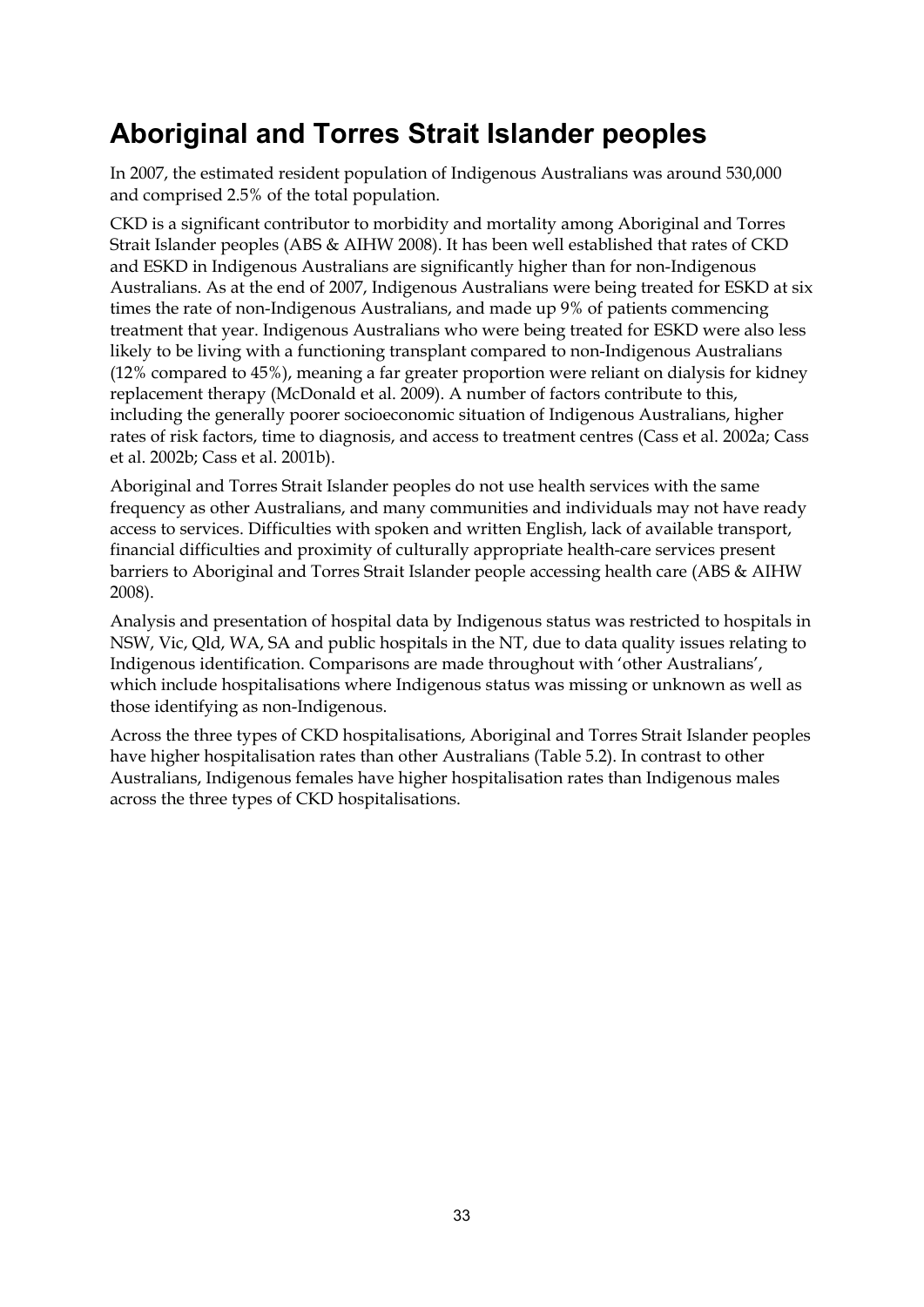| <b>Aboriginal and Torres Strait</b><br><b>Islander status</b> |                 | <b>Number of hospitalisations</b> |                                |                 | Hospitalisations per 100,000 <sup>(b)</sup> |                                |
|---------------------------------------------------------------|-----------------|-----------------------------------|--------------------------------|-----------------|---------------------------------------------|--------------------------------|
|                                                               | <b>Dialysis</b> | Principal<br>diagnosis            | <b>Additional</b><br>diagnosis | <b>Dialysis</b> | <b>Principal</b><br>diagnosis               | <b>Additional</b><br>diagnosis |
|                                                               |                 |                                   |                                | <b>Males</b>    |                                             |                                |
| Indigenous                                                    | 52,279          | 914                               | 4,192                          | 42.686          | 620                                         | 3,723                          |
| <b>Other Australians</b>                                      | 513,194         | 13,416                            | 88,140                         | 5,159           | 135                                         | 909                            |
| % of hospitalisations / rate ratio                            | 9.2             | 6.4                               | 4.5                            | 8.3             | 4.6                                         | 4.1                            |
|                                                               |                 |                                   |                                | <b>Females</b>  |                                             |                                |
| Indigenous                                                    | 62,663          | 1,280                             | 4.929                          | 43,338          | 729                                         | 3,788                          |
| <b>Other Australians</b>                                      | 323,487         | 13,868                            | 64,924                         | 2,899           | 132                                         | 555                            |
| % of hospitalisations / rate ratio                            | 16.2            | 8.4                               | 7.1                            | 14.9            | 5.5                                         | 6.8                            |

### **Table 5.2: Hospitalisations for CKD, by Indigenous status and sex, 2007–08(a)**

(a) Data restricted to hospitals in NSW, Vic, Qld, WA, SA, and public hospitals in the NT only.

(b) Directly age-standardised to the 2001 Australian population.

*Source:* AIHW National Hospital Morbidity Database.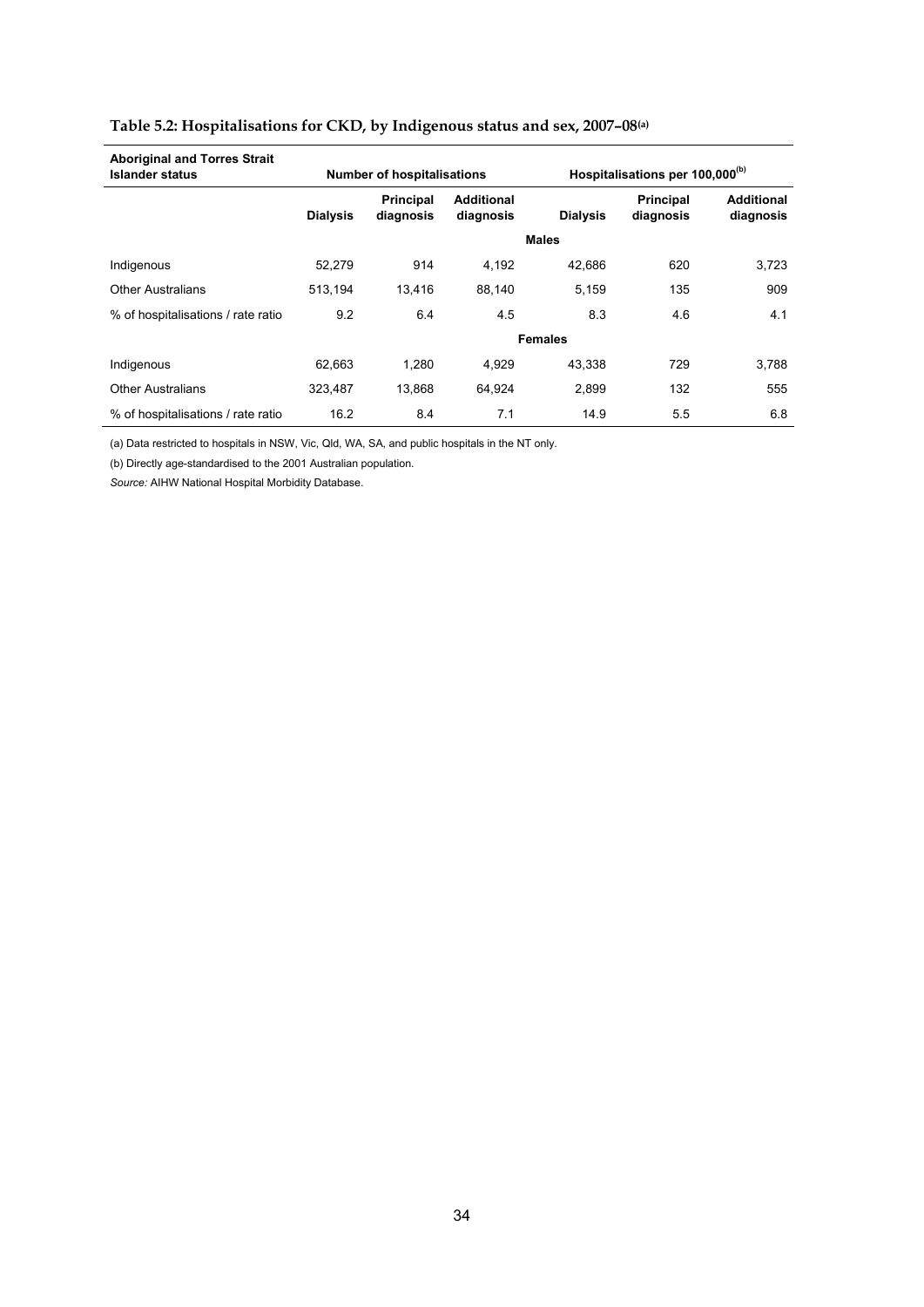## **Dialysis as the principal diagnosis**

In 2007–08, there were 114,942 hospitalisations for regular dialysis for Indigenous Australians, representing 12.1% of all regular dialysis hospitalisations. Overall, Indigenous Australians were hospitalised for regular dialysis at 11 times the rate of other Australians. Indigenous females were 15 times as likely as other females to be hospitalised for regular dialysis, while Indigenous males were 8 times as likely as other males.

In contrast to other Australians, where the male rate was 1.6 times that of the female rate, the age-standardised hospitalisation rates for regular dialysis were similar for Indigenous males and females.

Hospitalisation rates for regular dialysis increased with age for Indigenous males, peaking at 70–74 years, whereas the Indigenous female rate peaked at 60–64 years (Figure 5.1).



## **CKD as the principal diagnosis (excluding regular dialysis)**

In 2007–08, there were 2,194 hospitalisations for Indigenous Australians where CKD was recorded as the principal diagnosis (excluding regular dialysis). This represents 7.4% of all hospitalisations where CKD was the principal diagnosis.

Indigenous Australians were hospitalised at more than 5 times the rate of other Australians for CKD as the principal diagnosis. The age-standardised hospitalisation rate for Indigenous females was higher than that of their male counterparts, whereas the male and female rates for other Australians were similar.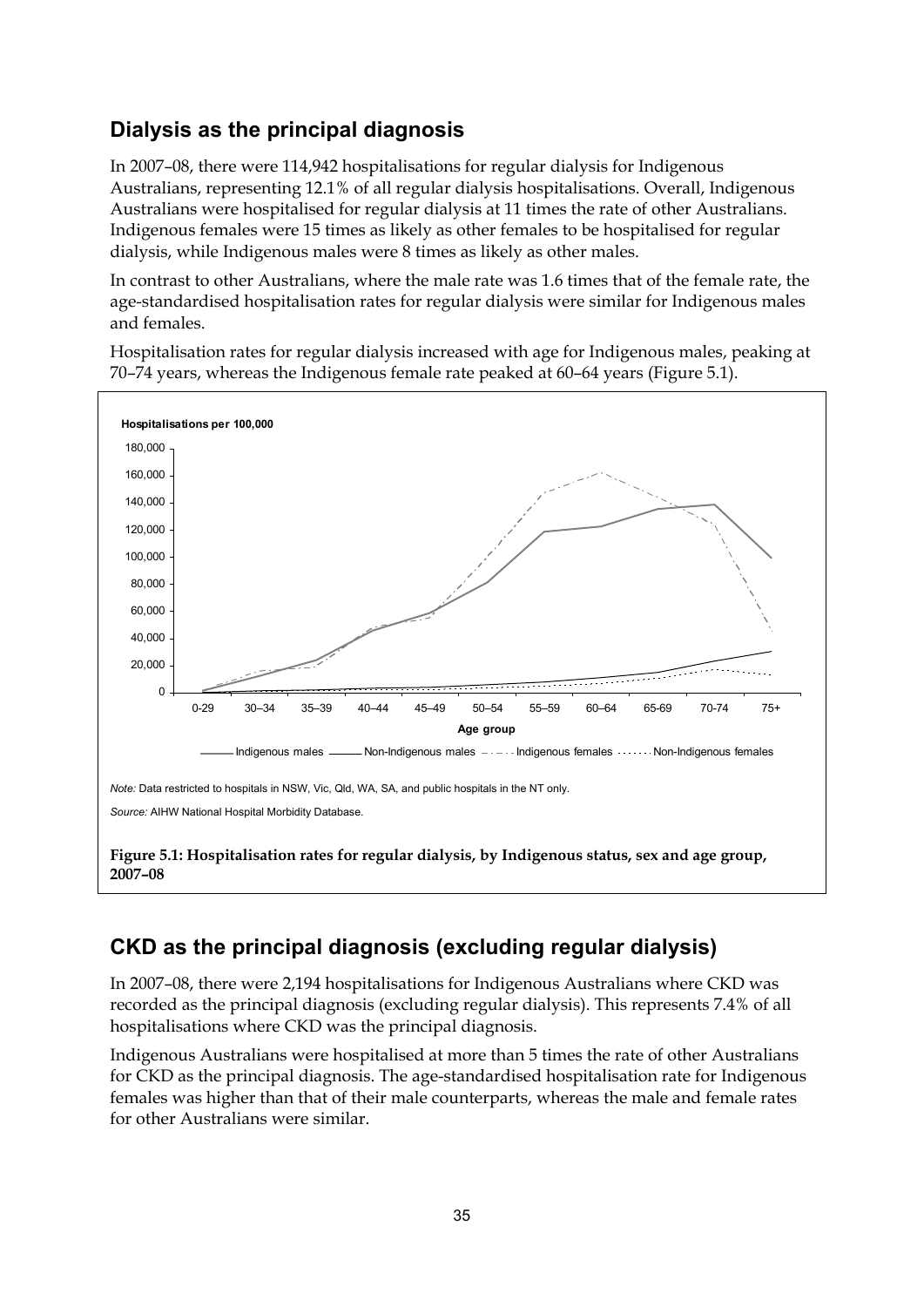Hospitalisation rates increased with age for Indigenous and other Australians however decreased after 65–69 years for Aboriginal and Torres Strait Islander males and females (Figure 5.2).

Indigenous Australians were less likely than other Australians to undergo a procedure when hospitalised with CKD, with 64% receiving a procedure compared to 74% respectively.



## **CKD as an additional diagnosis**

There were 9,121 hospitalisations for Indigenous Australians where CKD was recorded as an additional diagnosis in 2007–08, representing 5.6% of the total hospitalisations where CKD was an additional diagnosis. Indigenous Australians were more than 5 times as likely to be hospitalised with CKD as an additional diagnosis than other Australians.

Unlike other Australians, there was little difference between Indigenous male and female hospitalisation rates for CKD as an additional diagnosis. Hospitalisation rates increased with age for Indigenous and other Australians, however the Indigenous rate fell after age 70–74 years while for other Australians it continued to increase (Figure 5.3).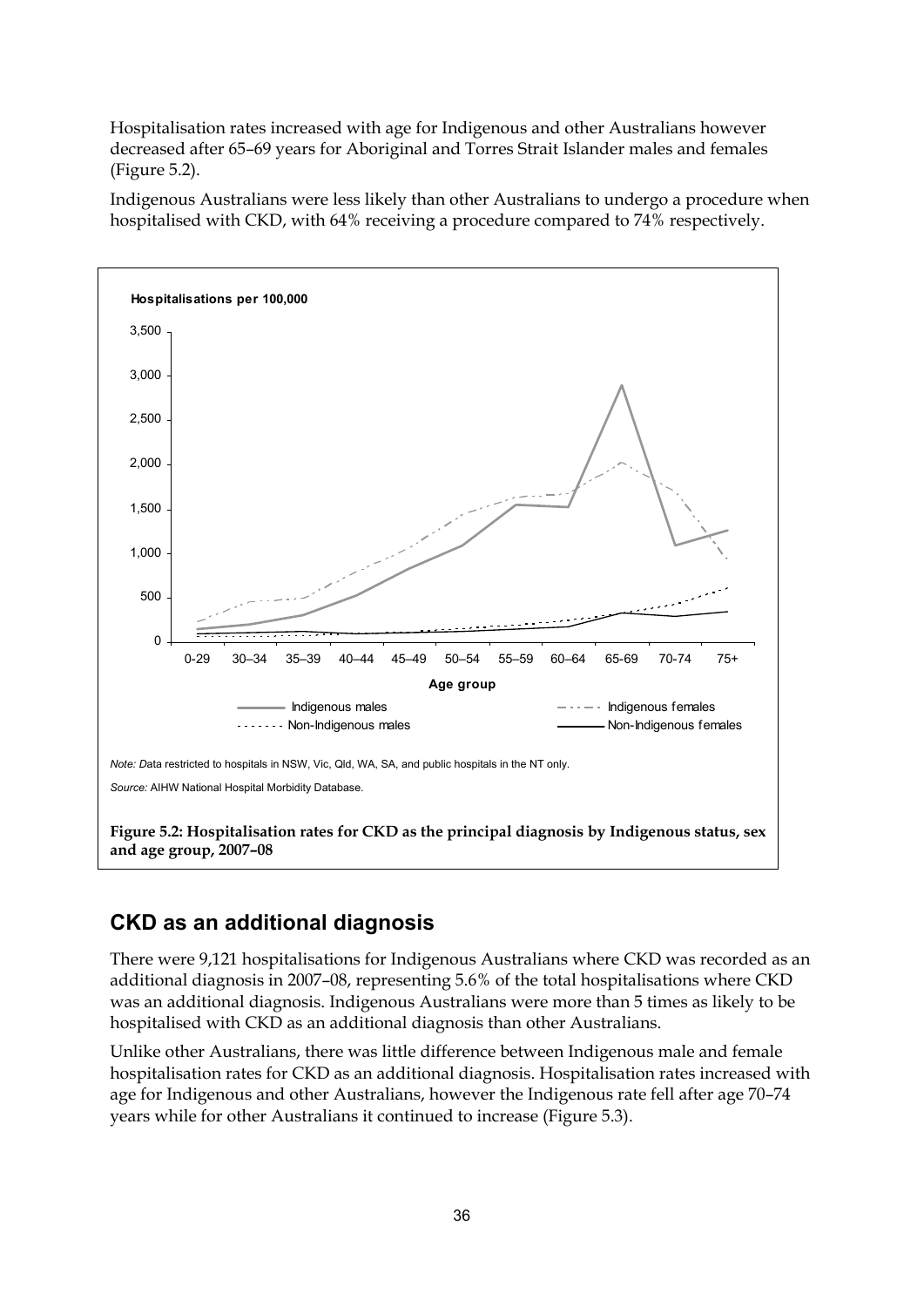

## <span id="page-42-0"></span>**Geographical location**

Australians living in *Regional* and *Remote* areas generally have poorer health than their *Major city* counterparts (AIHW 2008b). In 2002–04, death rates in *Regional* and *Remote* areas were between 10% and 70% higher than in *Major cities* (AIHW 2007). On average, people living in more inaccessible regions of Australia are disadvantaged in terms of educational and employment opportunities, income, access to goods and services, and in some areas access to basic necessities, such as clean water and fresh food (AIHW 2008c). Analysis of the ANZDATA Registry has also shown that Indigenous Australians living in remote regions had higher rates of treated ESKD than those living in urban areas (Cass et al. 2001a).

The data presented in this section are based on the patient's place of usual residence. Across all types of CKD hospitalisations, those living in remote areas were more likely than those living in cities and regional areas to be hospitalised (Table 5.3 and Figure 5.4). These differences were more marked for females than males. Rates in remote areas also peaked at a younger age.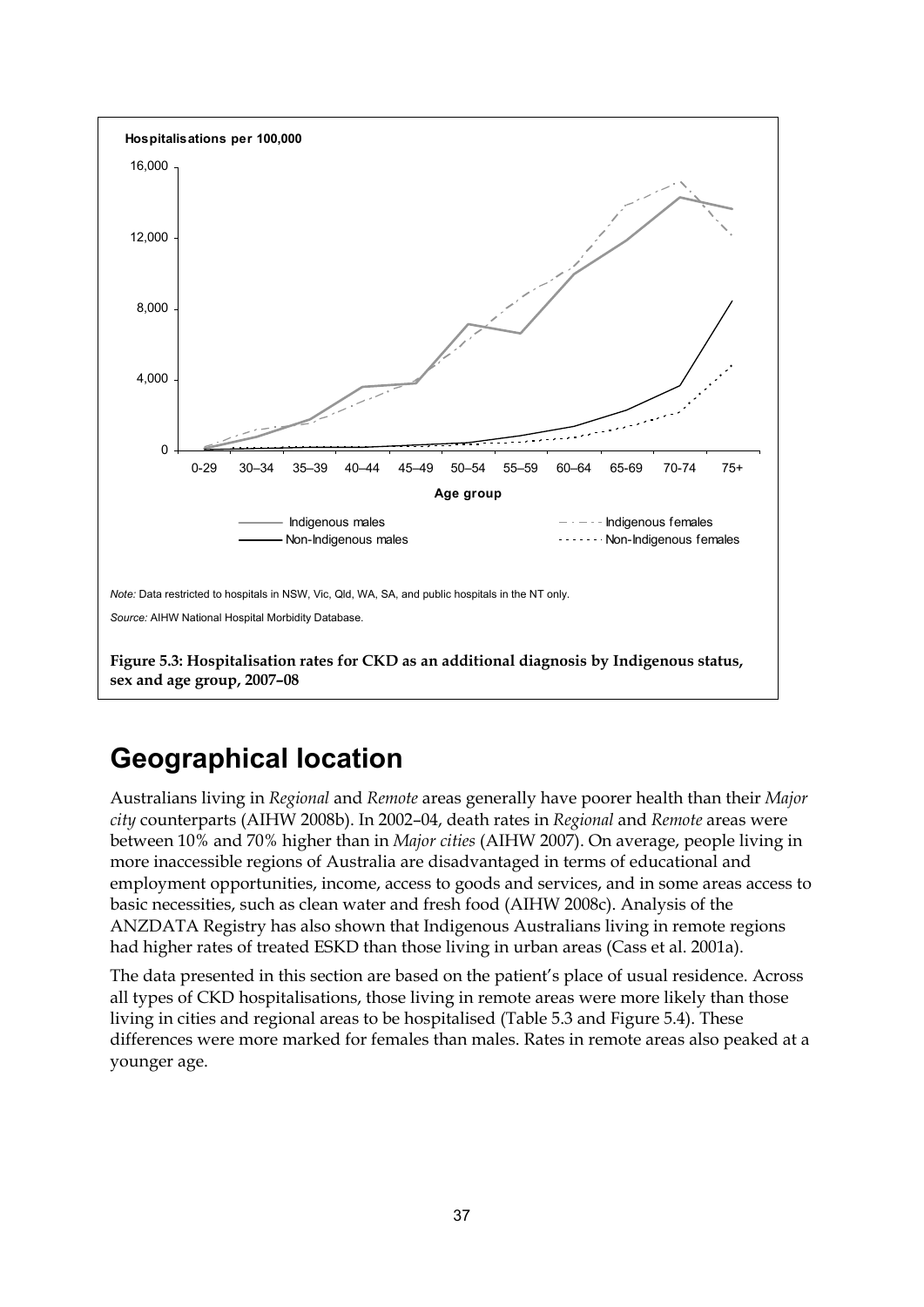| <b>Geographical location</b> |                 | Number of hospitalisations <sup>(a)</sup> |                                |                 | Standardised hospitalisation ratio <sup>(b)</sup> |                                |
|------------------------------|-----------------|-------------------------------------------|--------------------------------|-----------------|---------------------------------------------------|--------------------------------|
|                              | <b>Dialysis</b> | Other<br>principal<br>diagnoses           | <b>Additional</b><br>diagnosis | <b>Dialysis</b> | <b>Principal</b><br>diagnosis                     | <b>Additional</b><br>diagnosis |
|                              |                 |                                           | <b>Males</b>                   |                 |                                                   |                                |
| Major cities                 | 471,569         | 9,434                                     | 64,019                         | 1.0             | 1.0                                               | 1.0                            |
| Inner regional               | 95,947          | 3,116                                     | 19,061                         | 0.7             | 1.0                                               | 0.9                            |
| Outer regional               | 50,282          | 1,620                                     | 8,884                          | 0.8             | 1.1                                               | 0.9                            |
| Remote                       | 11,291          | 306                                       | 1,604                          | 1.2             | 1.5                                               | 1.3                            |
| Very remote                  | 11,015          | 318                                       | 1,376                          | 2.9             | 3.3                                               | 2.8                            |
|                              |                 |                                           | <b>Females</b>                 |                 |                                                   |                                |
| Major cities                 | 266,007         | 9,849                                     | 48,004                         | 1.0             | 1.0                                               | 1.0                            |
| Inner regional               | 63,094          | 3,251                                     | 14,241                         | 0.7             | 1.1                                               | 0.9                            |
| Outer regional               | 42,354          | 1,689                                     | 6,614                          | 1.1             | 1.3                                               | 1.0                            |
| Remote                       | 13,787          | 423                                       | 1,395                          | 3.0             | 2.3                                               | 1.9                            |
| Very remote                  | 13,176          | 407                                       | 1,569                          | 7.2             | 4.6                                               | 5.8                            |

#### **Table 5.3: Hospitalisations for CKD, by geographical location and sex, 2007–08**

(a) Numbers exclude those patients for whom a remoteness classification could not be assigned due to missing data, non-Australian residency etc.

(b) Indirectly age-standardised to the 2007–08 *Major cities* population.

*Source:* AIHW National Hospital Morbidity Database.

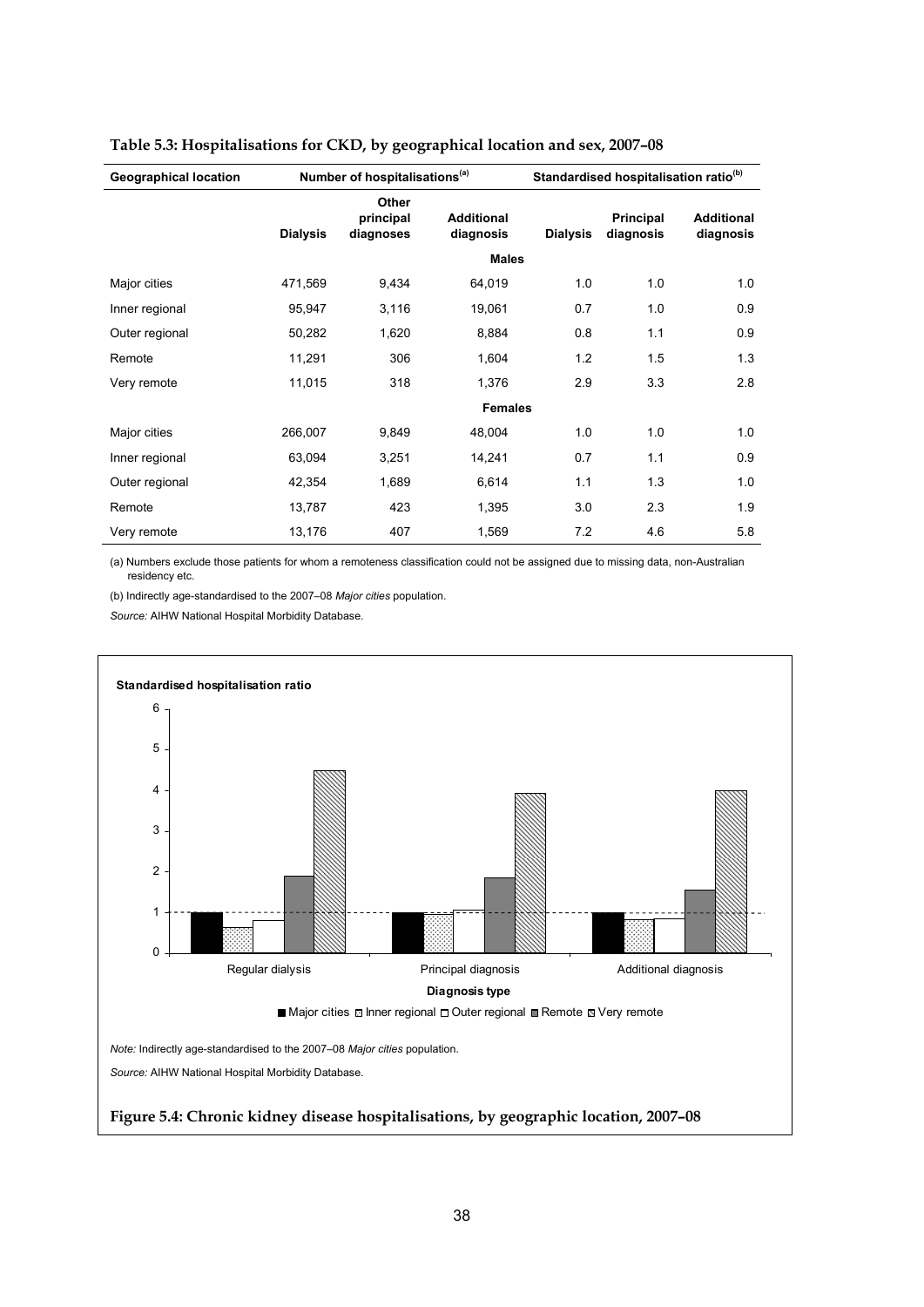## **Regular dialysis as the principal diagnosis**

Rates of regular dialysis hospitalisations vary across regions. In 2007–08, people living in *Remote* and *Very remote* areas had higher rates of hospitalisation for regular dialysis than those living in *Major cities*, with those in *Very remote* areas 4.5 times as likely to be hospitalised *(*Figure 5.4*)*. Those living in *Inner regional* and *Outer regional* areas were less likely to be hospitalised for regular dialysis than those in *Major cities.* 

Regular dialysis hospitalisations increased up to the 75–79 year age group for people living in *Major cities*, *Inner regional* and *Outer regional* areas and then fell off sharply (Figure 5.5). A different pattern was seen in *Remote* and *Very remote* areas, where the rate of hospitalisations for regular dialysis rose more sharply in younger age groups and peaked in the 55–59 year age group. Among those aged over 80 years, those living in *Remote* and *Very remote* areas had the lowest rates of hospitalisation for regular dialysis.



## **CKD as the principal diagnosis (excluding regular dialysis)**

In 2007–08, *Inner regional* and *Outer regional* areas had similar rates of hospitalisation for CKD as a principal diagnosis as *Major cities.* Rates for *Remot*e areas were a little higher and those for *Very remote* areas even more so (Figure 5.4). People living in *Very remote* areas had rates almost 4 times that of *Major cities*.

Hospitalisation rates for regular dialysis generally increased with age in all geographical areas except *Very remote*, where the highest rates peaked at a younger age before dropping sharply. Those living in *Very remote* areas had higher rates across all age groups, with the exception of those aged over 85 years where rates were highest in *Outer regional* areas.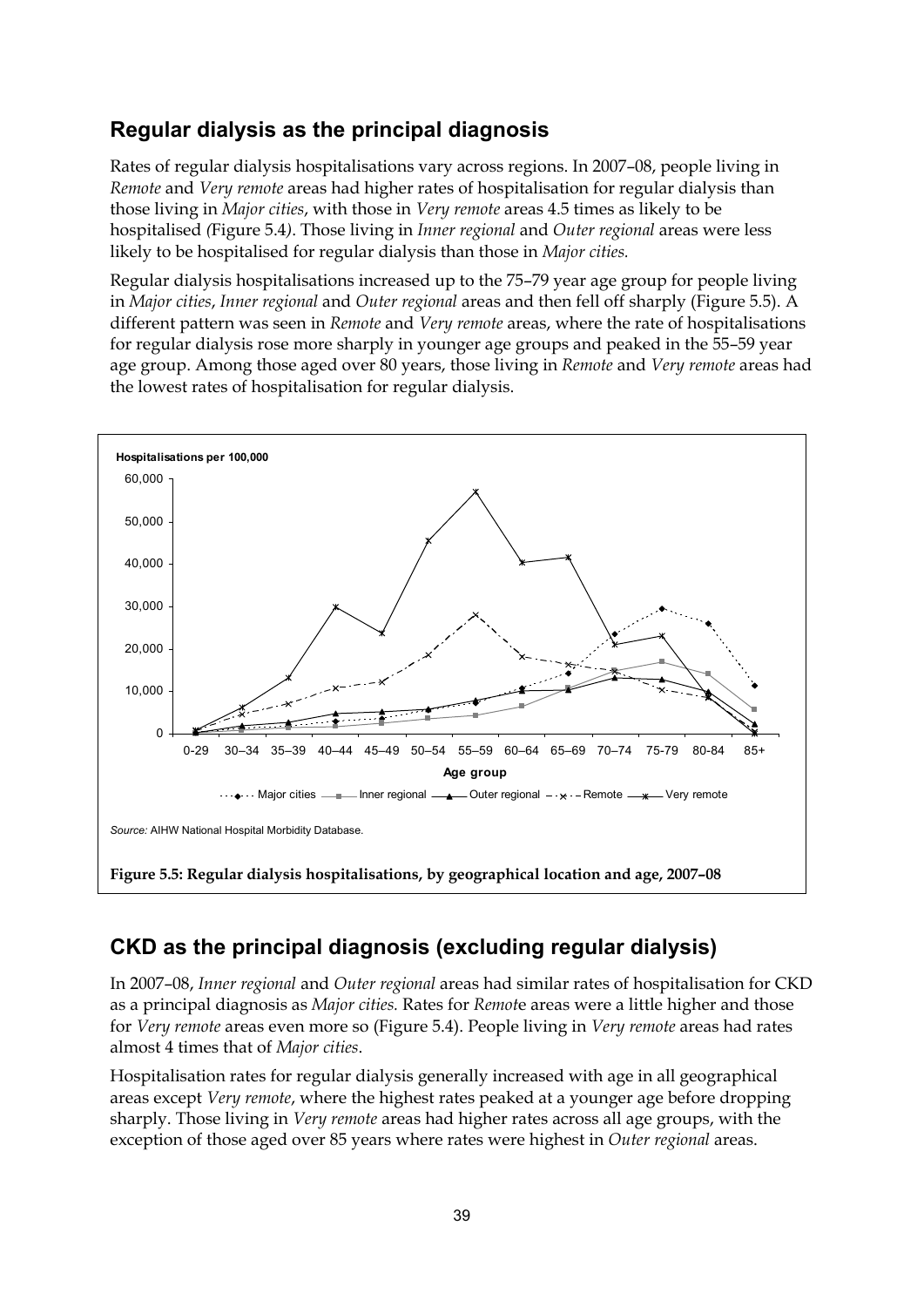

Hospitalisations where CKD was the principal diagnosis which had one or more procedures recorded decreased with increasing remoteness. Compared with people from *Major cities*, people from *Inner regional* areas were 8% less likely to have one or more procedures, people from *Outer regional* areas were 18% less likely and people from *Remote* and *Very remote* areas had a procedure rate 27% less than *Major cities*.

### **CKD as an additional diagnosis**

A similar pattern to hospitalisations for regular dialysis was seen where CKD was an additional diagnosis. *Inner regional* and *Outer regional* areas had slightly lower rates of hospitalisation than those in *Major cities*, while *Remot*e and *Very remote* areas had higher hospitalisation rates than *Major cities* (Figure 5.4).

Rates of hospitalisation increased with age, peaking for those aged 85 years and older in all regions except for *Very remote* areas, where the rate peaked in those aged 80–84 and then dropped sharply (Figure 5.7).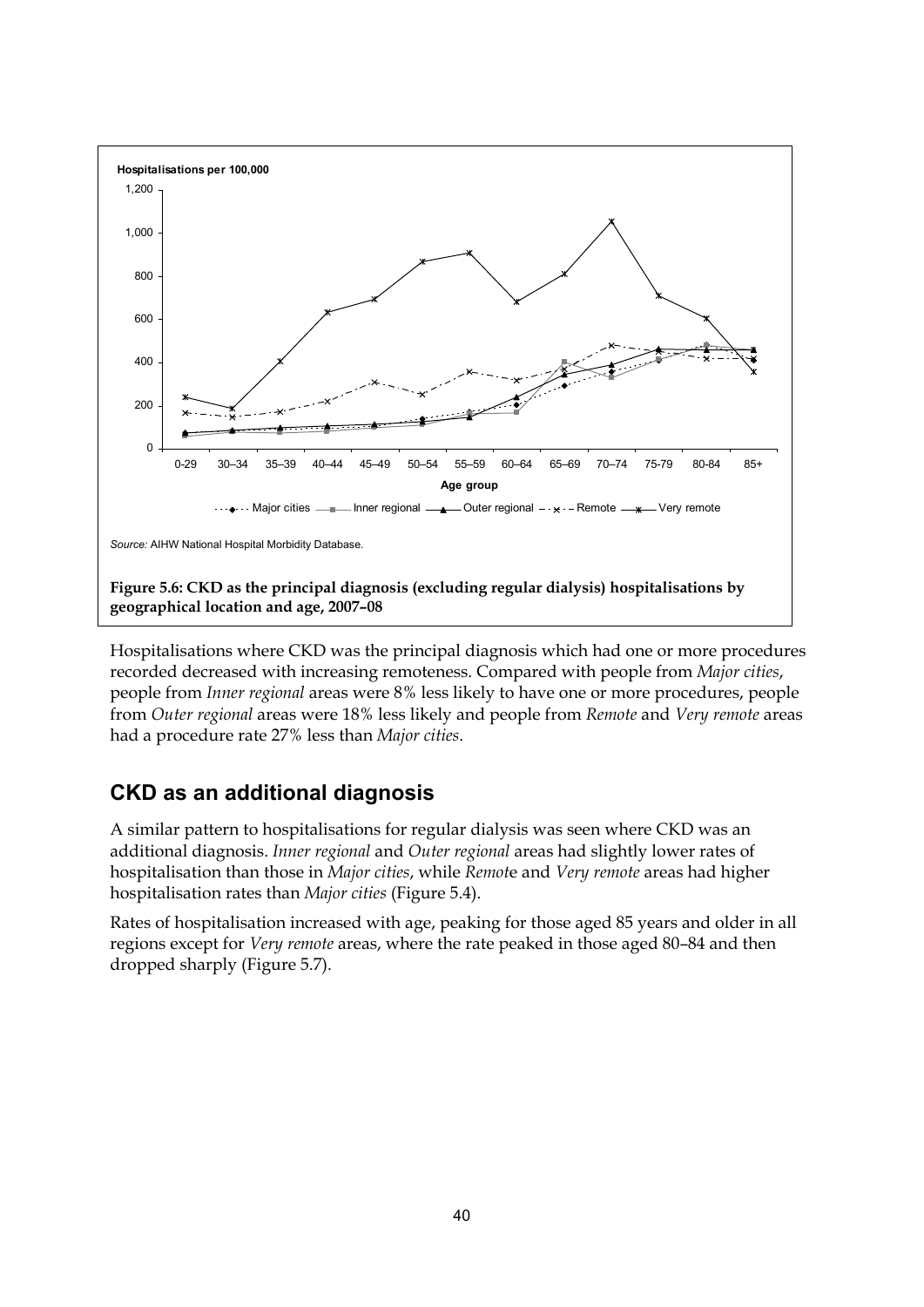

## <span id="page-46-0"></span>**Socioeconomic status**

There are a number of socioeconomic characteristics that have been shown to be associated with differences in health status. These include education, employment status and occupation, income and wealth, and family structure. Disadvantage in any of these areas has the potential to impact on health and can increase disease incidence and prevalence (AIHW 2008c).

In this section, the measure of socioeconomic status (SES) is based on the ABS Socioeconomic Index for Areas (SEIFA), which is a measure constructed at the level of geographic area of residence. Although it does not necessarily represent the SES of all households or individuals living within the area, it provides an adequate indication of SES in Australia (Dutton et al. 2005).

For the analysis presented here, the population was divided into five equal-sized groups based on the area-measure of SES. That is, the fifth of the population living in the most disadvantaged areas are the group with the lowest SES and similarly, the fifth of the population living in the least disadvantaged areas are the group with the highest SES.

Across all types of CKD hospitalisations, hospitalisation rates generally increased with lower SES (Table 5.4). Males had higher rates of hospitalisation for regular dialysis and CKD as an additional diagnosis across all fifths, while male and female rates for CKD as the principal diagnosis were similar.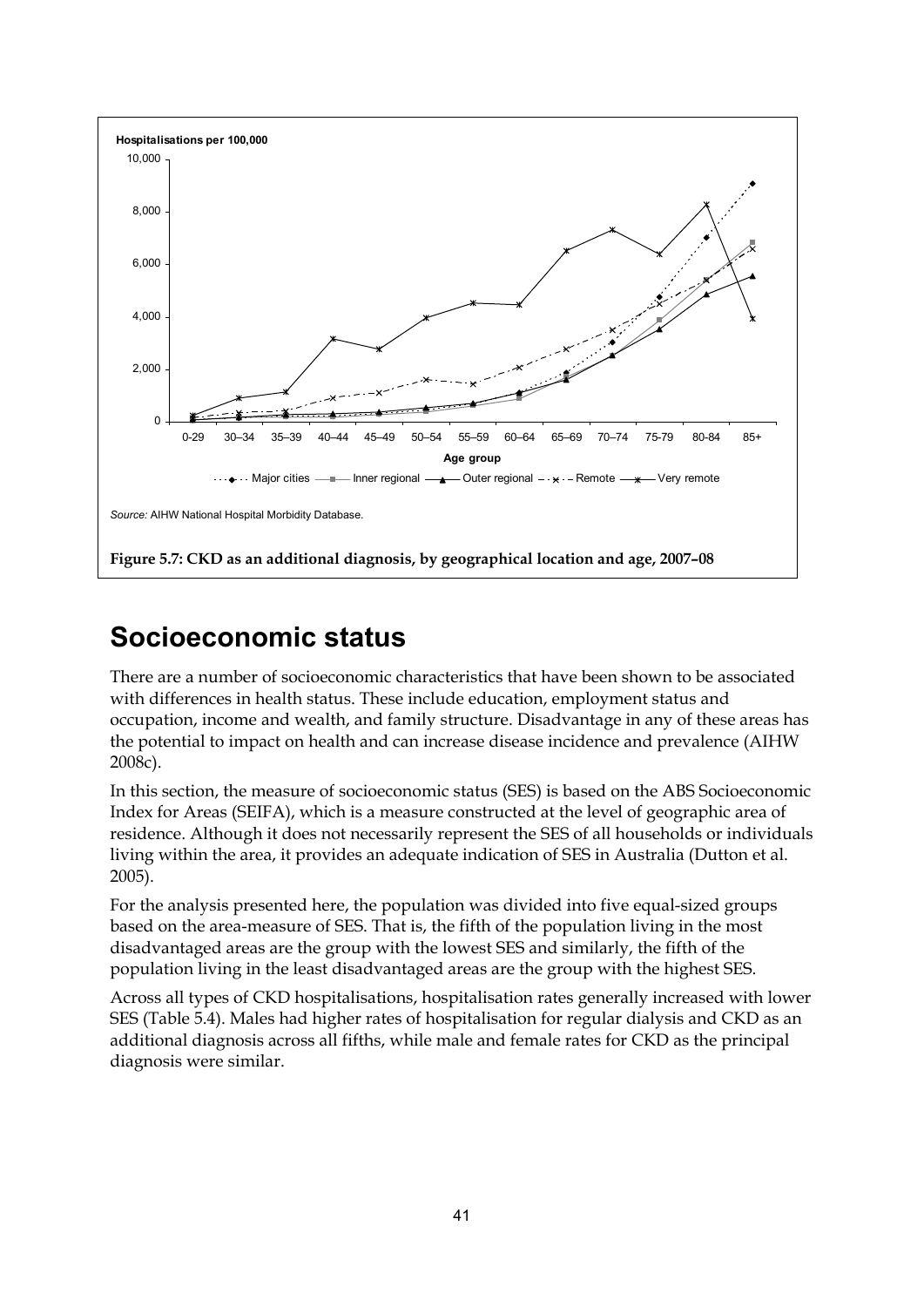| Socioeconomic status  |                 | Number of hospitalisations <sup>(a)</sup> |                                |                 | Hospitalisations per 100,000 <sup>(b)</sup> |                                |
|-----------------------|-----------------|-------------------------------------------|--------------------------------|-----------------|---------------------------------------------|--------------------------------|
|                       | <b>Dialysis</b> | Principal<br>diagnosis                    | <b>Additional</b><br>diagnosis | <b>Dialysis</b> | <b>Principal</b><br>diagnosis               | <b>Additional</b><br>diagnosis |
|                       |                 |                                           |                                | <b>Males</b>    |                                             |                                |
| Group 1 (lowest SES)  | 152,043         | 4,026                                     | 24,243                         | 6,921           | 186                                         | 1,132                          |
| Group 2               | 121,885         | 3,571                                     | 21,188                         | 5,475           | 164                                         | 973                            |
| Group 3               | 118,352         | 2,769                                     | 19,117                         | 5,756           | 133                                         | 975                            |
| Group 4               | 95,276          | 2,526                                     | 16,120                         | 5,086           | 130                                         | 911                            |
| Group 5 (highest SES) | 99,467          | 2,010                                     | 14,844                         | 5,045           | 100                                         | 780                            |
|                       |                 |                                           |                                | <b>Females</b>  |                                             |                                |
| Group 1 (lowest SES)  | 112,572         | 3,915                                     | 18,982                         | 4,858           | 176                                         | 760                            |
| Group 2               | 89,471          | 3,848                                     | 15,951                         | 3,727           | 169                                         | 612                            |
| Group 3               | 80,188          | 3,092                                     | 14,528                         | 3,602           | 142                                         | 606                            |
| Group 4               | 60,189          | 2,637                                     | 11,886                         | 2,888           | 126                                         | 530                            |
| Group 5 (highest SES) | 56,685          | 2,255                                     | 10,931                         | 2,498           | 102                                         | 424                            |

#### **Table 5.4: Hospitalisations for CKD, by SES and sex, 2007–08**

(a) Numbers exclude those patients for whom a SEIFA classification could not be assigned due to missing data, non-Australian residency etc.

(b) Directly age-standardised the 2001 Australian population.

*Source:* AIHW National Morbidity Database.

### **Regular dialysis as the principal diagnosis**

In 2007–08, hospitalisations for regular dialysis generally increased with lower SES, however rates were similar for the 2nd and 3rd fifths (Figure 5.8). The rate of dialysis hospitalisations among people in the lowest SES fifth was 1.6 times as high as people in the highest SES fifth.

Males had higher rates of hospitalisation for regular dialysis than females in all SES fifths, with the difference increasing with higher SES. Males in the highest SES fifth were twice as likely to be hospitalised for regular dialysis as females in the same fifth. In contrast, males in the lowest SES fifth were 1.4 times as likely to be hospitalised for regular dialysis as females in the same fifth.

For all SES groups, dialysis hospitalisations increased with increasing age, however the peak age did differ a little across SES groups. The highest hospitalisations rate was recorded in the 75–79 year age group among those in the lowest SES fifth, while the rate peaked in the 80–84 year age group for people in the highest SES fifth.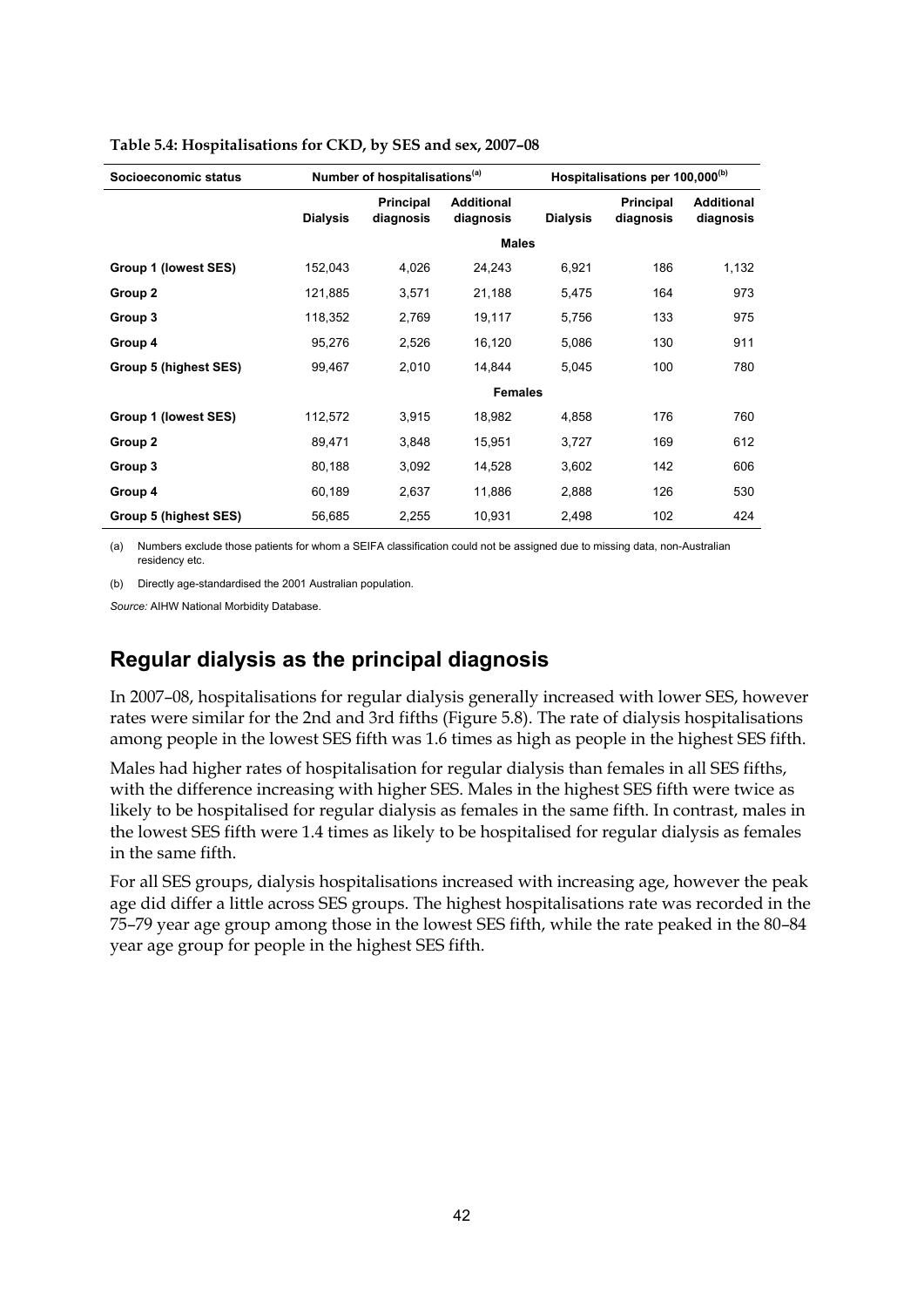

## **CKD as the principal diagnosis (excluding regular dialysis)**

In 2007–08, hospitalisations with CKD as a principal diagnosis increased with lower SES, however there was very little difference between those in the 3rd and 4th fifths (Figure 5.9)*.* The rate of hospitalisation among people in the lowest SES fifth was 1.8 times as high as for those in the highest fifth. For all SES groups, hospitalisation rates increased with age and there was little difference in hospitalisation rates between males and females.

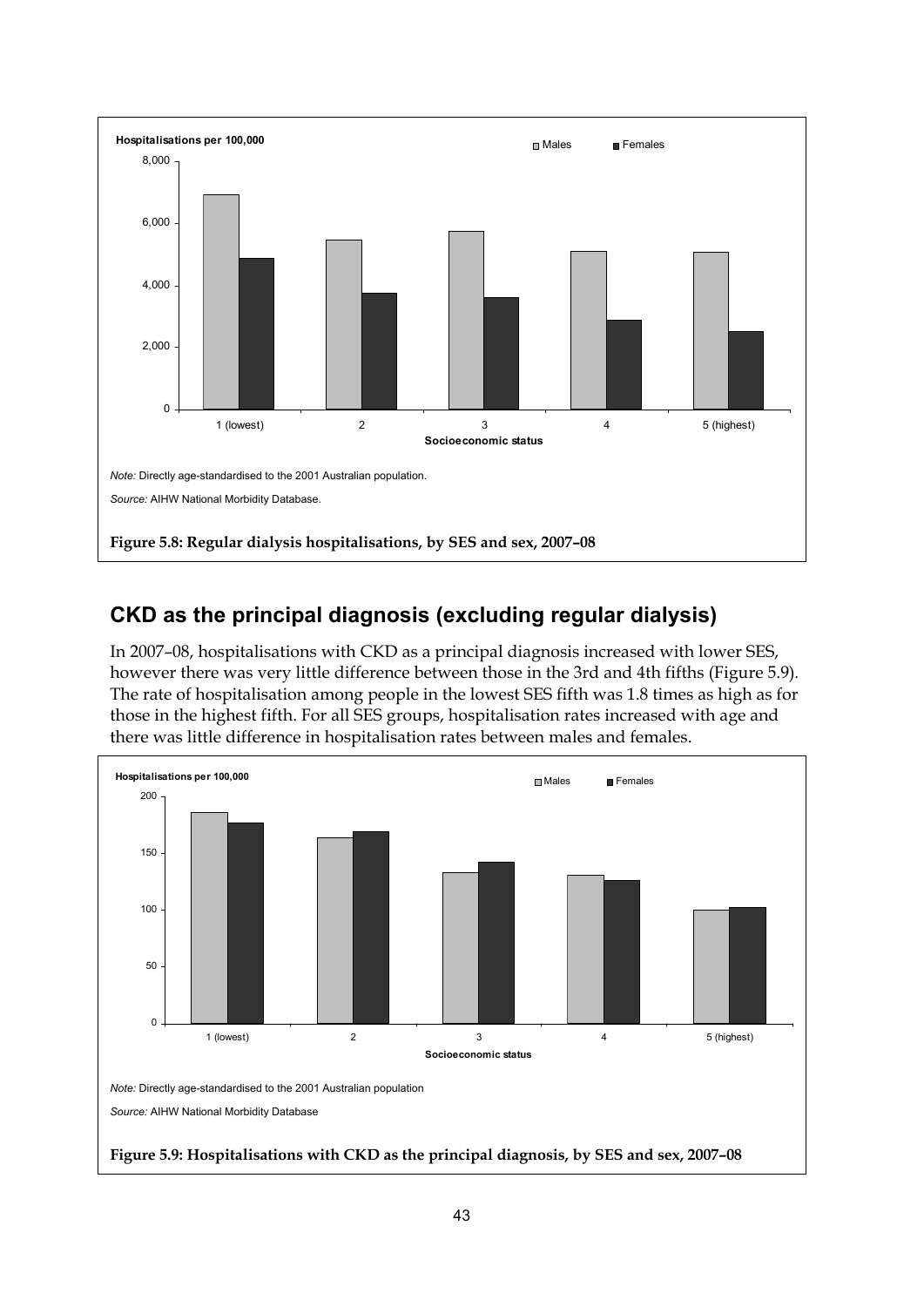## **CKD as an additional diagnosis**

In 2007–08, hospitalisations for CKD as an additional diagnosis increased with decreasing SES, however there was no difference between the 2nd and 3rd fifths (Figure 5.10). The rate of hospitalisation among people in the lowest SES fifth was 1.6 times as high as people in highest SES fifth. This difference was more marked between females, with those in the lowest SES fifth being hospitalised at 1.8 times the rate of those in the highest SES fifth.

Males had higher rates of hospitalisation for CKD as an additional diagnosis than females in all SES fifths, with greater differences seen between the sexes with higher SES. Males in the highest SES fifth were 1.8 times as likely to be hospitalised as females in the same fifth, whereas males in the lowest SES fifth were 1.5 times as likely to be hospitalised as females in the same fifth.



For all SES fifths, hospitalisation rates for CKD as an additional diagnosis increased with age.

## <span id="page-49-0"></span>**Region of birth**

In Australia in 2007, 25% of the total population was born overseas. Data on ethnicity is not commonly collected in Australian health databases, and so region of birth has been used as a proxy for ethnicity in this section. An important consideration is that results for country of birth hospitalisations may not completely represent the effect of ethnicity on the diagnosis and hospitalisation for CKD. It is likely that people who have migrated or travelled to Australia and have CKD may have different characteristics than people in their original country who also have CKD. People born overseas but treated in Australia may be healthier due to health requirements prescribed in migration law, or be of different socioeconomic backgrounds for them to be able to travel (AIHW: O'Brien et al. 2006).

In general, people born in Oceania and Antarctica, Southern and Eastern Europe and Africa and the Middle East were more likely than those born in Australia to be hospitalised for any of the three types of CKD hospitalisations, and these differences were more pronounced for males than females (Table 5.5 and Figure 5.11).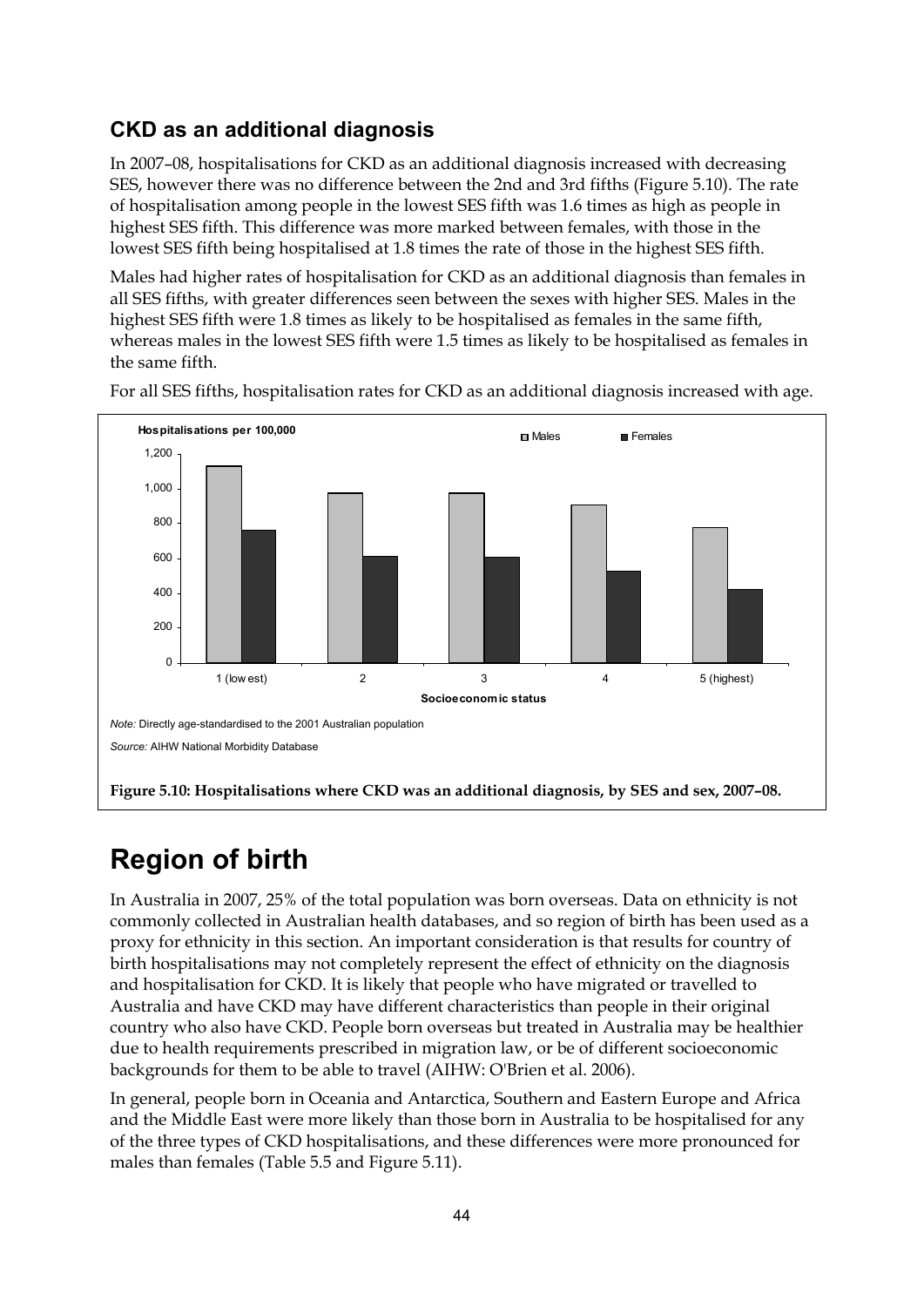|                                  |                 | <b>Number of hospitalisations</b> |                                |                 | Standardised hospitalisation ratio <sup>(a)</sup> |                                |
|----------------------------------|-----------------|-----------------------------------|--------------------------------|-----------------|---------------------------------------------------|--------------------------------|
| Region of birth                  | <b>Dialysis</b> | <b>Principal</b><br>diagnosis     | <b>Additional</b><br>diagnosis | <b>Dialysis</b> | <b>Principal</b><br>diagnosis                     | <b>Additional</b><br>diagnosis |
|                                  |                 |                                   | <b>Males</b>                   |                 |                                                   |                                |
| Australian born                  | 1,008,358       | 29,595                            | 172,864                        | 1.0             | 1.0                                               | 1.0                            |
| All overseas born <sup>(b)</sup> | 657,644         | 13,419                            | 94,153                         | 1.2             | 1.0                                               | 1.0                            |
| Oceania and<br>Antarctica        | 70,509          | 1,618                             | 7,032                          | 1.8             | 1.5                                               | 1.3                            |
| North-West Europe                | 167,414         | 4,149                             | 32,875                         | 0.8             | 0.8                                               | 0.9                            |
| Southern and Eastern<br>Europe   | 243,745         | 3,751                             | 34,991                         | 1.7             | 1.1                                               | 1.2                            |
| Africa and Middle<br>East        | 65,927          | 1,386                             | 7,889                          | 1.6             | 1.3                                               | 1.3                            |
| Asia                             | 99,919          | 2,229                             | 9,642                          | 1.1             | 0.9                                               | 0.8                            |
| The Americas                     | 9,592           | 282                               | 1,671                          | 0.6             | 0.7                                               | 0.8                            |
|                                  |                 |                                   | <b>Females</b>                 |                 |                                                   |                                |
| <b>Australian born</b>           | 781,968         | 33,544                            | 140,779                        | 1.0             | 1.0                                               | 1.0                            |
| All overseas born <sup>(b)</sup> | 356,540         | 12,626                            | 62,071                         | 0.9             | 1.0                                               | 1.0                            |
| Oceania and<br>Antarctica        | 43,872          | 1,479                             | 4,928                          | 1.5             | 1.2                                               | 1.3                            |
| North-West Europe                | 91,101          | 3,891                             | 22,193                         | 0.6             | 0.9                                               | 0.9                            |
| Southern and Eastern<br>Europe   | 103.249         | 2,610                             | 20,051                         | 1.1             | 0.9                                               | 1.1                            |
| Africa and Middle<br>East        | 31,869          | 1,206                             | 4,791                          | 1.2             | 1.1                                               | 1.2                            |
| Asia                             | 80.384          | 2.997                             | 8,924                          | 1.1             | 0.9                                               | 0.8                            |
| The Americas                     | 5,827           | 439                               | 1,165                          | 0.5             | 0.9                                               | 0.6                            |

#### **Table 5.5: Hospitalisations for CKD, by region of birth and sex, 2005–06 to 2007–08**

(a) Indirectly age-standardised to the 2005–06 to 2007–08 Australian-born population.

(b) Includes countries that were not able to be allocated to a region of birth.

*Source:* AIHW National Hospital Morbidity Database.

### **Regular dialysis as the principal diagnosis**

Between 2005–06 and 2007–08, 36% of hospitalisations where the principal diagnosis was regular dialysis were for people born overseas. During this period, people born in all regions other than North-West Europe and The Americas were more likely to be hospitalised for dialysis than their Australian-born counterparts (Figure 5.11). The greatest differences were for those born in the Oceania and Antarctica region and The Americas, who were 1.7 times and half as likely as those born in Australia to be hospitalised for regular dialysis respectively.

### **CKD as the principal diagnosis (excluding regular dialysis)**

Between 2005–06 and 2007–08, 29% of hospitalisations in Australia where CKD was the principal diagnosis were for people born overseas. Over this period, those born in Oceania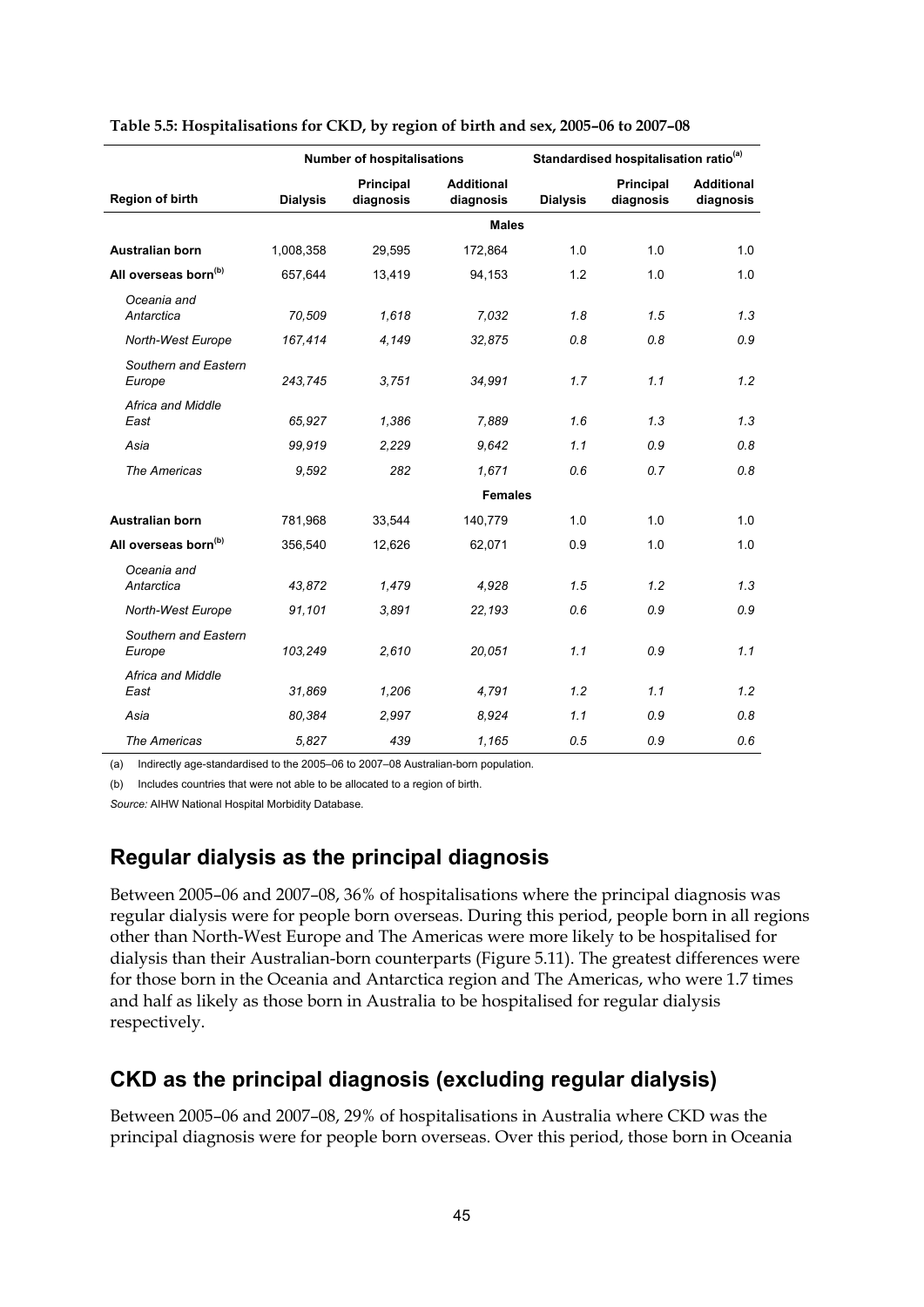and Antarctica, and Africa and the Middle East were more likely to be hospitalised with CKD as the principal diagnosis than those born in Australia (Figure 5.11).

There was no difference by region of birth in the proportion of hospitalisations for CKD as the principal diagnosis recording one or more procedures.

## **CKD as an additional diagnosis**

Between 2005–06 and 2007–08, people born in Oceania and Antarctica, Southern and Eastern Europe and Africa and the Middle East were all more likely to be hospitalised with CKD as an additional diagnosis than people born in Australia (Figure 5.11).

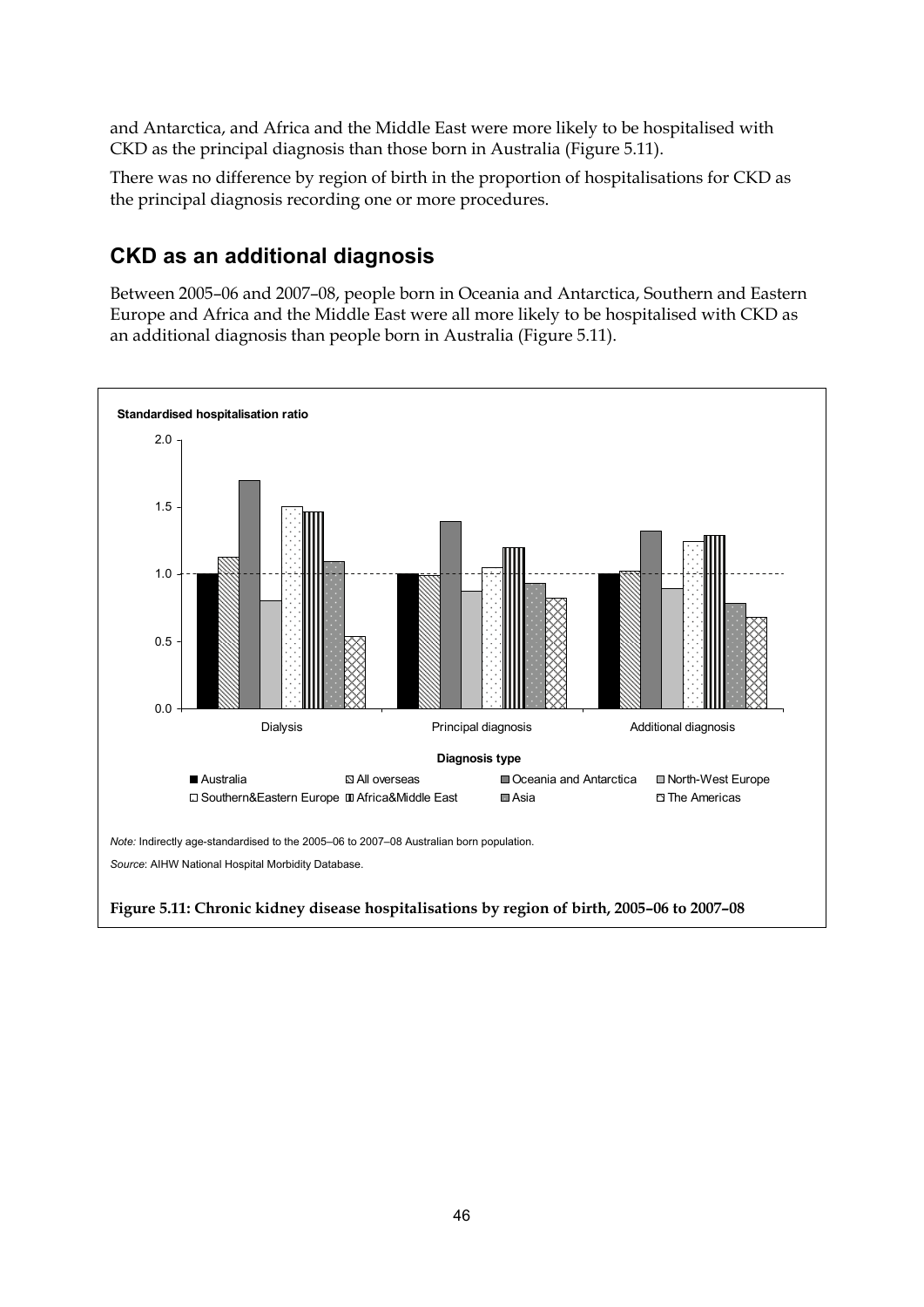# <span id="page-52-0"></span>**6 Discussion**

Chronic kidney disease (CKD) was a contributing factor in 15% of all hospitalisations in Australia in 2007–08. Regular dialysis is the most common reason for hospitalisation in Australia and this accounted for 12.5% of all hospitalisations and 3.9% of all bed days in 2007–08. Of all CKD admissions, 83% were for regular dialysis and 17% were for other CKD diagnoses (principal or additional). After regular dialysis, CKD was most likely to be recorded as an additional diagnosis—that is, where CKD co-existed with one or more other conditions and was not the principal cause for hospitalisation.

Analysis of time-trend data between 2000–01 and 2007–08 showed increases in the hospitalisation numbers and rates for all types of CKD admissions, most notably for regular dialysis. Over this period, the number of hospitalisations for regular dialysis increased by 71% (an average of nearly 60,000 per year), while the age-standardised rate increased by 50%.

CKD is a highly interactive disease, having direct and indirect causal relationships with both diabetes and cardiovascular diseases. Diabetic nephropathy was the second most common principal diagnosis for CKD hospitalisations (20% of hospitalisations), and diabetes was the principal diagnosis for 6% of hospitalisations where CKD was an additional diagnosis. Between 2000–01 and 2007–08, hospitalisation rates for diabetic nephropathy increased by 76%. The number of new cases of treated ESKD attributed to diabetic nephropathy is also increasing among older patients and this reflects the increase of Type 2 diabetes in the community.

Males had higher rates of hospitalisation for regular dialysis than females, which reflect the higher rates of CKD among males, and this difference increased over the 8-year period 2000– 01 to 2007–08. This difference was seen in all age groups and all states and territories except the NT, where females had higher rates of hospitalisations for regular dialysis and other CKD principal diagnoses. Previous studies on CKD in the NT found that the female Aboriginal and Torres Strait Islander population contributes to these higher rates—within the non-Indigenous population males have higher rates than females (Spencer et al. 1998).

Males also had higher rates of hospitalisation than females where CKD was an additional diagnosis. Rates were higher for males in all diagnosis groups except kidney tubulointerstitial diseases, and across all states and territories. Where CKD was the principal diagnosis (excluding regular dialysis) there was no difference between male and female hospitalisation rates overall. However, males had higher rates in older age groups and females had higher rates in some of the younger age groups. Again males had the highest rates for all diagnosis groups except kidney tubulo-interstitial diseases, where females were hospitalised at 5 times the rate of males.

There are a number of contributing factors to the disparity in hospitalisation rates between males and females. Males have higher rates of some CKD risk factors including overweight and obesity, cardiovascular disease and diabetes. After adjusting for age, males are treated for ESKD (dialysis or transplant) at 1.6 times the rate of women, and are 1.7 times as likely to have CKD listed as a cause of death. It is also thought that CKD progression may be associated with gender-based biological differences that affect functions such as blood pressure and hormone regulation. Women may not progress to ESKD as rapidly as males due to oestrogens reducing the cardiovascular stress response to kidney damage, perhaps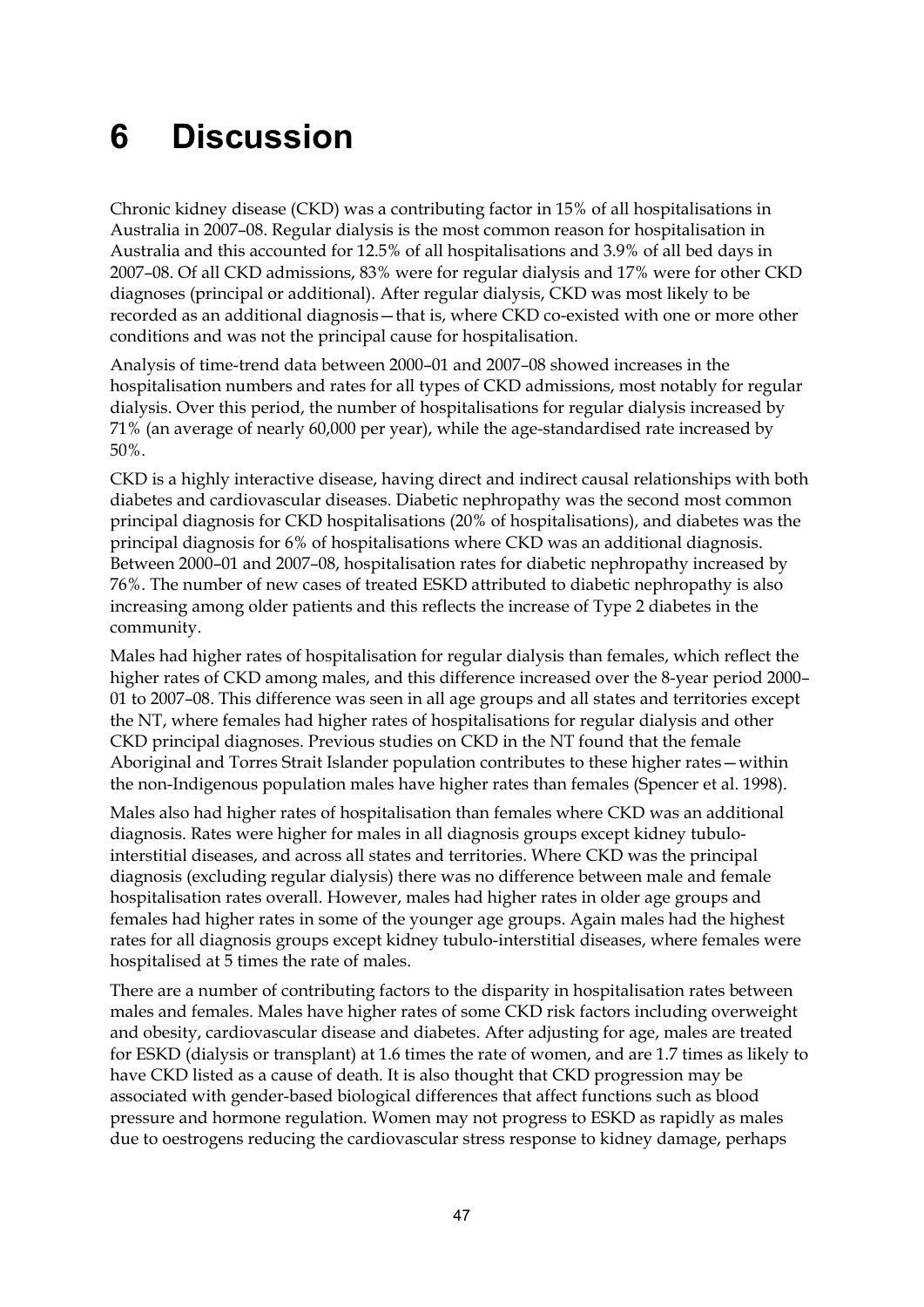explaining why more males require dialysis (Norris & Nissenson 2008). However, many other behavioural, environmental and social factors may also contribute to these differences.

Hospitalisation rates for CKD increased with age for males and females for most CKD diagnoses. This is unsurprising as CKD is a chronic disease that primarily affects the elderly (Levey et al. 2009). The United States Renal Data System's 2009 Annual Data Report also shows that age is strongly associated with CKD hospitalisations (US Renal Data System 2009). The study of United States Medicare patients aged 65 years and older illustrated the significant upward trend in CKD hospitalisations with increasing age. The study also examined data from large employer-run private health plans, thus giving an indication of CKD in the younger, working-age groups in comparison with the older Medicare patients. This comparison showed that the hospitalisation rate for Medicare patients was 1.5 times greater than the younger group (US Renal Data System 2009). It has also been suggested the CKD may be affected by age not only because of age itself but because of the high prevalence of comorbidities in elderly people (Iseki 2005).

Analysis of different population groups has highlighted some differences in hospitalisation rates for CKD. These reflect not only the underlying disease rates—associated with behavioural, biological, environmental and sociocultural factors, and combinations of any of these—but also access to, and use of, health care services.

This report provides further evidence to add to the findings from many previous studies which show that Aboriginal and Torres Strait Islander peoples have higher rates of CKD compared to other Australians. Indigenous Australians were hospitalised at 11 times the rate of other Australians for dialysis and 5 times the rate for CKD as a principal or additional diagnosis. This is most likely due to a combination of factors, including environmental health determinants such as geographical location and SES (Haysom et al. 2007). This situation is similar to overseas indigenous populations in Canada and New Zealand, where indigenous people have overall poorer health, higher rates of CKD and limited access to services (Tareen et al. 2005; Yeates et al. 2009).

It is known that people living in rural and remote areas of Australia have poorer health than those in the major cities and regional areas. This was evident for males and females for hospitalisations for dialysis and CKD as a principal or additional diagnosis. It has also been observed in other studies carried out in Australia, where a significant gradient in CKD incidence rates was found between urban and rural locations (Cass et al. 2001b).

Previous studies have found that SES is also a well-established factor in health, and this report confirms those findings. Hospitalisation rates for CKD—dialysis, principal and additional diagnoses—all increased with decreasing SES. In 2007–08, the fifth of the population with the lowest SES had hospitalisation rates for CKD 1.6 to 2 times as high as the fifth with the highest SES. It is believed the excess burden of CKD in lower SES groups is due to environmental and infectious causes, access to services and sociocultural differences, which may also lead to an increase in comorbidities (White et al. 2008; Norris & Nissenson 2008).

A large proportion of the Australian population is born overseas and people from different regions of birth have different hospitalisation rates for CKD. Some are lower, but many are higher. Overall, people born in Oceania and Antarctica, Southern and Eastern Europe and Africa and the Middle East now living in Australia were more likely to be hospitalised for CKD. Previous studies provide evidence for this claim, stating that one-third of the non-Indigenous population with CKD are from overseas origins (Stewart et al. 2004).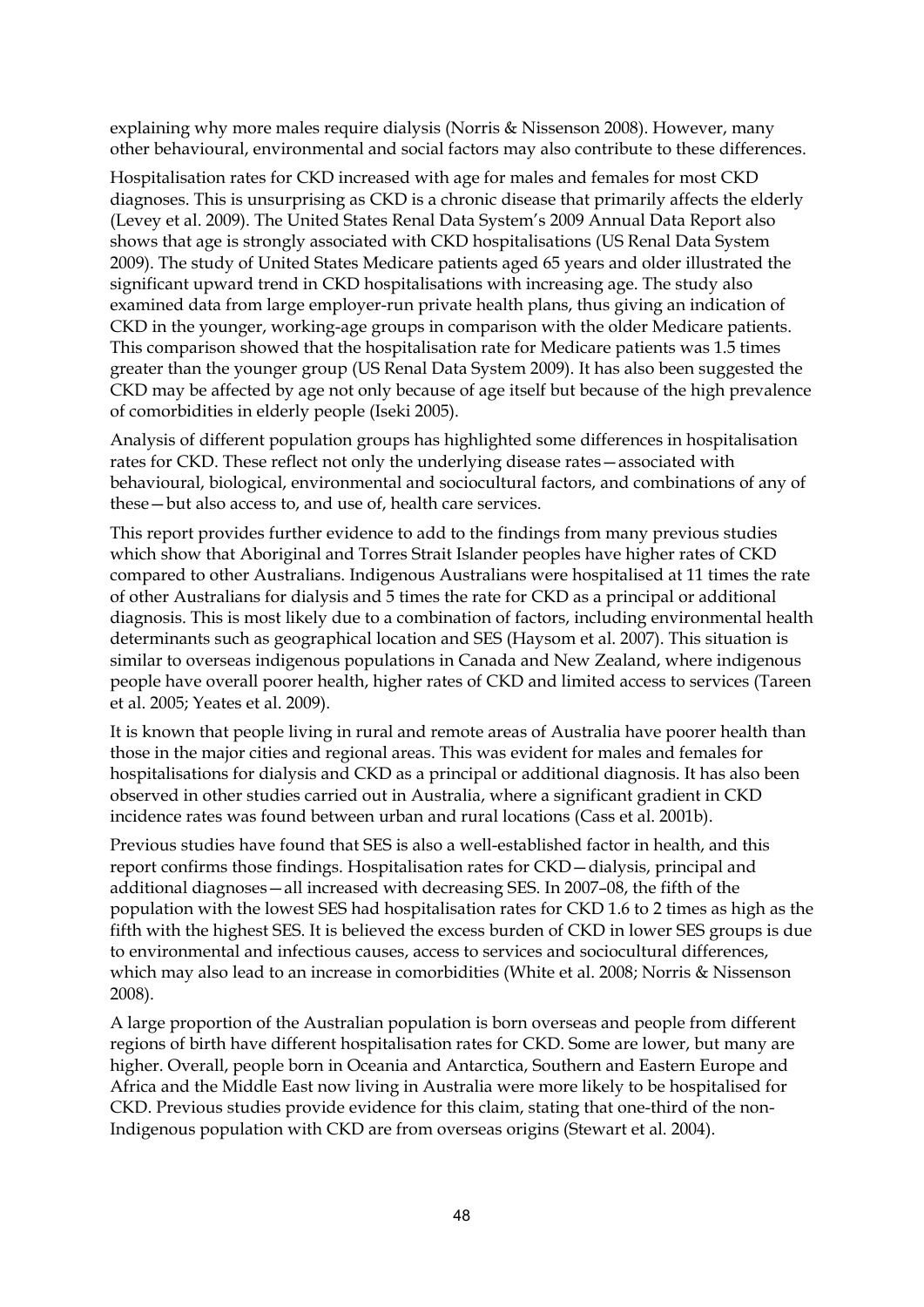It is likely that the population groups discussed above overlap, which can further impact on the health profile of these groups. For example, in 2006, Aboriginal and Torres Strait Islander peoples made up 25–28% of the total population in *Remote* and V*ery remote* areas and Indigenous people in the labour force were 3 times more likely than non-Indigenous people to be unemployed (ABS & AIHW 2008).

## <span id="page-54-0"></span>**Conclusion**

This report is the first to provide detailed hospital data for CKD in Australia. The data were analysed to investigate differences in CKD hospitalisations for age and sex in all states and territories and a range of population groups, including Indigenous Australians, geographical location, socioeconomic status and region of birth.

It is important to note that hospital data presented in this report refer to episodes of admitted care, which can be a whole hospital stay, or a part of a hospital stay that begins or ends with a change in the type of care. The same patient can have multiple hospitalisations within the same period, and therefore individual patients may be represented by more than one episode of care. For this reason the data do not represent the number or proportion of people in Australia with CKD admitted to hospital, but rather health service usage by those with CKD.

Despite this, it is clear that CKD contributes substantially to the morbidity burden in Australia, particularly since dialysis is the most common diagnosis of all hospitalisations in Australian hospitals. Of particular interest are the higher rates of hospitalisation among Indigenous Australians, those of low socioeconomic status and those born in certain overseas regions.

A major finding of this report is the increase in CKD hospitalisations over time. This coupled with the knowledge that CKD is strongly related to increasing age, and Australia's population is ageing—indicates that CKD will continue to contribute a significant burden to Australia's health and health-care system into the future.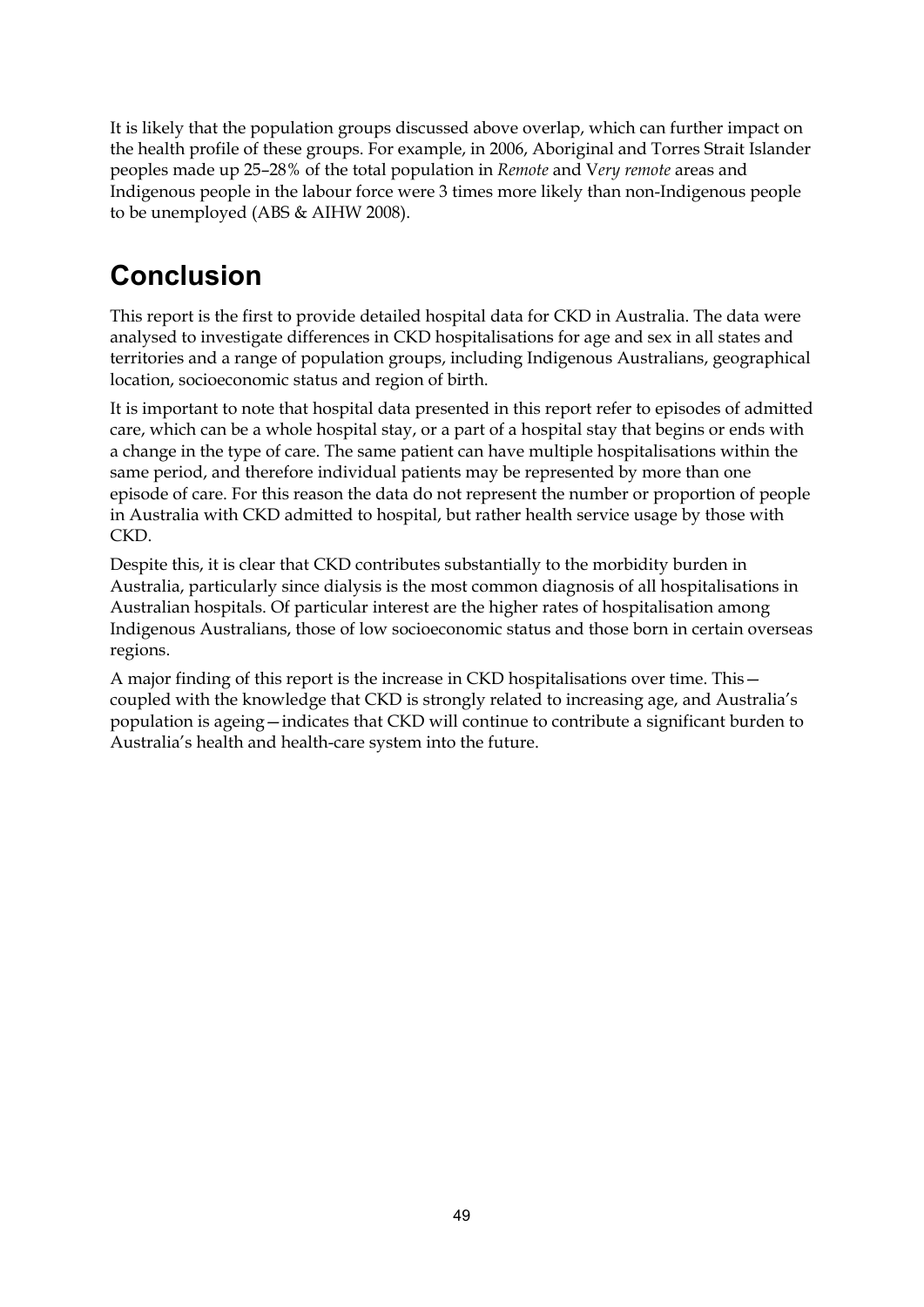| Ž      |
|--------|
| O      |
| 5<br>Φ |
| Ω<br>C |
| É      |

| control<br>hanno ch | $\frac{1}{2}$<br>I |
|---------------------|--------------------|
|                     |                    |
| ーーー<br>i            | Í                  |
|                     | ı                  |
| ٦<br>.<br>E         | $\frac{1}{1}$      |

<span id="page-55-0"></span>

| <b>State/territory</b>                                                 | 2000-01 | 2001-02                    | 2002-03 | 2003-04 | 2004-05 | 2005-06 | 2006-07 | 2007-08 | % change             |
|------------------------------------------------------------------------|---------|----------------------------|---------|---------|---------|---------|---------|---------|----------------------|
| <b>Dialysis</b>                                                        |         |                            |         |         |         |         |         |         |                      |
| Number                                                                 | 582,445 | 633,422                    | 692,365 | 759,272 | 811,493 | 884,466 | 933,772 | 986,825 | $\tilde{7}$          |
| Rate                                                                   | 3,031.2 | 3,231.2                    | 3,463.5 | 3,725.1 | 3,902.2 | 4,167.0 | 4,302.1 | 4,444.9 | $\overset{*}{48}$    |
| Other CKD principal diagnosis                                          |         |                            |         |         |         |         |         |         |                      |
| Number                                                                 | 24,080  | 24,842                     | 26,812  | 25,654  | 27,132  | 28,770  | 29,943  | 30,703  | $\tilde{z}^*$        |
| Rate                                                                   | 125.2   | 126.8                      | 134.5   | 126.7   | 131.6   | 136.8   | 139.6   | 140.1   | $\stackrel{*}{\sim}$ |
| CKD additional diagnosis                                               |         |                            |         |         |         |         |         |         |                      |
| Number                                                                 | 99,371  | 102,301                    | 110,812 | 122,490 | 42,220  | 145,889 | 157,821 | 167,596 | $74*$                |
| Rate                                                                   | 518.3   | 519.9                      | 550.1   | 594.7   | 674.6   | 674.9   | 711.4   | 735.1   | 47*                  |
| * Represents results with statistically significant increases over the |         | period 2000-01 to 2007-08. |         |         |         |         |         |         |                      |

Note: Rates directly age-standardised to the 2001 Australian Population.<br>Source: AIHW National Hospital Morbidity Database. *Note:* Rates directly age-standardised to the 2001 Australian Population.

*Source:* AIHW National Hospital Morbidity Database.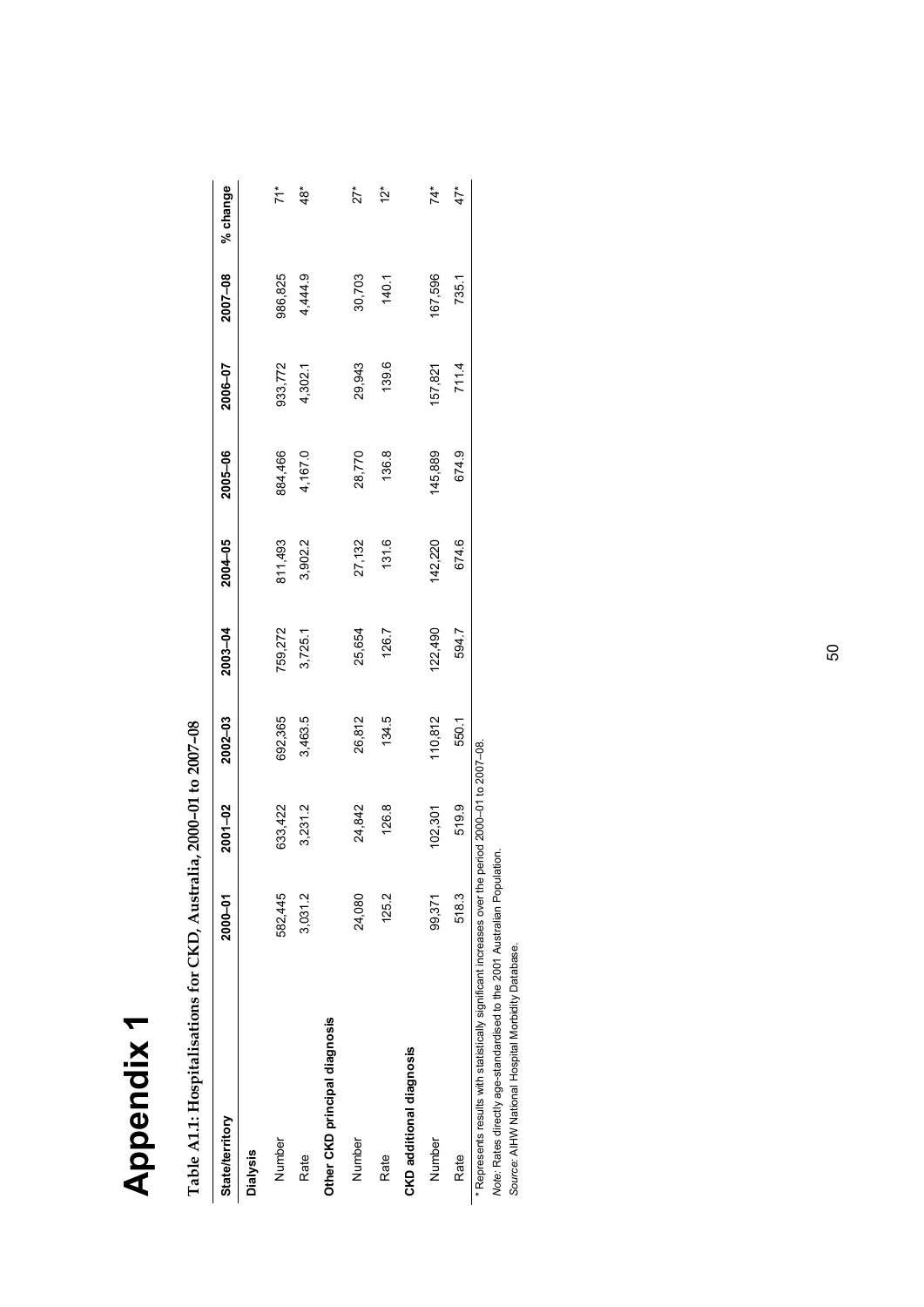| Table A1.2: Hospitalisations for CKD, New South Wales, 2000-01 to 2007-08                                                                                                                                                           |         |                    |             |         |         |         |         |         |                   |
|-------------------------------------------------------------------------------------------------------------------------------------------------------------------------------------------------------------------------------------|---------|--------------------|-------------|---------|---------|---------|---------|---------|-------------------|
| <b>State/territory</b>                                                                                                                                                                                                              | 2000-01 | 2001-02            | 2002-03     | 2003-04 | 2004-05 | 2005-06 | 2006-07 | 2007-08 | % change          |
| <b>Dialysis</b>                                                                                                                                                                                                                     |         |                    |             |         |         |         |         |         |                   |
| Number                                                                                                                                                                                                                              | 156,774 | 168,652            | 183,148     | 197,259 | 210,560 | 237,643 | 257,111 | 272,986 | 76*               |
| Rate                                                                                                                                                                                                                                | 2,343.2 | 2,480.7            | 2,659.0     | 2,826.0 | 2,972.0 | 3,304.4 | 3,509.8 | 3,658.4 | $58*$             |
| Other CKD principal diagnosis                                                                                                                                                                                                       |         |                    |             |         |         |         |         |         |                   |
| Number                                                                                                                                                                                                                              | 7,771   | 7,679              | 9,398       | 8,749   | 8,984   | 9,070   | 9,843   | 9,910   | $27*$             |
| Rate                                                                                                                                                                                                                                | 117.1   | 114.1              | 137.9       | 127.1   | 129.0   | 128.3   | 136.5   | 135.4   | $\ddot{5}^*$      |
| CKD additional diagnosis                                                                                                                                                                                                            |         |                    |             |         |         |         |         |         |                   |
| Number                                                                                                                                                                                                                              | 32,069  | 32,156             | 33,729      | 38,995  | 51,810  | 46,803  | 50,078  | 50,819  | $\overline{71}^*$ |
| Rate                                                                                                                                                                                                                                | 476.3   | 467.3              | 481.4       | 547.3   | 711.7   | 630.0   | 658.6   | 652.0   | $49*$             |
| * Represents results with statistically significant increases over the period 2000-01 to 2007-08.<br>Note: Rates directly age-standardised to the 2001 Australian Population.<br>Source: AIHW National Hospital Morbidity Database. |         |                    |             |         |         |         |         |         |                   |
| Table A1.3: Hospitalisations for CKD, Victoria,                                                                                                                                                                                     |         | 2000-01 to 2007-08 |             |         |         |         |         |         |                   |
| <b>State/territory</b>                                                                                                                                                                                                              | 2000-01 | $2001 - 02$        | $2002 - 03$ | 2003-04 | 2004-05 | 2005-06 | 2006-07 | 2007-08 | % change          |
| <b>Dialysis</b>                                                                                                                                                                                                                     |         |                    |             |         |         |         |         |         |                   |
| Number                                                                                                                                                                                                                              | 173,216 | 183,066            | 197,507     | 218,958 | 229,922 | 246,062 | 263,209 | 273,222 | ô0*               |
| Rate                                                                                                                                                                                                                                | 3,585.8 | 3,720.4            | 3,940.3     | 4,289.6 | 4,412.1 | 4,622.3 | 4,838.8 | 4,912.9 | $\ddot{Q}^*$      |
| Other CKD principal diagnosis                                                                                                                                                                                                       |         |                    |             |         |         |         |         |         |                   |
| Number                                                                                                                                                                                                                              | 6,310   | 7,073              | 6,642       | 6,238   | 6,805   | 7,356   | 7,422   | 7,730   | $\ddot{9}^*$      |
| Rate                                                                                                                                                                                                                                | 131.1   | 144.2              | 133.1       | 123.3   | 132.4   | 140.2   | 138.6   | 141.5   | 5                 |

\* Represents results with statistically significant increases over the period 2000–01 to 2007–08. \* Represents results with statistically significant increases over the period 2000-01 to 2007-08.

158 42.495 42.495 42.495 42.679 31,943 35,843 35,843 35,943 35,943 35,943 35,943 39,192 142.495 45,808 Rate 492.4 536.1 594.9 594.9 595.1 671.2 671.2 714.7 7154.7 791.8 61\*

26,758 536.1

594.9 30,357

492.4 23,961

31,679 607.2

 $\overline{91}^*$  $61*$ 

45,808 791.8

42,495 754.7

39,192 714.7

35,843 671.2

**CKD additional diagnosis** 

Number Rate

**CKD** additional diagnosis

Note: Rates directly age-standardised to the 2001 Australian Population.<br>Source: AIHW National Hospital Morbidity Database. *Note:* Rates directly age-standardised to the 2001 Australian Population. *Source:* AIHW National Hospital Morbidity Database.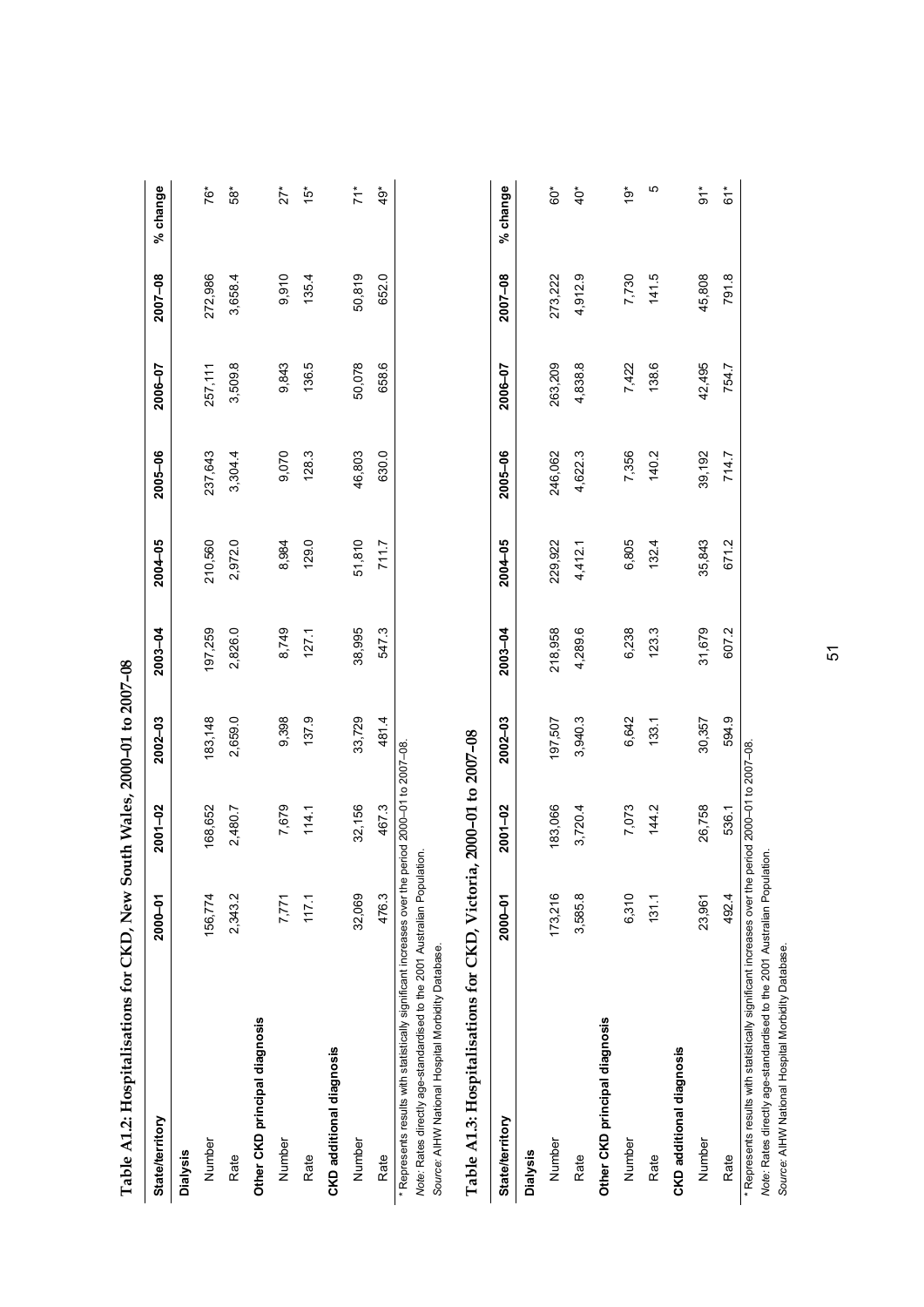| Table A1.4: Hospitalisations for CKD, Queensland, 2000-01 to 2007-08                                                                                                                                                                |         |         |                               |         |         |         |         |         |               |
|-------------------------------------------------------------------------------------------------------------------------------------------------------------------------------------------------------------------------------------|---------|---------|-------------------------------|---------|---------|---------|---------|---------|---------------|
| <b>State/territory</b>                                                                                                                                                                                                              | 2000-01 | 2001-02 | $2002 - 03$                   | 2003-04 | 2004-05 | 2005-06 | 2006-07 | 2007-08 | % change      |
| <b>Dialysis</b>                                                                                                                                                                                                                     |         |         |                               |         |         |         |         |         |               |
| Number                                                                                                                                                                                                                              | 100,426 | 108,272 | 123,834                       | 138,674 | 149,874 | 163,218 | 170,657 | 176,766 | $\frac{1}{8}$ |
| Rate                                                                                                                                                                                                                                | 2,900.1 | 3,034.1 | 3,356.3                       | 3,649.5 | 3,834.7 | 4,053.9 | 4,119.8 | 4,146.5 | $47*$         |
| Other CKD principal diagnosis                                                                                                                                                                                                       |         |         |                               |         |         |         |         |         |               |
| Number                                                                                                                                                                                                                              | 4,590   | 4,546   | 4,799                         | 4,590   | 4,996   | 5,507   | 5,463   | 5,963   | \$O           |
| Rate                                                                                                                                                                                                                                | 130.7   | 126.0   | 129.4                         | 120.2   | 127.0   | 136.4   | 132.2   | 140.3   | $\infty$      |
| <b>CKD</b> additional diagnosis                                                                                                                                                                                                     |         |         |                               |         |         |         |         |         |               |
| Number                                                                                                                                                                                                                              | 19,010  | 19,160  | 20,192                        | 23,440  | 25,068  | 26,565  | 30,010  | 33,893  | $79*$         |
| Rate                                                                                                                                                                                                                                | 560.2   | 546.6   | 555.9                         | 623.9   | 647.0   | 665.3   | 727.4   | 796.7   | $43*$         |
| * Represents results with statistically significant increases over the period 2000-01 to 2007-08.<br>Note: Rates directly age-standardised to the 2001 Australian Population.<br>Source: AIHW National Hospital Morbidity Database. |         |         |                               |         |         |         |         |         |               |
| Table A1.5: Hospitalisations for CKD, Western                                                                                                                                                                                       |         |         | Australia, 2000-01 to 2007-08 |         |         |         |         |         |               |
| <b>State/territory</b>                                                                                                                                                                                                              | 2000-01 | 2001-02 | 2002-03                       | 2003-04 | 2004-05 | 2005-06 | 2006-07 | 2007-08 | % change      |
| <b>Dialysis</b>                                                                                                                                                                                                                     |         |         |                               |         |         |         |         |         |               |
| Number                                                                                                                                                                                                                              | 64,652  | 73,366  | 80,308                        | 88,745  | 98,669  | 101,587 | 102,475 | 114,441 | $73*$         |
| Rate                                                                                                                                                                                                                                | 3,626.6 | 4,002.3 | 4,296.1                       | 4,643.2 | 5,029.2 | 5,044.3 | 4,925.2 | 5,322.9 | $44*$         |
| Other CKD principal diagnosis                                                                                                                                                                                                       |         |         |                               |         |         |         |         |         |               |

\* Represents results with statistically significant increases over the period 2000–01 to 2007–08. \* Represents results with statistically significant increases over the period 2000-01 to 2007-08.

Number

Rate

**CKD additional diagnosis** 

Number

Rate

**CKD** additional diagnosis

Number 2,378 2,378 2,465 2,465 2,599 2,599 2,508 3,046 3,046 3,039 3,039 Rate 141.8 130.8 17.6 130.5 130.5 130.5 130.5 130.8 146.9 147.4 147.4 147.4 147.4

2,465

2,178 117.6

2,378 130.8

130.7

2,515 130.5 07.01 9,075 9,076 9,076 9,076 9,076 9,070 12,074 13,851 14,470 12,075 13,851 14,5176 15,076 15,076 1 Rate 551.4 512.4 524.6 578.2 627.7 700.3 700.4 712.7 40\*

9,514 524.6

512.4 9,036

551.4

9,471

10,770 578.2

 $70*$  $40*$ 

15,075 712.7

14,308 700.4

13,851 700.3

12,074

627.7

 $37*$  $\overset{*}{\mathbf{e}}$ 

3,039  $141.8$ 

3,046 147.4

2,968 146.9

2,599

131.4

Note: Rates directly age-standardised to the 2001 Australian Population. *Note:* Rates directly age-standardised to the 2001 Australian Population.

Source: AIHW National Hospital Morbidity Database. *Source:* AIHW National Hospital Morbidity Database.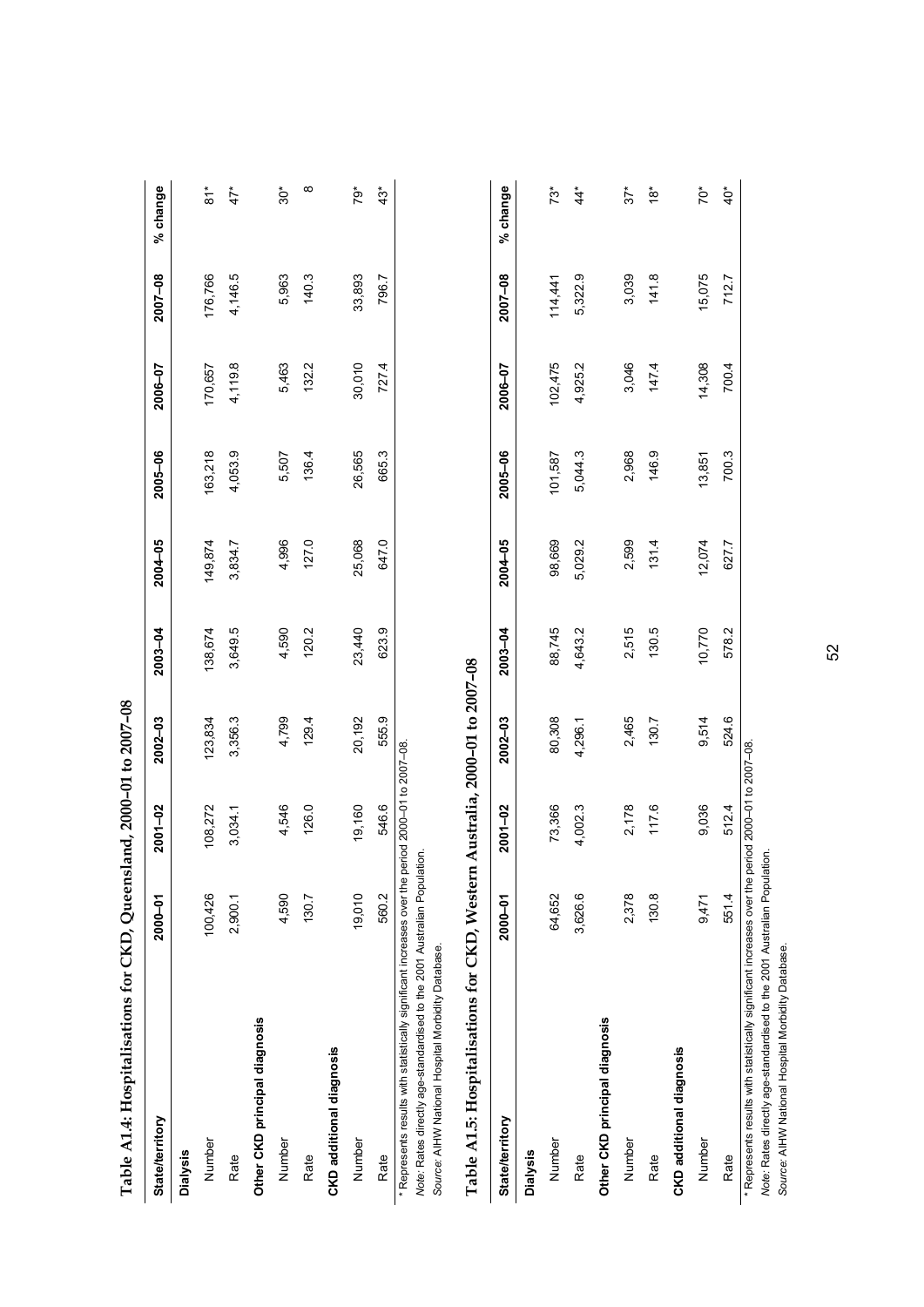| Table A1.6: Hospitalisations for CKD, South Australia, 2000-01 to 2007-08                                                                                                                                                            |         |                        |         |         |         |         |         |         |          |
|--------------------------------------------------------------------------------------------------------------------------------------------------------------------------------------------------------------------------------------|---------|------------------------|---------|---------|---------|---------|---------|---------|----------|
| <b>State/territory</b>                                                                                                                                                                                                               | 2000-01 | 2001-02                | 2002-03 | 2003-04 | 2004-05 | 2005-06 | 2006-07 | 2007-08 | % change |
| <b>Dialysis</b>                                                                                                                                                                                                                      |         |                        |         |         |         |         |         |         |          |
| Number                                                                                                                                                                                                                               | 46,581  | 51,893                 | 54,821  | 59,295  | 63,604  | 70,530  | 71,479  | 74,734  | $62*$    |
| Rate                                                                                                                                                                                                                                 | 2,904.2 | 3,186.8                | 3,323.8 | 3,545.7 | 3,758.1 | 4,085.0 | 4,036.2 | 4,154.4 | $44^*$   |
| Other CKD principal diagnosis                                                                                                                                                                                                        |         |                        |         |         |         |         |         |         |          |
| Number                                                                                                                                                                                                                               | 1,833   | 2,007                  | 2,058   | 2,069   | 2,114   | 2,046   | 2,185   | 2,234   | $17*$    |
| Rate                                                                                                                                                                                                                                 | 116.3   | 124.9                  | 126.0   | 126.7   | 127.2   | 121.5   | 129.1   | 131.1   | စံ       |
| <b>CKD</b> additional diagnosis                                                                                                                                                                                                      |         |                        |         |         |         |         |         |         |          |
| Number                                                                                                                                                                                                                               | 9,255   | 9,659                  | 10,655  | 11,173  | 10,600  | 11,750  | 12,619  | 13,519  | $43*$    |
| Rate                                                                                                                                                                                                                                 | 548.7   | 560.7                  | 608.1   | 623.1   | 580.9   | 630.3   | 666.1   | 697.3   | $24*$    |
| * Represents results with statistically significant increases over the period 20000-01 to 2007-08.<br>Note: Rates directly age-standardised to the 2001 Australian Population.<br>Source: AIHW National Hospital Morbidity Database. |         |                        |         |         |         |         |         |         |          |
| Table A1.7: Hospitalisations for CKD, Tasmani                                                                                                                                                                                        |         | ia, 2000-01 to 2007-08 |         |         |         |         |         |         |          |
| <b>State/territory</b>                                                                                                                                                                                                               | 2000-01 | 2001-02                | 2002-03 | 2003-04 | 2004-05 | 2005-06 | 2006-07 | 2007-08 | % change |
| <b>Dialysis</b>                                                                                                                                                                                                                      |         |                        |         |         |         |         |         |         |          |
| Number                                                                                                                                                                                                                               | 9,974   | 12,440                 | 13,264  | 12,727  | 11,461  | 12,441  | 13,217  | 13,806  | $23*$    |
| Rate                                                                                                                                                                                                                                 | 2,030.9 | 2,511.8                | 2,618.1 | 2,433.5 | 2,164.3 | 2,321.1 | 2,405.8 | 2,476.8 | ဖ        |
| Other CKD principal diagnosis                                                                                                                                                                                                        |         |                        |         |         |         |         |         |         |          |
| Number                                                                                                                                                                                                                               | 452     | 580                    | 643     | 553     | 579     | 647     | 570     | 623     | 22       |
| Rate                                                                                                                                                                                                                                 | 93.0    | 120.1                  | 129.5   | 109.7   | 112.0   | 123.8   | 107.1   | 117.2   | ∞        |
| <b>CKD</b> additional diagnosis                                                                                                                                                                                                      |         |                        |         |         |         |         |         |         |          |

\* Represents results with statistically significant increases over the period 2000–01 to 2007–08. \* Represents results with statistically significant increases over the period 2000-01 to 2007-08.

 Number 2,192 2,221 2,369 2,285 2,239 2,403 2,652 2,655 21\* Rate 458.3 438.4 434.4 434.4 434.4 435.4 434.4 434.4 434.4 434.4 434.4 435.8 458.8 458.8

457.4 2,369

438.4 2,221

440.3 2,192

Number Rate

2,285 434.4

 $21$ <sup>\*</sup>  $\mathfrak{S}$ 

2,655 458.8

2,652 466.3

2,403 432.8

411.4 2,239

> Note: Rates directly age-standardised to the 2001 Australian Population.<br>Source: AIHW National Hospital Morbidity Database. *Note:* Rates directly age-standardised to the 2001 Australian Population. *Source:* AIHW National Hospital Morbidity Database.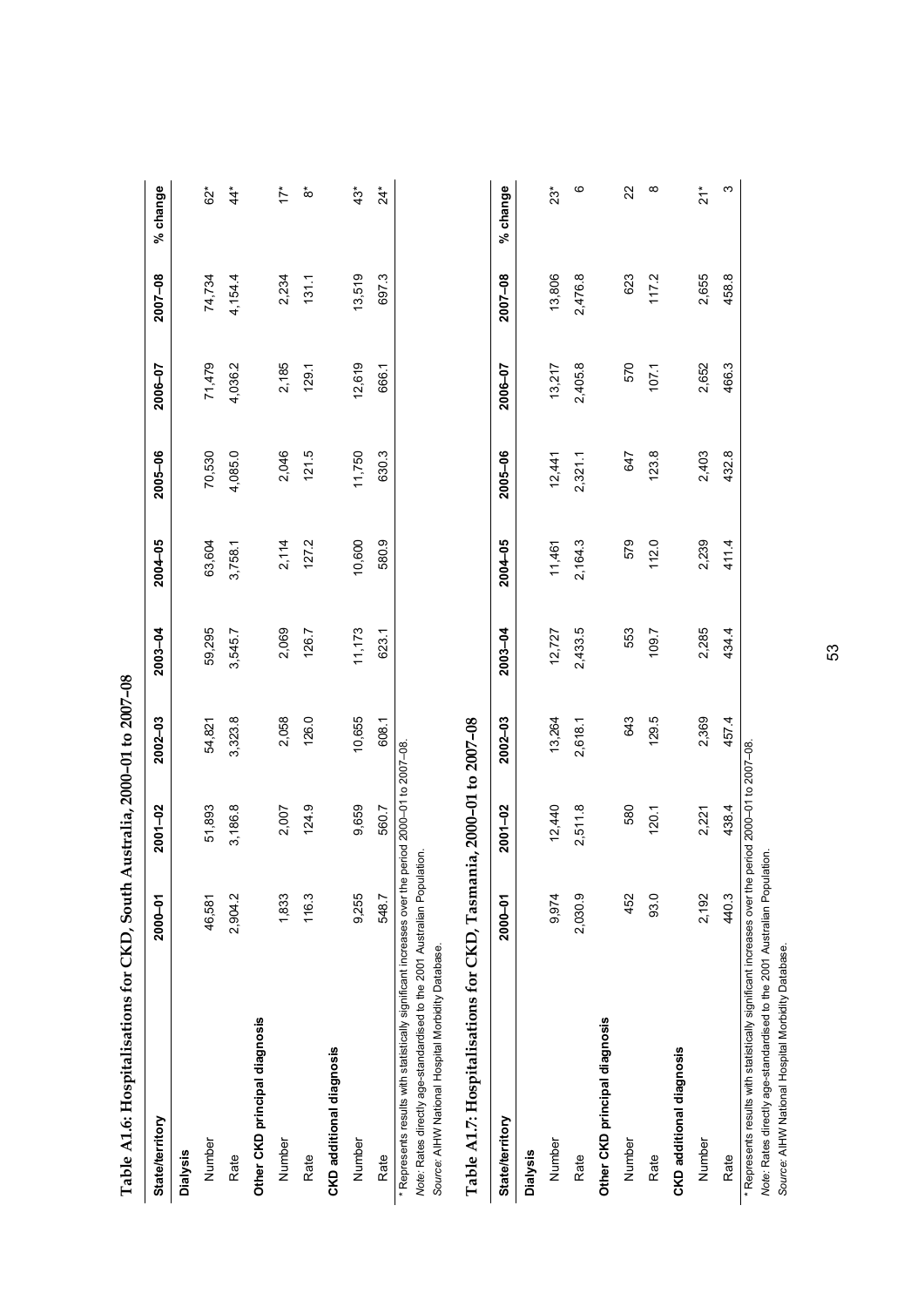| Table A1.8: Hospitalisations for CKD, Australi                                                                                                                                                                                      |          |             |          | ian Capital Territory, 2000-01 to 2007-08 |          |          |          |          |          |
|-------------------------------------------------------------------------------------------------------------------------------------------------------------------------------------------------------------------------------------|----------|-------------|----------|-------------------------------------------|----------|----------|----------|----------|----------|
| <b>State/territory</b>                                                                                                                                                                                                              | 2000-01  | $2001 - 02$ | 2002-03  | 2003-04                                   | 2004-05  | 2005-06  | 2006-07  | 2007-08  | % change |
| <b>Dialysis</b>                                                                                                                                                                                                                     |          |             |          |                                           |          |          |          |          |          |
| Number                                                                                                                                                                                                                              | 11,944   | 13,167      | 14,610   | 15,872                                    | 15,787   | 17,851   | 20,071   | 21,393   | $77*$    |
| Rate                                                                                                                                                                                                                                | 4,283.5  | 4,674.2     | 5,114.3  | 5,567.7                                   | 5,445.7  | 6,048.2  | 6,692.3  | 7,019.9  | $62*$    |
| Other CKD principal diagnosis                                                                                                                                                                                                       |          |             |          |                                           |          |          |          |          |          |
| Number                                                                                                                                                                                                                              | 337      | 373         | 361      | 409                                       | 450      | 525      | 591      | 578      | $82*$    |
| Rate                                                                                                                                                                                                                                | 119.3    | 128.8       | 124.0    | 138.8                                     | 150.6    | 173.4    | 190.6    | 187.8    | 66*      |
| <b>CKD</b> additional diagnosis                                                                                                                                                                                                     |          |             |          |                                           |          |          |          |          |          |
| Number                                                                                                                                                                                                                              | 1,649    | 1,480       | 1,610    | 1,719                                     | 1,733    | 2,152    | 2,241    | 2,259    | $49*$    |
| Rate                                                                                                                                                                                                                                | 646.5    | 568.6       | 613.5    | 642.5                                     | 633.1    | 763.2    | 780.0    | 765.0    | $30*$    |
| * Represents results with statistically significant increases over the period 2000-01 to 2007-08.<br>Note: Rates directly age-standardised to the 2001 Australian Population.<br>Source: AIHW National Hospital Morbidity Database. |          |             |          |                                           |          |          |          |          |          |
| Table A1.9: Hospitalisations for CKD, Northern Territory, 2000–01 to 2007–08                                                                                                                                                        |          |             |          |                                           |          |          |          |          |          |
| <b>State/territory</b>                                                                                                                                                                                                              | 2000-01  | 2001-02     | 2002-03  | 2003-04                                   | 2004-05  | 2005-06  | 2006-07  | 2007-08  | % change |
| <b>Dialysis</b>                                                                                                                                                                                                                     |          |             |          |                                           |          |          |          |          |          |
| Number                                                                                                                                                                                                                              | 18,878   | 22,566      | 24,873   | 27,742                                    | 31,616   | 35,134   | 35,553   | 39,477   | $108*$   |
| Rate                                                                                                                                                                                                                                | 13,702.1 | 15,988.7    | 17,191.9 | 18,664.9                                  | 20,536.7 | 21,651.6 | 20,661.9 | 21,806.1 | $58*$    |
| Other CKD principal diagnosis                                                                                                                                                                                                       |          |             |          |                                           |          |          |          |          |          |
| Number                                                                                                                                                                                                                              | 409      | 406         | 46       | 531                                       | 605      | 651      | 823      | 626      | $87*$    |
| Rate                                                                                                                                                                                                                                | 2694     | 248.3       | 268.9    | 296.2                                     | 343.3    | 362.5    | 448.3    | 332.0    | 55*      |
| <b>CKD</b> additional diagnosis                                                                                                                                                                                                     |          |             |          |                                           |          |          |          |          |          |
| Number                                                                                                                                                                                                                              | 1,586    | 1,686       | 2,210    | 2,273                                     | 2,689    | 2,993    | 3,230    | 3,377    | $121*$   |

Number 1,586 1,586 2,273 2,273 2,273 2,689 2,689 2,693 3,2377 3,377 121\* Rate 1,261.1 1,261.1 1,261.2 1,761.2 1,804.2 2,075.0 2,226.7 2,355.9 2,366.6 97\* 1,686 1,291.2 1,261.1 1,586

Rate

 $97*$ 

2,366.6

2,355.9

2,226.7

2,075.0

1,804.2

1,761.2

\* Represents results with statistically significant increases over the period 2000-01 to 2007-08. \* Represents results with statistically significant increases over the period 2000–01 to 2007–08.

no processo and a matematic and a matematic and a matematic conduction.<br>Note: Rates directly age-standardised to the 2001 Australian Population.<br>Source: AIHW National Hospital Morbidity Database. *Note:* Rates directly age-standardised to the 2001 Australian Population.

*Source:* AIHW National Hospital Morbidity Database.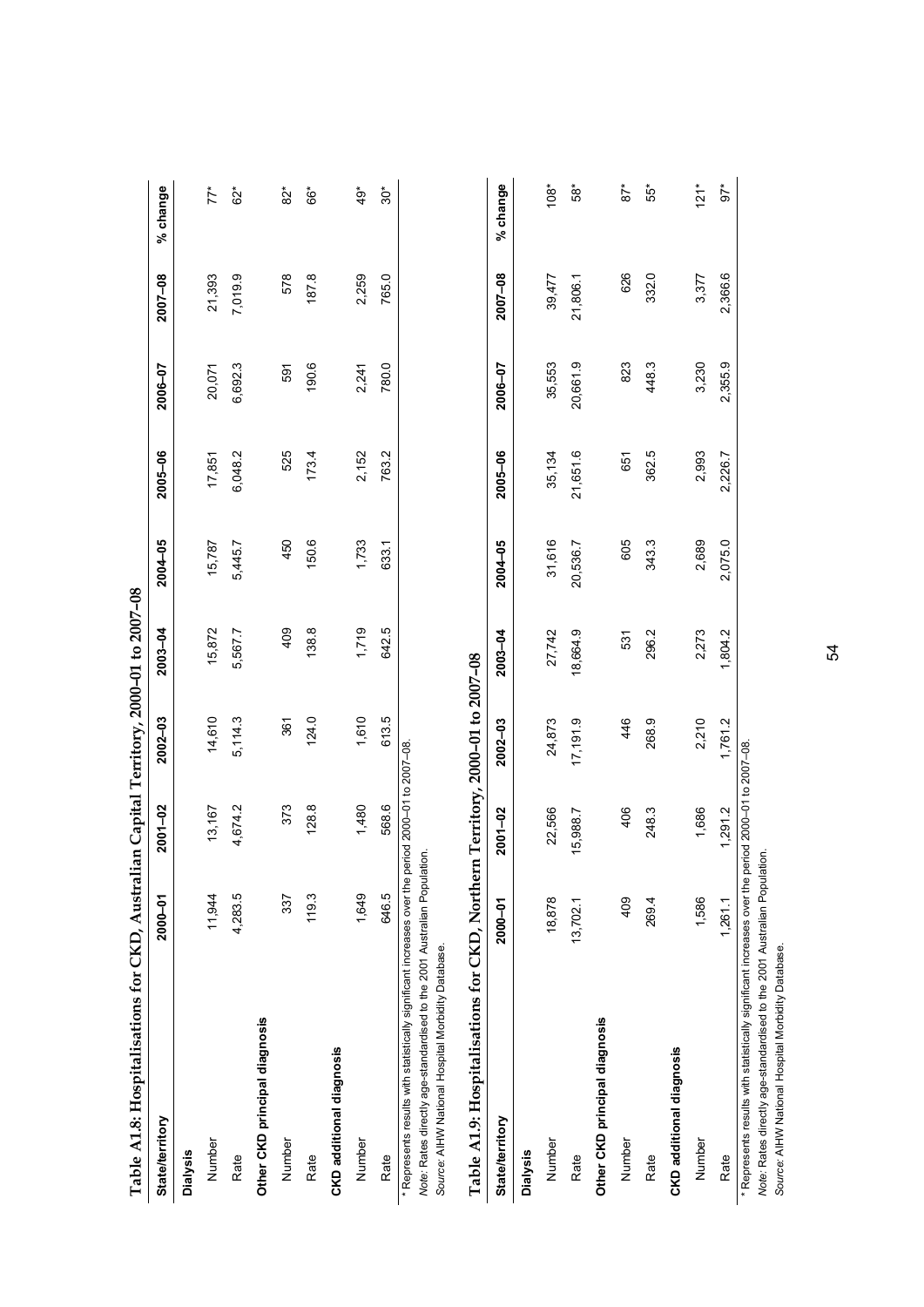# <span id="page-60-0"></span>**Appendix 2**

## <span id="page-60-1"></span>**Methods**

The data in this report were extracted from the AIHW National Hospital Morbidity Database (NHMD) in July 2009 and small changes may have occurred since this time.

## **ICD-10 codes used**

| Group of chronic kidney disease                            | ICD-10 codes                      |
|------------------------------------------------------------|-----------------------------------|
| Regular dialysis                                           |                                   |
| Haemodialysis                                              | Z49.1*                            |
| Peritoneal dialysis                                        | Z49.2*                            |
| Other                                                      |                                   |
| Diabetic nephropathy                                       | E10.2, E11.2, E12.2, E13.2, E14.2 |
| Hypertensive kidney disease                                | 112, 113, 115.0, 115.1            |
| Glomerular diseases                                        | N00-N07, N08*                     |
| Kidney tubulo-interstitial diseases                        | N11, N12, N14, N15, N16*          |
| Chronic kidney failure                                     | N <sub>18</sub>                   |
| Unspecified kidney failure                                 | N <sub>19</sub>                   |
| Other disorders of kidney and ureter                       | N25-N28, N391, N392               |
| Congenital malformations                                   | $Q60 - Q63$                       |
| Complications related to dialysis and kidney<br>transplant | T82.4, T86.1                      |
| Preparatory care for dialysis                              | Z49.0*                            |
| Kidney transplant and dialysis status                      | Z94.0*, Z99.2*                    |

**Table A2.1: ICD-10 and ICD-10-AM codes used to define diagnosis groups for CKD** 

\* These codes are used for identification of CKD in hospital morbidity data only. There are also some codes (E85.1, D59.3, B52.0) used to identify CKD in mortality data only.

## **Age-standardised hospitalisation rates**

Age-standardisation is a technique used to eliminate the effect of differences in population age structures when comparing rates for different periods of time, and/or different geographic areas and/or different population groups. Definitions are included in the *National health data dictionary* (AIHW: Health Data Standards Committee 2006).

There are two methods of age-standardisation, direct and indirect. The method used in this report is direct age-standardisation, except in the case of the geographic location and overseas-born population groups, where indirect age-standardisation has been used to compare between groups.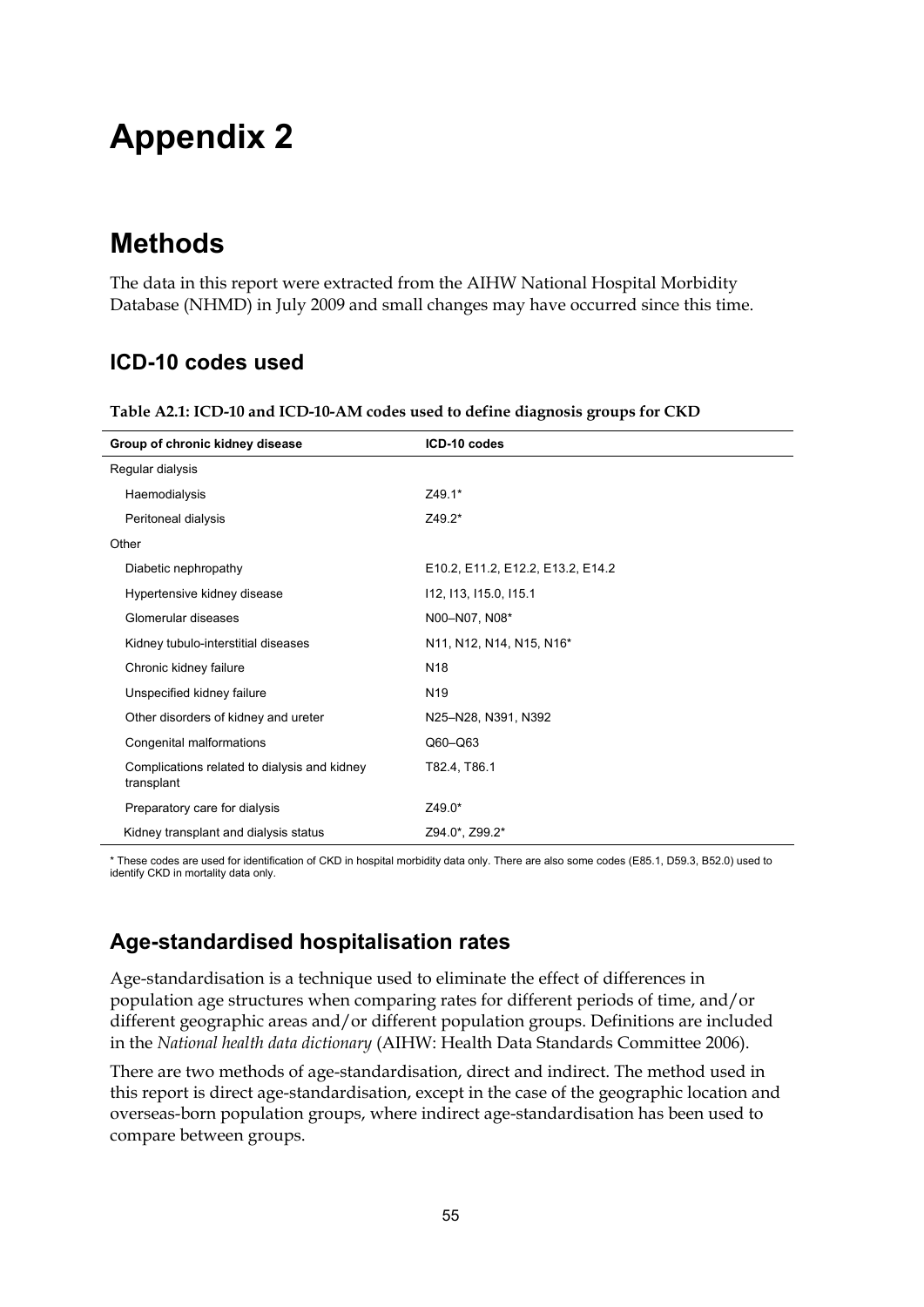### **Direct age-standardisation**

Direct age-standardisation applies the age-specific rates to a 'standard population' in order to determine the rate that would have occurred in the standard population. This allows direct comparison of different rates applied to the same standard population. When selecting the 'standard population' to use in age-standardisation it is necessary to consider the 'population at risk'. For the vast majority of rates which are agestandardised, such as the hospitalisation rates presented in this report, the 'population at risk' is the total population. For these types of rates, the Australian population as at 30 June 2001 has been used as the standard. Procedure rates are quite different, however, with the denominator being a subset of the whole population—people who have been hospitalised for CKD. For these calculations the 2007–08 CKD hospitalisation population was used as the standard population.

The method used for the calculation of age-standardised rates consists of three steps:

- Step 1: Calculate the age-specific rate for each age group.
- Step 2: Calculate the expected number of cases in each age group by multiplying the age-specific rate by the corresponding standard population to get the expected number of cases.
- Step 3: Sum the expected number of cases in each age group, divide by the total of the standard population and multiply by 100,000. This gives the age-standardised rate.

In general the age-standardised rates presented in this report have been calculated using 5-year age groups to 85+. Rates calculated using small numbers (less than five events in the numerator) can be unstable, show considerable fluctuation from year to year, and exhibit wide confidence intervals. In some cases it has been necessary to combine younger age groups (0–29 years) to prevent this from occurring.

### **Indirect age-standardisation**

In situations where populations are small or where there is some uncertainty about the stability of age-specific rates, indirect standardisation has been used. This effectively removes the influence of the age structure, but does not provide a measure of prevalence in terms of a rate. Rather, the summary measure is a comparison of the number of observed cases compared to the number expected if the age-specific prevalence rates of the standard population are applied to the study population. The method used for this calculation entails three steps:

| Step 1: | Calculate the age-specific rates for each age group in the standard<br>population.                                                                                          |
|---------|-----------------------------------------------------------------------------------------------------------------------------------------------------------------------------|
| Step 2: | Apply these age-specific rates to the number in each age group of the study<br>population and sum to derive the total expected number of cases for the<br>study population. |
| Step 3: | Sum the observed cases in the study population and divide this number by<br>the expected number derived in Step 2 to calculate the Standardised<br>Hospitalisation Ratio.   |

A standardised hospitalisation ratio of 1.0 indicates the same number of observed cases as was expected (suggesting rates in the study and standard populations are similar). A result greater than 1.0 indicates more cases than expected. A result less than 1.0 indicates fewer cases than expected. In this report, the indirect method has been used for two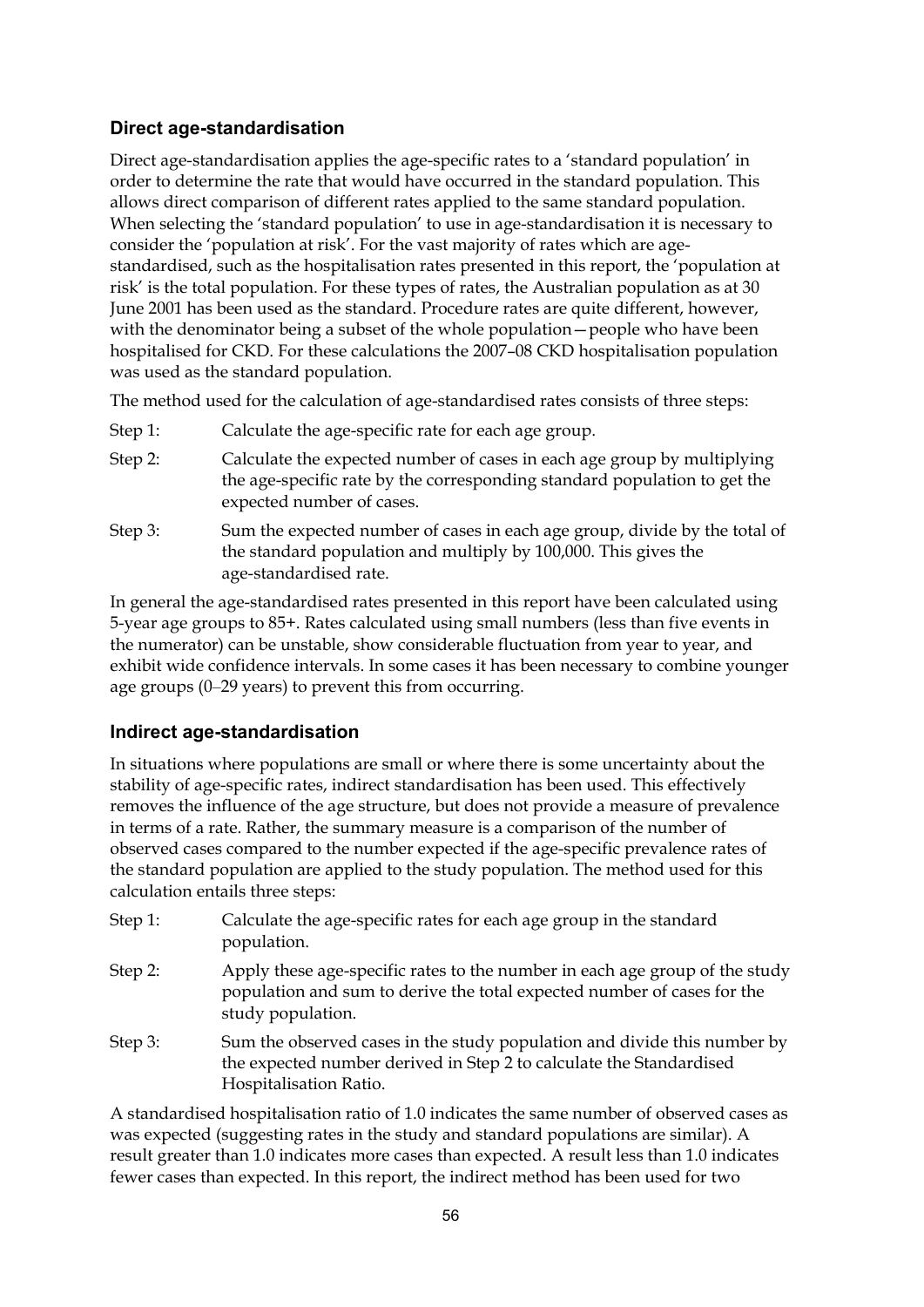population groups to compare hospitalisation rates. It has been used to compare between people born overseas and people born in Australia, using the Australian-born population as the standard. It has also been used to compare between people living in *Major cities* and other geographic locations, using the *Major cites* population as the standard.

## **Significance testing**

The observed value of a rate may vary due to chance even where there is no variation in the underlying value of the rate. Therefore, where indicators include a comparison between males and females, states and population groups, a 95% confidence interval has been calculated (Box A2.1). In this report, where a comment has been made stating there is a difference between groups, the 95% confidence intervals do not overlap.



Time series analyses presented throughout this report have used linear regression analysis to determine whether there have been significant increases or decreases in the observed rates over the period. Comments in this report have been made on significant increases or decreases only.

## **Methods specific to population groups**

### **States and territories**

State and territory analysis has been based on the state of the hospital where the hospitalisation occurred, not the state of residence of the person hospitalised. However the denominator populations used to calculate rates are based on the population of the jurisdiction. This can lead to overinflated rates in jurisdictions were a significant amount of services are provided to out-of-jurisdiction residents, such as occurs in the ACT.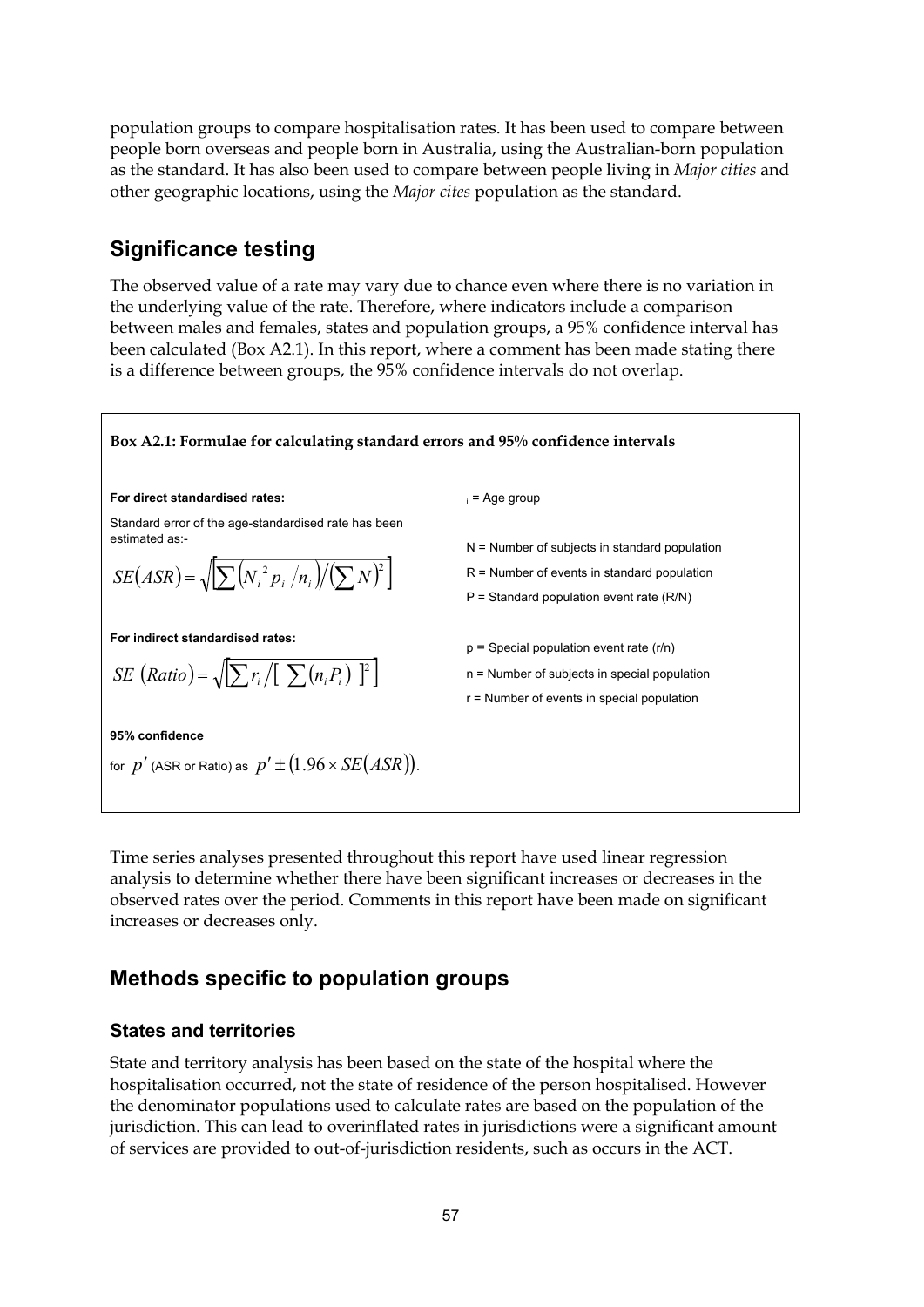|                        | <b>Principal diagnosis</b> |                  |                             |                          |
|------------------------|----------------------------|------------------|-----------------------------|--------------------------|
| <b>State/territory</b> | <b>Regular dialysis</b>    | <b>Other CKD</b> | <b>Additional diagnosis</b> | All CKD hospitalisations |
| <b>NSW</b>             | 1.1                        | 2.9              | 1.6                         | 1.2                      |
| Vic                    | 1.7                        | 2.3              | 1.7                         | 1.7                      |
| Qld                    | 2.5                        | 2.6              | 2.8                         | 2.5                      |
| <b>WA</b>              | 0.2                        | 0.8              | 0.4                         | 0.2                      |
| <b>SA</b>              | 0.5                        | 4.8              | 2.3                         | 0.9                      |
| Tas                    | 1.6                        | 1.3              | 0.7                         | 1.4                      |
| <b>ACT</b>             | 27.0                       | 33.7             | 26.3                        | 27.1                     |
| <b>NT</b>              | 9.6                        | 11.0             | 9.4                         | 9.6                      |

**Table A2.2: Percentage of patients treated who are non-residents, by state/territory, 2007–08** 

*Source:* AIHW National Hospital Morbidity Database.

### **Aboriginal and Torres Strait Islander peoples**

Analysis of hospitalisations for Aboriginal and Torres Strait Islander peoples was restricted to hospitals in New South Wales, Victoria, Queensland, Western Australia, South Australia and public hospitals in the Northern Territory only, due to data quality issues related to Indigenous identification. Hospitalisations where Indigenous status was missing or unknown were amalgamated with those identifying as non-Indigenous Australians or 'other' Australians.

### **Geographic region**

Analysis by geographical location was based on the Australian Standard Geographical Classification Remoteness Structure (ASGC), categorised as *Major cities*, *Inner regional*, *Outer regional*, *Remote* and *Very remote*. This classification determines the remoteness of an area in Australia by assessing the average Accessibility/Remoteness Index of Australia (ARIA) index value. Hospitalisations for which geographical area was not stated, or that were classed as migratory or offshore, have not been included in the analysis. Hospitalisations are categorised based on the usual residence of the person hospitalised.

### **Socioeconomic status (SES)**

Analysis of CKD hospitalisations by SES is based on the Index of Disadvantage from the Socio-Economic Indexes for Areas 2007 (SEIFA 2007). These were grouped into quintiles the first representing the most disadvantaged areas and the fifth representing the least disadvantaged areas. Hospitalisations are categorised based on the usual residence of the person hospitalised and those for which no SEIFA is available have not been included in the analysis.

### **Overseas-born population**

Analyses by country of birth are based on the Standard Australian Classification of Countries (SACC) (ABS 2008), and were grouped by seven major regions: Australia, Oceania, North-West Europe, South-East Europe, Africa and the Middle East, Asia and The Americas. Hospitalisations for which country of birth is unknown have not been included in the analysis.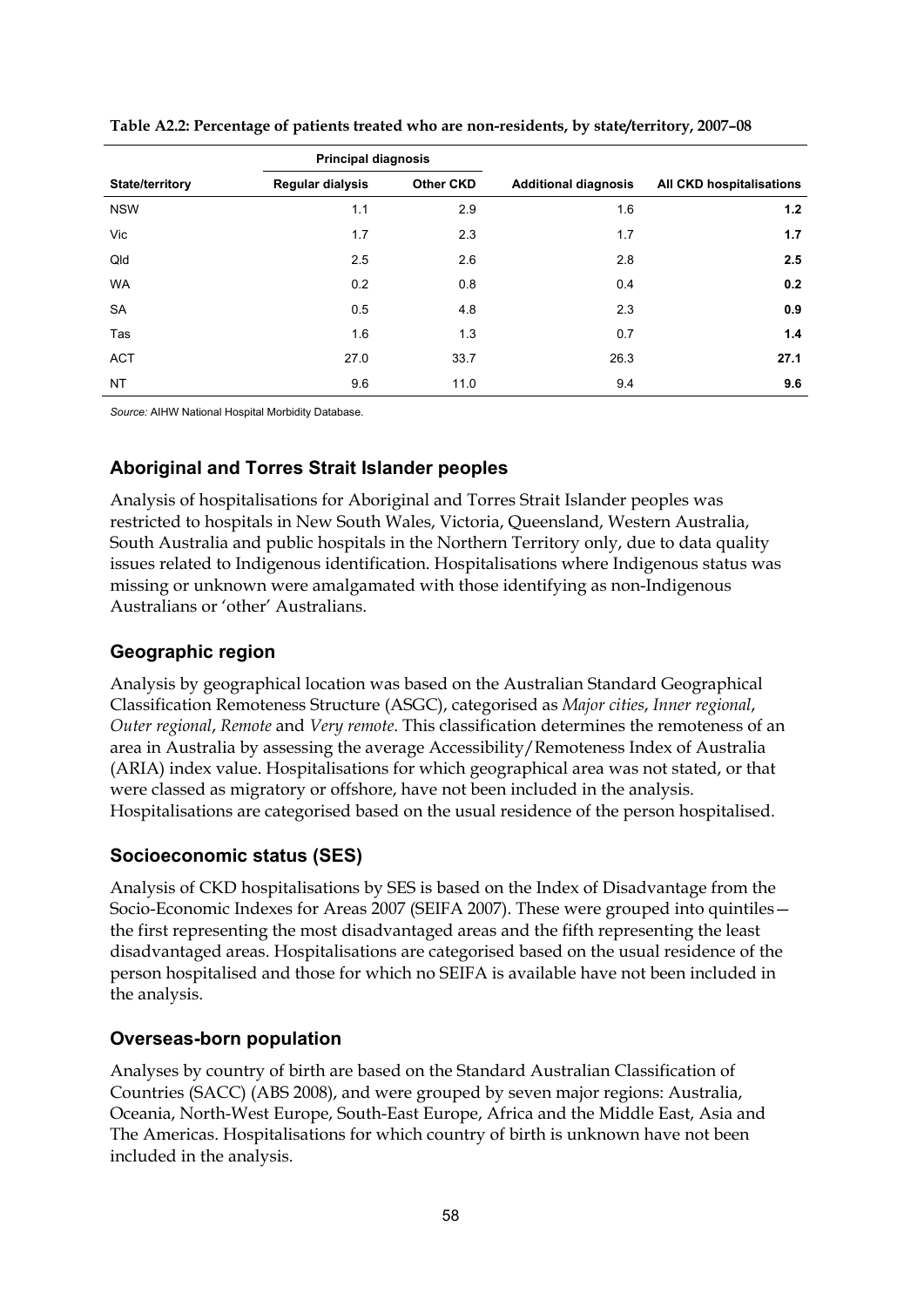# <span id="page-64-0"></span>**Glossary**

| Absolute difference (hospitalisation<br>rates) | The hospitalisation rate of one population subtracted<br>by the hospitalisation of another population (e.g.<br>male/female, Indigenous/non-Indigenous).                                                                                                                                                                                                                                                                            |
|------------------------------------------------|------------------------------------------------------------------------------------------------------------------------------------------------------------------------------------------------------------------------------------------------------------------------------------------------------------------------------------------------------------------------------------------------------------------------------------|
| Age-standardisation                            | A set of techniques used to remove as far as possible<br>the effects of differences in age when comparing two<br>or more populations.                                                                                                                                                                                                                                                                                              |
| Hospitalisation rate                           | The total number of hospitalisations divided by the<br>total number of persons in the population under<br>study.                                                                                                                                                                                                                                                                                                                   |
| Hospitalisation rate ratio                     | Refers to the relative difference between two<br>hospitalisation rates and is the hospitalisation rate for<br>one population divided by the hospitalisation rate of<br>another (e.g. male/female, Indigenous/<br>non-Indigenous).                                                                                                                                                                                                  |
| Length of stay                                 | The length of stay of an overnight patient is calculated<br>by subtracting the date the patient is admitted from<br>the date of separation.                                                                                                                                                                                                                                                                                        |
| Principal diagnosis                            | The diagnosis after study to be chiefly responsible for<br>occasioning an episode of admitted patient care.                                                                                                                                                                                                                                                                                                                        |
| Procedure                                      | A clinical intervention that is surgical in nature,<br>carries a procedural risk, requires specialised training<br>and/or requires special facilities or equipment<br>available only in the acute care setting.                                                                                                                                                                                                                    |
| Relative difference (hospitalisation<br>rates) | The hospitalisation rate for one population divided by<br>the hospitalisation rate of another (e.g. male/female,<br>Indigenous/non-Indigenous).                                                                                                                                                                                                                                                                                    |
| Remoteness area                                | A classification of the remoteness of a location using<br>the Australian Standard Geographical Classification<br>Remoteness Structure, based on the<br>Accessibility/Remoteness Index of Australia (ARIA),<br>which measures the remoteness of a point based on<br>the physical road distance to the nearest urban centre.<br>The categories are: Major cities, Inner regional, Outer<br>regional, Remote, Very remote, Migratory. |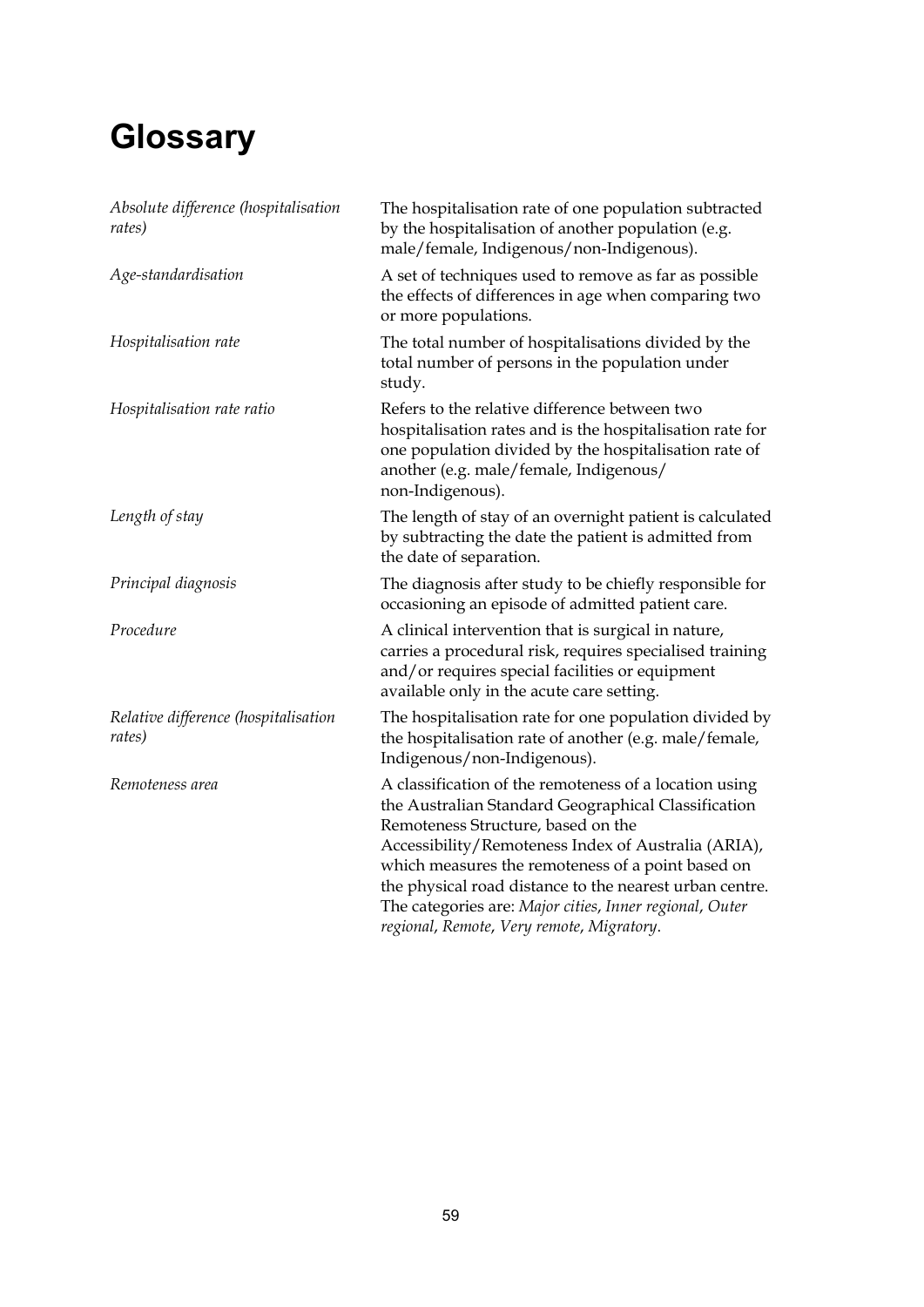# <span id="page-65-0"></span>**References**

ABS (Australian Bureau of Statistics) 2008. Standard Australian Classification of Countries (SACC), 2nd ed. ABS cat. no. 1269.0. Canberra: ABS.

ABS & AIHW 2008. The health and welfare of Australia's Aboriginal and Torres Strait Islander peoples 2008. Canberra: ABS.

AIHW 2005. Chronic kidney disease in Australia 2005. AIHW Cat. No. PHE 68. Canberra: AIHW.

AIHW 2007. Rural, regional and remote health: a study on mortality (2nd edition). AIHW Cat. No. PHE 95. Canberra: AIHW.

AIHW 2008a. Diabetes: Australian facts 2008. AIHW Cat. No. CVD 40. Canberra: AIHW.

AIHW 2008b. Rural, regional and remote health: indicators of health system performance. AIHW Cat. No. PHE 103. Canberra: AIHW.

AIHW 2008c. Australia's health 2008. AIHW Cat. No. AUS 99. Canberra: AIHW.

AIHW 2009a. Health care expenditure on chronic kidney disease in Australia 2004-05. AIHW bulletin. Cat. no. PHE 117. Canberra: AIHW.

AIHW 2009b. An overview of chronic kidney disease in Australia 2009. PHE 111. Canberra: AIHW.

AIHW 2009c. Australian hospital statistics 2007-08. Health services series no 33. Cat. no. HSE 71. Canberra: AIHW.

AIHW: Health Data Standards Committee 2006. National health data dictionary version 13. AIHW Cat. No. HWI 88. Canberra: AIHW.

AIHW: O'Brien K, Thow A & Ofei S 2006. Diabetes hospitalisations in Australia, 2003-04. AIHW bulletin no. 47. Cat. no. AUS 84. Canberra: AIHW.

Cass A, Cunningham J, Arnold PC, Snelling P, Wang Z & Hoy W 2002a. Delayed referral to a nephrologist: outcomes among patients who survive at least one year on dialysis. Medical Journal of Australia 177:135–8.

Cass A, Cunningham J, Snelling P, Wang Z & Hoy W 2002b. End-stage renal disease in indigenous Australians: a disease of disadvantage. Ethnicity and disease 12:373–8.

Cass A, Cunningham J, Wang Z & Hoy W 2001a. Regional variation in the incidence of end-stage renal disease in Indigenous Australians. Medical Journal of Australia 175:24–7.

Cass A, Cunningham J, Wang Z & Hoy W 2001b. Social disadvantage and variation in the incidence of end-stage renal disease in Australian capital cities. Australian and New Zealand Journal of Public Health 25:322–6.

Chadban SJ, Briganti EM, Kerr PG, Dunstan DW, Welborn TA, Zimmet PZ et al. 2003. Prevalence of kidney damage in Australian adults: The AusDiab kidney study. Journal of the American Society of Nephrology 14:S131–8.

Dutton T, Turrell G & Oldenburg B 2005. Measuring socioeconomic position in population health monitoring and health research. Brisbane: Queensland University of Technology.

Haysom L, Williams R, Hodson E, Roy LP, Lyle D & Craig JC 2007. Early chronic kidney disease in Aboriginal and non-Aboriginal Australian children: remoteness, socioeconomic disadvantage or race? Kidney International 71:787–94.